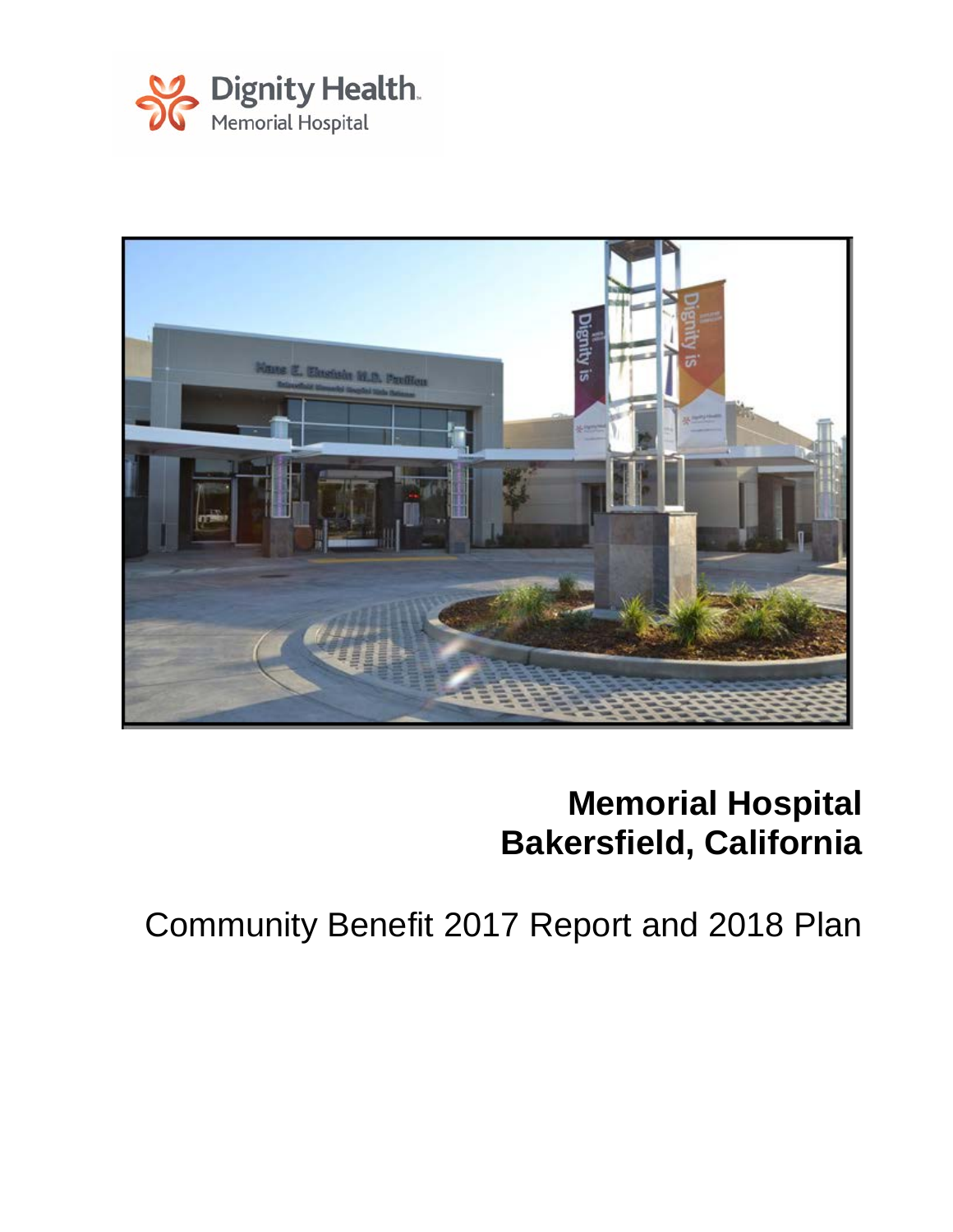

### A message from

Jon Van Boening, President and CEO of Memorial Hospital, and Robert Noriega, Chair of the Dignity Health Memorial Hospital Board of Directors.

Dignity Health's comprehensive approach to community health improvement aims to address significant health needs identified in the Community Health Needs Assessments that we conduct with community input, including the local public health department. Our multi-pronged initiatives to improve community health include financial assistance for those unable to afford medically necessary care, a range of prevention and health improvement programs conducted by the hospital with community partners, and investing in efforts that address social determinants of health.

Memorial Hospital shares a commitment to improve the health of our community, and delivers programs and services to achieve that goal. The Community Benefit 2017 Report and 2018 Plan describe much of this work. This report meets requirements in California state law (Senate Bill 697) that not-for-profit hospitals produce an annual community benefit report and plan. Dignity Health produces these reports and plans for all of its hospitals, including those in Arizona and Nevada. We are proud of the outstanding programs, services and other community benefits our hospital delivers, and are pleased to report to our community.

In fiscal year 2017 (FY17), Memorial Hospital provided \$49,032,368 in patient financial assistance, unreimbursed costs of Medicaid, community health improvement services, and other community benefits. The hospital also incurred \$16,268,197 in unreimbursed costs of caring for patients covered by Medicare.

Dignity Health's Memorial Hospital Board of Directors reviewed, approved and adopted the Community Benefit 2017 Report and 2018 Plan at its October 25, 2017 meeting.

Thank you for taking the time to review our report and plan. If you have any questions, please contact us at (661) 632-5467.

Jon Van Boening Robert Noriega

 $\bigcup_{\mathfrak{S}_{\mathbf{L}}} \bigvee_{\mathfrak{S}} \mathfrak{S}_{\mathfrak{S}}$ 

President/CEO Chairperson, Board of Directors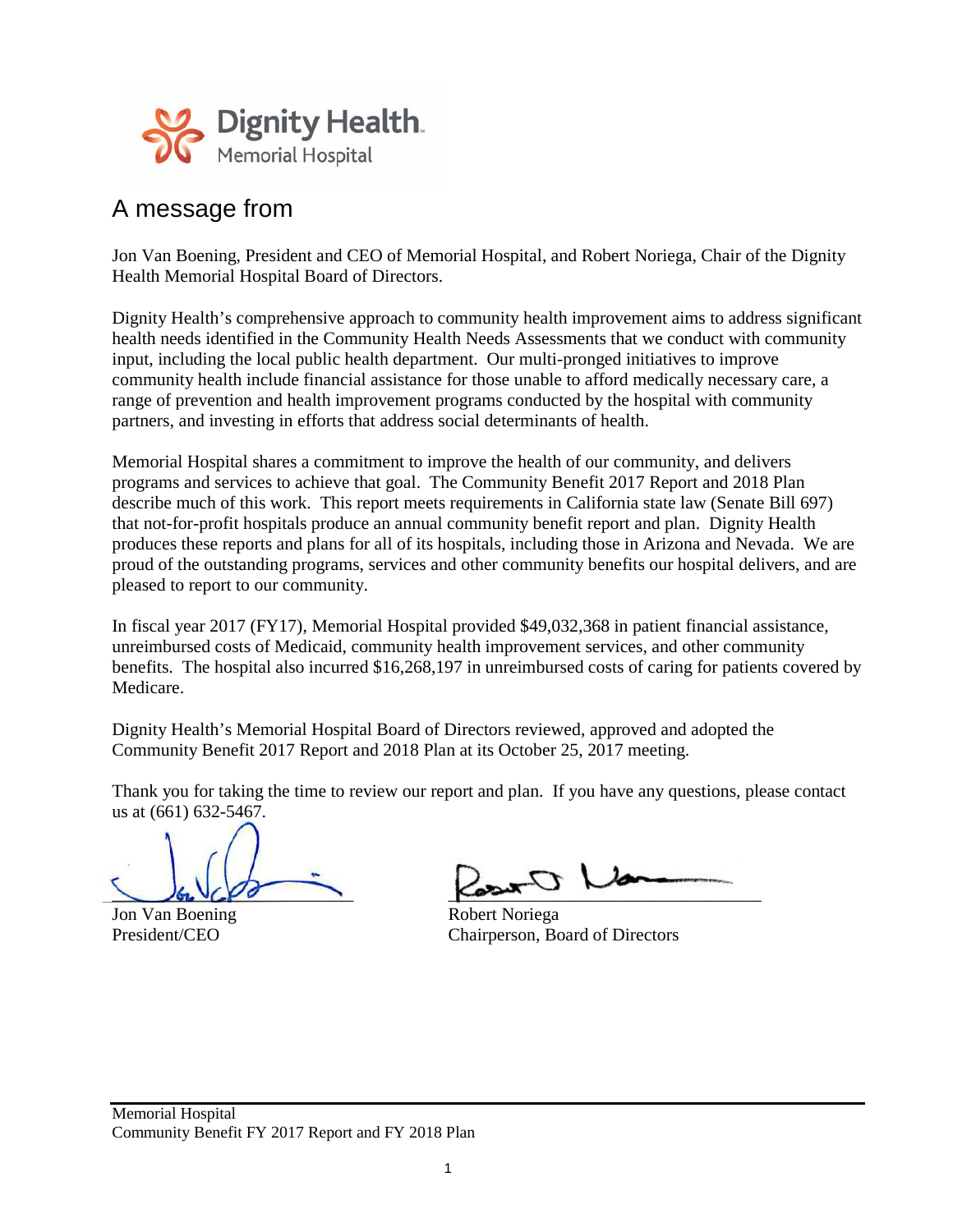## **TABLE OF CONTENTS**

| <b>Executive Summary</b>                                                                                                                                                                                                                                                                                                                                                                   | 3                                          |
|--------------------------------------------------------------------------------------------------------------------------------------------------------------------------------------------------------------------------------------------------------------------------------------------------------------------------------------------------------------------------------------------|--------------------------------------------|
| <b>Mission, Vision, and Values</b>                                                                                                                                                                                                                                                                                                                                                         | 5                                          |
| Our Hospital and Our Commitment                                                                                                                                                                                                                                                                                                                                                            | 6                                          |
| <b>Description of the Community Served</b>                                                                                                                                                                                                                                                                                                                                                 | $\overline{7}$                             |
| <b>Community Benefit Planning Process</b><br><b>Community Health Needs Assessment Process</b><br><b>CHNA Significant Health Needs</b><br>Creating the Community Benefit Plan<br>2017 Report and 2018 Plan<br><b>Strategy and Program Plan Summary</b><br>Anticipated Impact<br><b>Planned Collaboration</b><br><b>Financial Assistance for Medically Necessary Care</b><br>Program Digests | 9<br>9<br>12<br>13<br>15<br>15<br>16<br>16 |
| <b>Economic Value of Community Benefit</b>                                                                                                                                                                                                                                                                                                                                                 | 31                                         |
| <b>Appendices</b>                                                                                                                                                                                                                                                                                                                                                                          |                                            |
| Appendix A: Board of Directors and Committee Rosters                                                                                                                                                                                                                                                                                                                                       | 32                                         |
| Appendix B: Other Programs and Non-Quantifiable Benefits                                                                                                                                                                                                                                                                                                                                   | 34                                         |
| Appendix C: Financial Assistance Policy Summary                                                                                                                                                                                                                                                                                                                                            | 37                                         |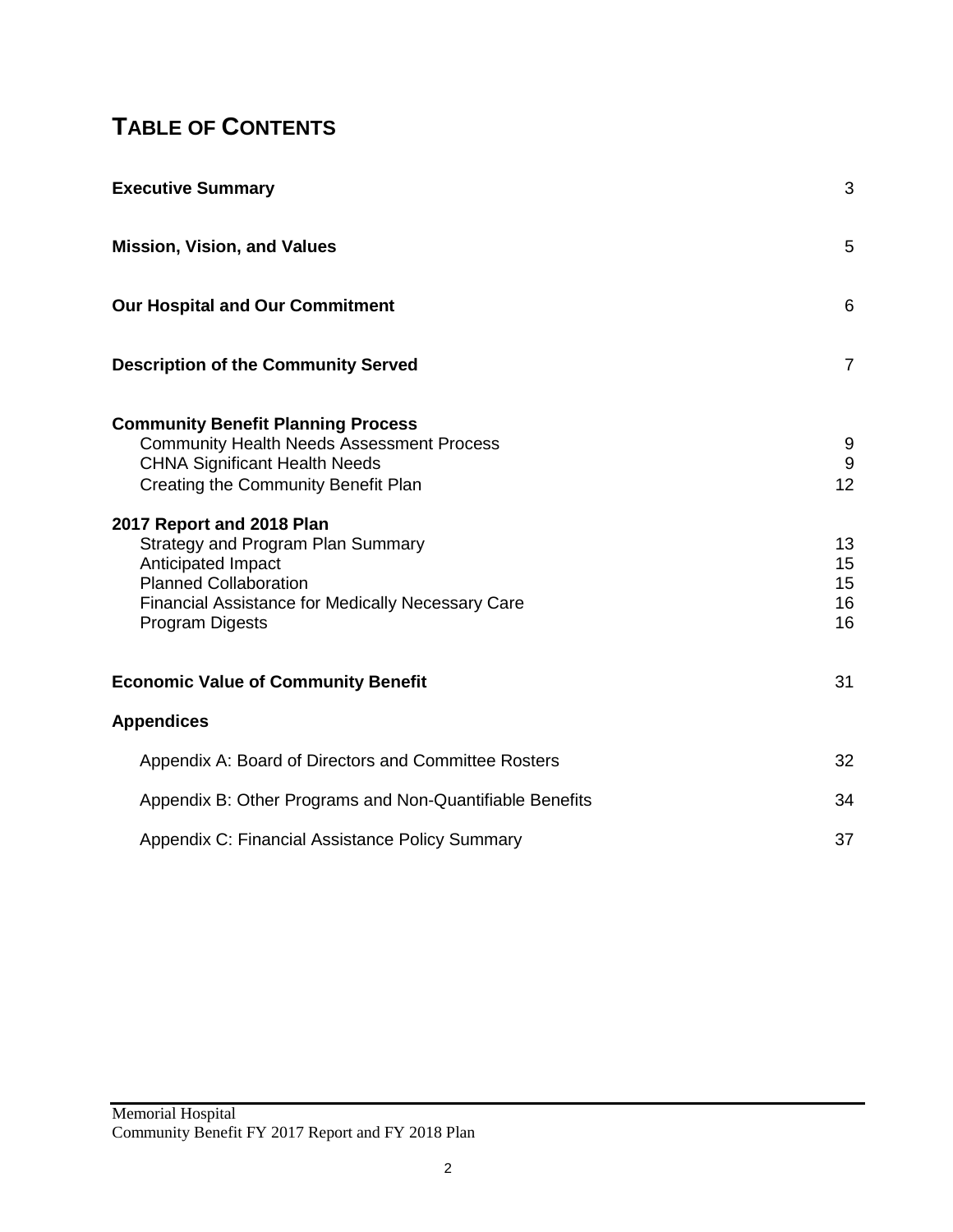### **EXECUTIVE SUMMARY**

Dignity Health Memorial Hospital serves all of Kern County, including Bakersfield and outlying rural communities. The population of Kern County is 896,142. In the county, 29.1% of the population is children, ages 0-17. 60.3% of the population is adults and 10.6% are seniors. Poverty rates in the county (22.9%) are higher than for California (15.9%). Of the population aged 25 and over, 26.08% do not have a high school diploma. On a positive note, rates of health insurance coverage are increasing. Health insurance coverage for children has increased from 90.6% in 2011 to 97.6% in 2016. *(Source: U.S. Census Bureau, American Community Survey accessed from www.healthykern.org.)*

The significant community health needs that form the basis of this document were identified in the hospital's most recent Community Health Needs Assessment (CHNA), which is publicly available at [https://www.dignityhealth.org/central-california/locations/memorial-hospital/about-us/community](https://www.dignityhealth.org/central-california/locations/memorial-hospital/about-us/community-benefit-report-health-needs-assessment)[benefit-report-health-needs-assessment.](https://www.dignityhealth.org/central-california/locations/memorial-hospital/about-us/community-benefit-report-health-needs-assessment) Additional details about identified needs, data collected, community input obtained, and prioritization methods used can be found in the CHNA report. As well, a description of program impact during the three years since the last Implementation Strategy can be found in the 2016 CHNA.

As part of the CHNA process, the significant community health needs were prioritized with input from the community, which yielded this prioritized list of significant health needs:

- 1. Overweight and obesity
- 2. Mental health
- 3. Access to care
- 4. Diabetes
- 5. Cardiovascular disease
- 6. Substance abuse
- 7. Asthma
- 8. Maternal and infant health
- 9. Cancer
- 10. HIV/AIDS/STD
- 11. Oral health
- 12. Environmental health

Memorial Hospital took numerous actions to help address identified needs throughout FY17. These included:

- Community Wellness Program
- Chronic Disease Self-Management Programs
- Community Health Initiative
- Homemaker Care Program
- Learning and Outreach Centers
- Art and Spirituality Center

In FY17, Memorial Hospital contributed \$319,343 in grant funds to community organizations that worked to increase access to health care, improve chronic disease management, and provide services for the poor.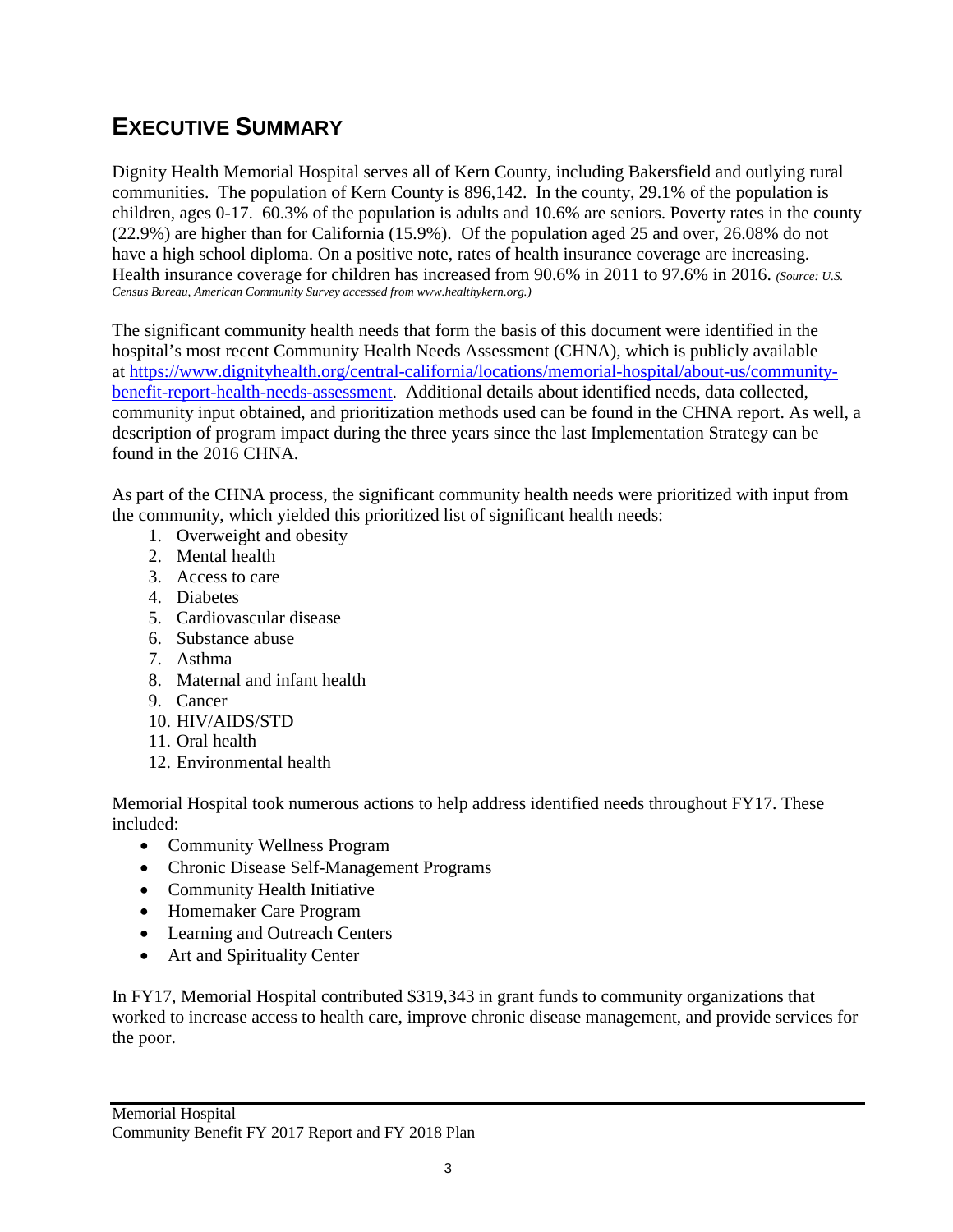For FY18, the hospital plans to:

- Establish a youth program for highly motivated low-income students  $(7<sup>th</sup> 12<sup>th</sup>$  grade) whose goals are to attend a university or college in the future.
- Establish a rapid response team "Hospital to Home Stat" within the existing Homemaker Care Program to essentially eliminate the current expense to external resources for like-services.

A full listing of the programs and activities to meet the selected health needs is outlined in the following report.

The economic value of community benefit provided by Memorial Hospital in FY17 was \$49,032,368, excluding unpaid costs of Medicare in the amount of \$16,268,197.

The report is available to the public on the hospital's website at: [https://www.dignityhealth.org/central](https://www.dignityhealth.org/central-california/locations/memorial-hospital/about-us/community-benefit-report-health-needs-assessment)[california/locations/memorial-hospital/about-us/community-benefit-report-health-needs-assessment.](https://www.dignityhealth.org/central-california/locations/memorial-hospital/about-us/community-benefit-report-health-needs-assessment) A paper copy is available for inspection upon request at the Memorial Hospital's Administrative Office. Written comments on this report can be submitted to the Memorial Hospital's Administration Office at 420 34<sup>th</sup> Street, Bakersfield, California, 93301 or by e-mail to [Felicia.Corona@DignityHealth.org.](mailto:Felicia.Corona@DignityHealth.org)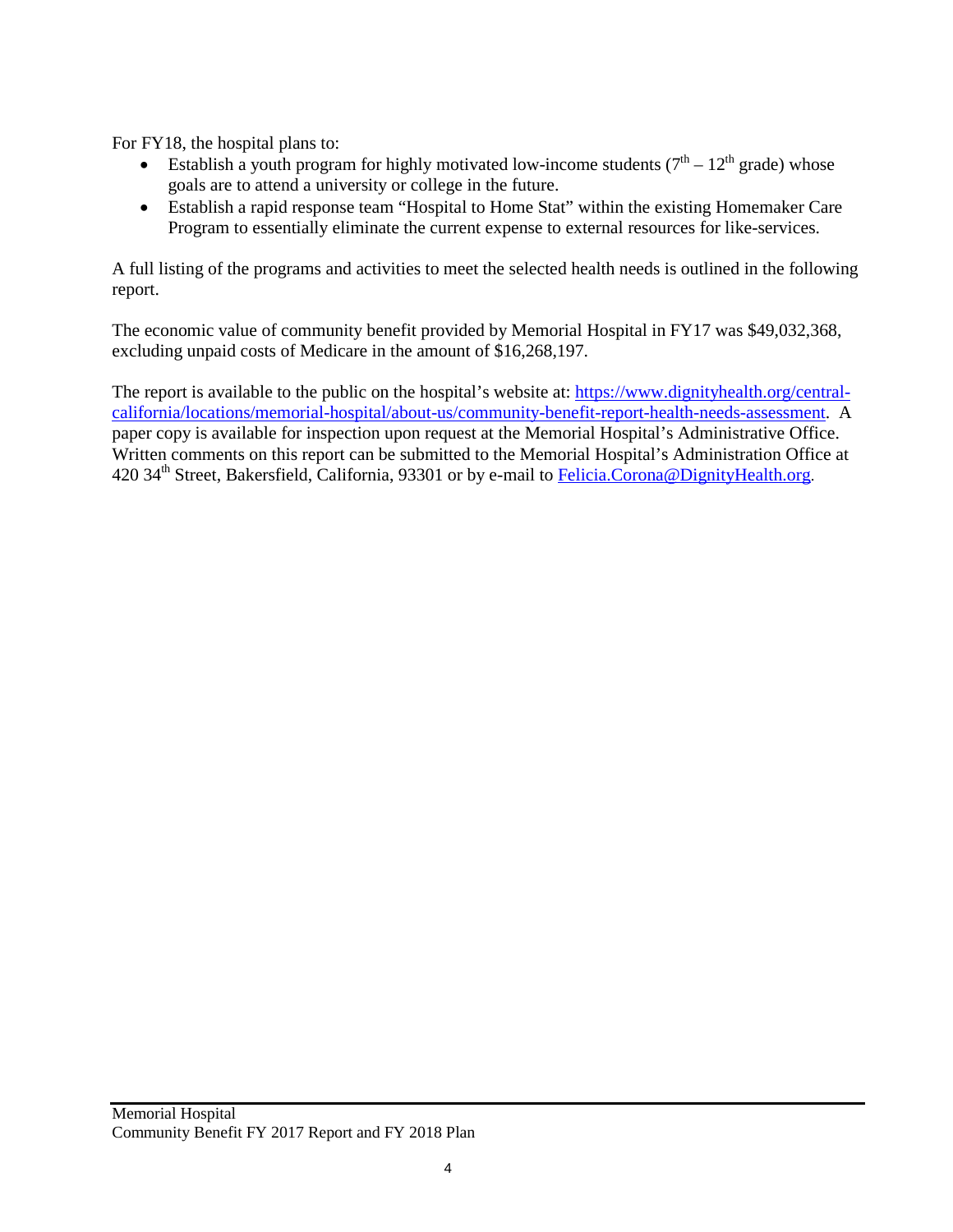### **MISSION, VISION AND VALUES**

Memorial Hospital is a part of Dignity Health, a non-profit health care system made up of more than 60,000 caregivers and staff who deliver excellent care to diverse communities in 21 states. Headquartered in San Francisco, Dignity Health is the fifth largest health system in the nation. At Dignity Health, we unleash the healing power of humanity through the work we do every day, in hospitals, in other care sites and the community.

#### **Our Mission**

We are committed to furthering the healing ministry of Jesus. We dedicate our resources to:

- Delivering compassionate, high-quality, affordable health services;
- Serving and advocating for our sisters and brothers who are poor and disenfranchised; and
- Partnering with others in the community to improve the quality of life.

#### **Our Vision**

A vibrant, national health care system known for service, chosen for clinical excellence, standing in partnership with patients, employees, and physicians to improve the health of all communities served.

#### **Our Values**

Dignity Health is committed to providing high-quality, affordable healthcare to the communities we serve. Above all else we value:

*Dignity* - Respecting the inherent value and worth of each person.

*Collaboration* - Working together with people who support common values and vision to achieve shared goals.

*Justice* - Advocating for social change and acting in ways that promote respect for all persons.

*Stewardship* - Cultivating the resources entrusted to us to promote healing and wholeness.

*Excellence* - Exceeding expectations through teamwork and innovation.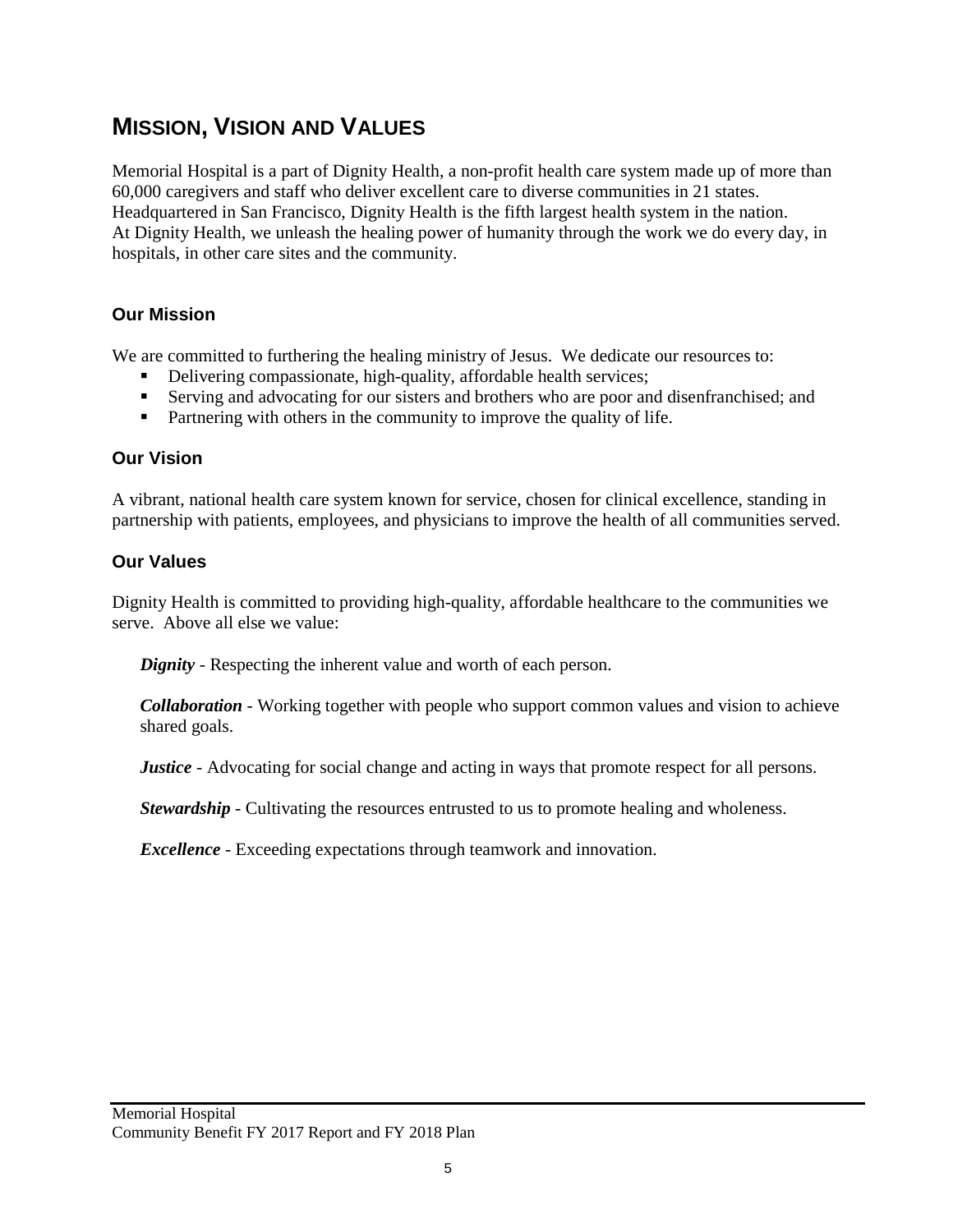### **OUR HOSPITAL AND OUR COMMITMENT**

As Bakersfield's largest acute care facility, Memorial Hospital opened its doors to the public in 1956 to serve the growing needs of the community. Located in the heart of a reenergized downtown, the campus has received numerous awards and recognition for its quality care. When the ground was turned on this community treasure 65 years ago, no one could know then how Memorial Hospital would grow. But through the leadership and heart of Larry Carr, the 112 bed community hospital grew into more than 400 and thousands of lives were changed. The three Dignity Health hospitals in Bakersfield (Mercy Hospital Downtown, Mercy Hospital Southwest, and Memorial Hospital) are the largest providers of health services in the Southern San Joaquin Valley serving a diverse population of urban and rural residents.

Memorial Hospital is located at 420 34th Street, Bakersfield, California, 93301. Memorial has 426 licensed beds and includes a full-service Emergency Department with an Accredited Chest Pain Center and Nationally Certified Stroke Center. Memorial Hospital is home to the Sarvanand Heart and Brain Institute with Kern County's first Bi-Plane Interventional Suite and Transcatheter Aortic Valve Replacement (TAVR) Program. In addition to its nationally recognized cardiovascular and neurological services, world-class burn care is provided through Memorial's partnership with The Grossman Burn Center. The Lauren Small Children's Center includes a Family Care and Birthing Center, a Level II NICU, the area's only Pediatric Intensive Care Unit, a 35-bed inpatient acute care unit, and the Robert A. Grimm Children's Pavilion for Emergency Services. This emergency room just-for-kids is the first of its kind between Los Angeles and Madera. Other services include the Center for Wound Care and Hyperbarics, Center for Healthy Living, robotic surgery program, oncology, orthopedics, and many more.

Rooted in Dignity Health's mission, vision and values, Memorial Hospital is dedicated to improving community health and delivering community benefit with the engagement of its management team, Board of Directors and Community Benefit Committee. The committee, hospital executive leadership, Board of Directors and Dignity Health review community benefit plans and program updates. The board and committee are composed of community members who provide stewardship and direction for the hospital as a community resource.

The Community Benefit Committee of the Board assists the Department of Special Needs and Community Outreach in prioritizing programs that are in line with the hospital's strategic plan. The Department of Special Needs and Community Outreach was founded in 1991 to respond to identified unmet health-related needs in the community. The Committee provides input, advice, and approval for the Community Health Needs Assessment, Implementation Strategy, Community Benefit Plan, and program monitoring. A roster of current Community Benefit Committee members and hospital Board of Directors can be found in Appendix A.

Memorial Hospital's community benefit contributions include financial assistance provided to those who are unable to pay the cost of medically necessary care, unreimbursed costs of Medicaid (Medi-Cal), subsidized health services that meet a community need, and community health improvement services. Our community benefit also includes monetary grants we provide to not-for-profit organizations that work together to improve health on significant needs identified in our Community Health Needs Assessment. Many of these programs and initiatives are described in this report.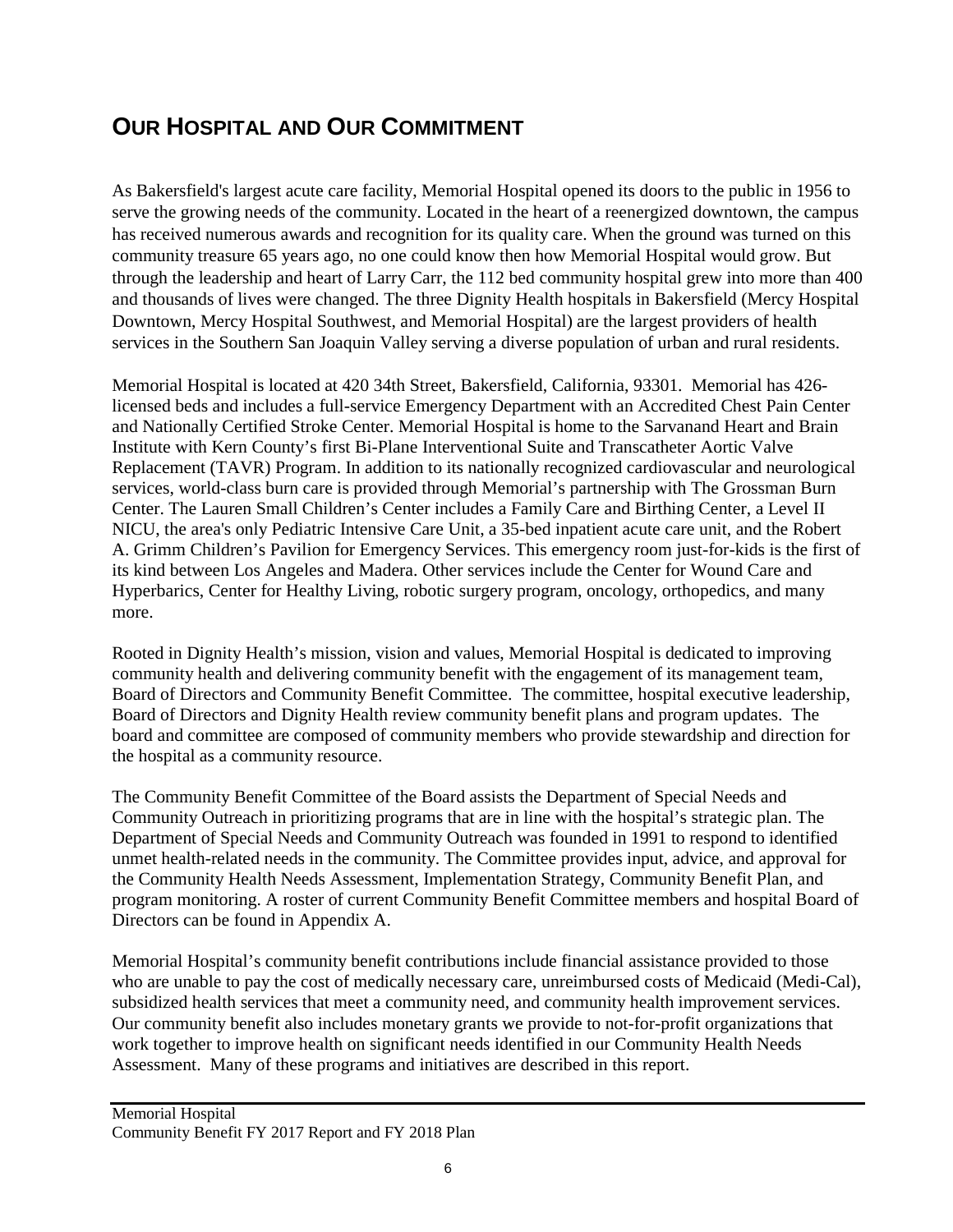### **DESCRIPTION OF THE COMMUNITY SERVED**

Memorial Hospital serves all of Kern County, including Bakersfield and outlying rural communities. Memorial determines the Primary Service Area based on the top zip codes that constitute 70 percent of the patient discharges from the hospital.

The county covers more than 8,100 square miles, geographically making it the third largest county in the state. The landscape is diverse, ranging from high desert to mountains to vast expanses of rich agricultural flatlands. Kern County consistently ranks among the top five most productive agricultural counties in the United States and is one of the nation's leading petroleum-producing counties. Agriculture is the third largest industry in the county and accounts for 24% of private sector jobs. Seasonal and cyclical fluctuations in employment in the agriculture and petroleum industries drive Kern County's unemployment rate consistently well above the state average. A summary description of the community is below, and additional community facts and details can be found in the CHNA report online.

The following data is from the Claritas Company and Truven Health Analytics:

Total Service Area Population: 592,122 Race: 31.9% White – Non-Hispanic, 5.4% Black/African American, 55.2% Hispanic or Latino, 4.8% Asian/Pacific Islander, 2.7 % All Others Median Income: \$54,262 Unemployment: 7.5% No HS Diploma: 25.1% CNI Score: 4.8 Medicaid Population\*: 32.6% Uninsured: 9.4% Other Area Hospitals: 8 Medically Underserved Areas or Populations: Yes

\*Does not include individuals dually-eligible for Medicaid and Medicare.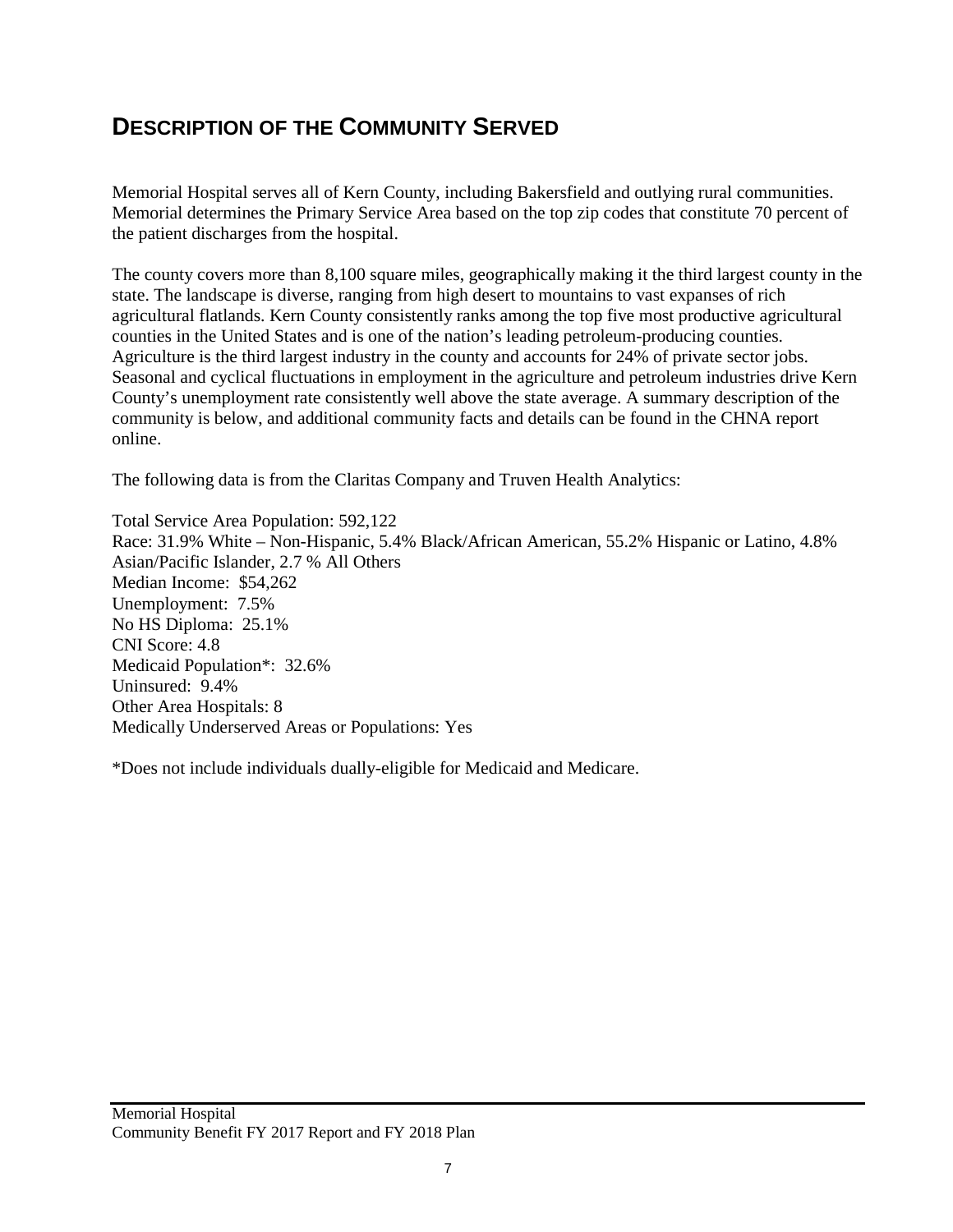#### **Community Needs Index (CNI) Map**



One tool used to assess health need is the Community Need Index (CNI) created and made publicly available by Dignity Health and Truven Health Analytics. The CNI analyzes data at the zip code level on five factors known to contribute or be barriers to health care access: income, culture/language, education, housing status, and insurance coverage. Scores from 1.0 (lowest barriers) to 5.0 (highest barriers) for each factor are averaged to calculate a CNI score for each zip code in the community. Research has shown that communities with the highest CNI scores experience twice the rate of hospital admissions for ambulatory care sensitive conditions as those with the lowest scores.

**Bakersfield** 

**Bakersfield** 

**Bakersfield** 

**Bakersfield** 

Bakersfield

Kern

Kern

Kern

Kern

Kern

California

California

California

California

California

55886

58411

47715

62222

49673

93308

93309

93311

93312

93313

 $4.2$ 

 $4.4$ 

 $3.2$ 

 $2.6$ 

 $\overline{4}$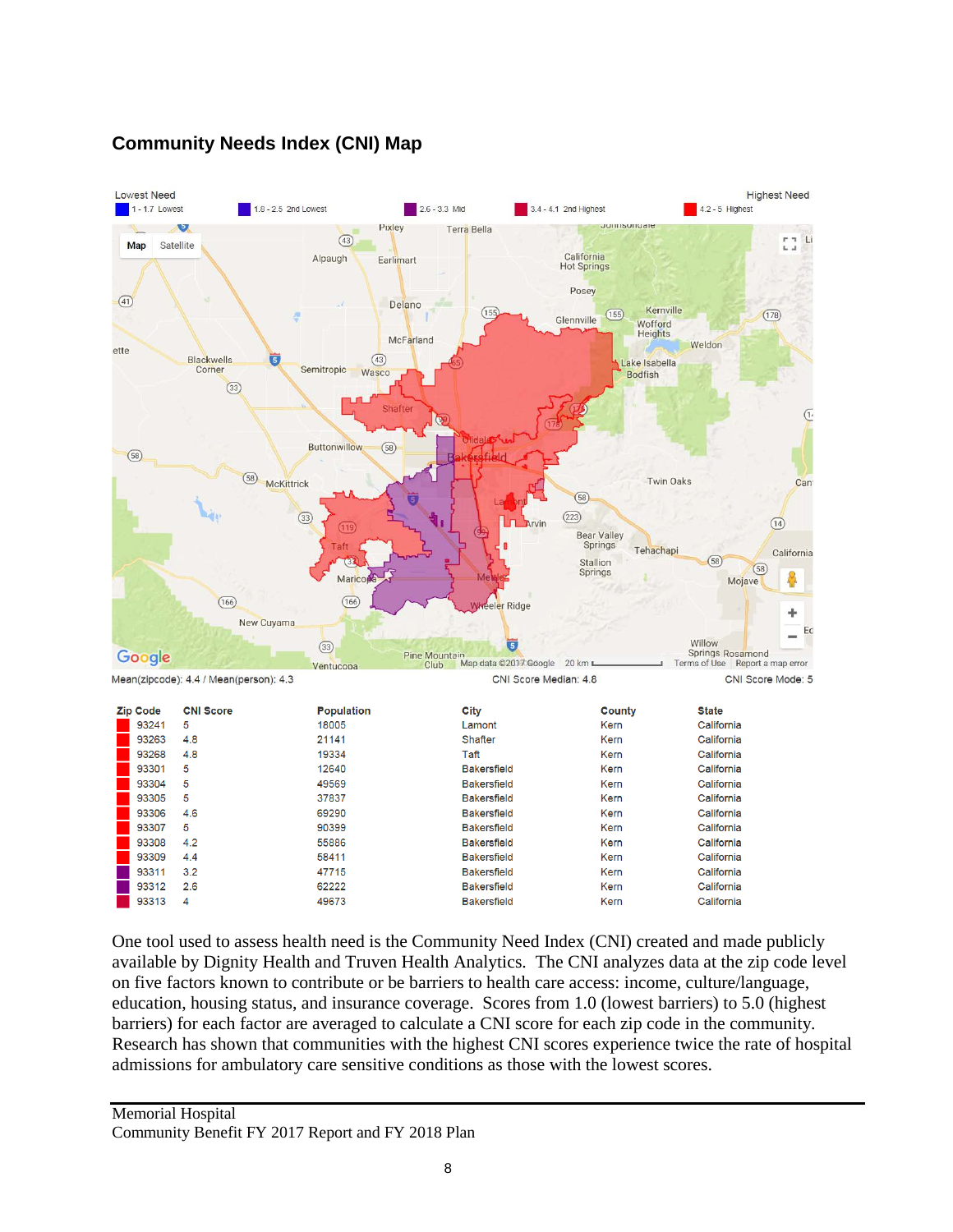### **COMMUNITY BENEFIT PLANNING PROCESS**

Memorial Hospital engages in multiple activities to conduct the community benefit and community health improvement planning process. These include, but are not limited to: conducting a Community Health Needs Assessment (CHNA) with community input at least every three years; using five core principles to guide planning and program decisions; measuring and tracking program indicators; and engaging the Community Benefit Committee and other stakeholders in the development of the annual community benefit plan and triennial Implementation Strategy.

#### **Community Health Needs Assessment Process**

The most recently completed CHNA was adopted by the Memorial Hospital's Board of Directors in April, 2016. The Community Health Needs Assessment process was overseen by the Kern County Community Benefit Collaborative. The Collaborative is comprised of Delano Regional Medical Center, Dignity Health (Mercy and Memorial Hospitals), Kaiser Permanente, and Adventist Health. Secondary data was collected from a variety of local, county, and state sources to present community demographics; social, economic and environmental factors; health access; maternal and infant health; leading causes of death; chronic disease; health behaviors; sexually transmitted infections; and mental health and substance abuse. Analysis of secondary data included an examination and reporting of health disparities for some health indicators. The report includes benchmark comparison data that measures Memorial data findings with Healthy People 2020 objectives. For the CHNA, primary data was obtained through a community survey, interviews with key community stakeholders, public health, service providers, members of medically underserved, low-income, and minority populations in the community and individuals or organizations serving or representing the interests of such populations. Through the interview and survey process, community stakeholders and residents identified community resources potentially available to address the significant health needs. A list of these resources can be found on page 84 of the CHNA.

Memorial Hospital makes the CHNA and its companion Implementation Strategy widely available to the public and welcomes comments on them. The CHNA report is available to the public on the hospital's website and a paper copy is available for inspection upon request at the Memorial Hospital Administrative Office. Written comments on this report can be submitted to the Memorial Hospital Administration Office at 420 34th Street, Bakersfield, California, 93301or on the website at [https://www.dignityhealth.org/central-california/locations/memorial-hospital/about-us/community](https://www.dignityhealth.org/central-california/locations/memorial-hospital/about-us/community-benefit-report-health-needs-assessment)[benefit-report-health-needs-assessment.](https://www.dignityhealth.org/central-california/locations/memorial-hospital/about-us/community-benefit-report-health-needs-assessment) Public comment was requested on the previous CHNA and Implementation Strategy. All written comments were reviewed and, where appropriate, are included in the CHNA.

#### **CHNA Significant Health Needs**

The analysis of secondary data yielded a preliminary list of significant health needs, which then informed primary data collection. The primary data collection process helped to validate secondary data findings, identify additional community issues, solicit information on disparities among subpopulations, and ascertain community assets to address needs.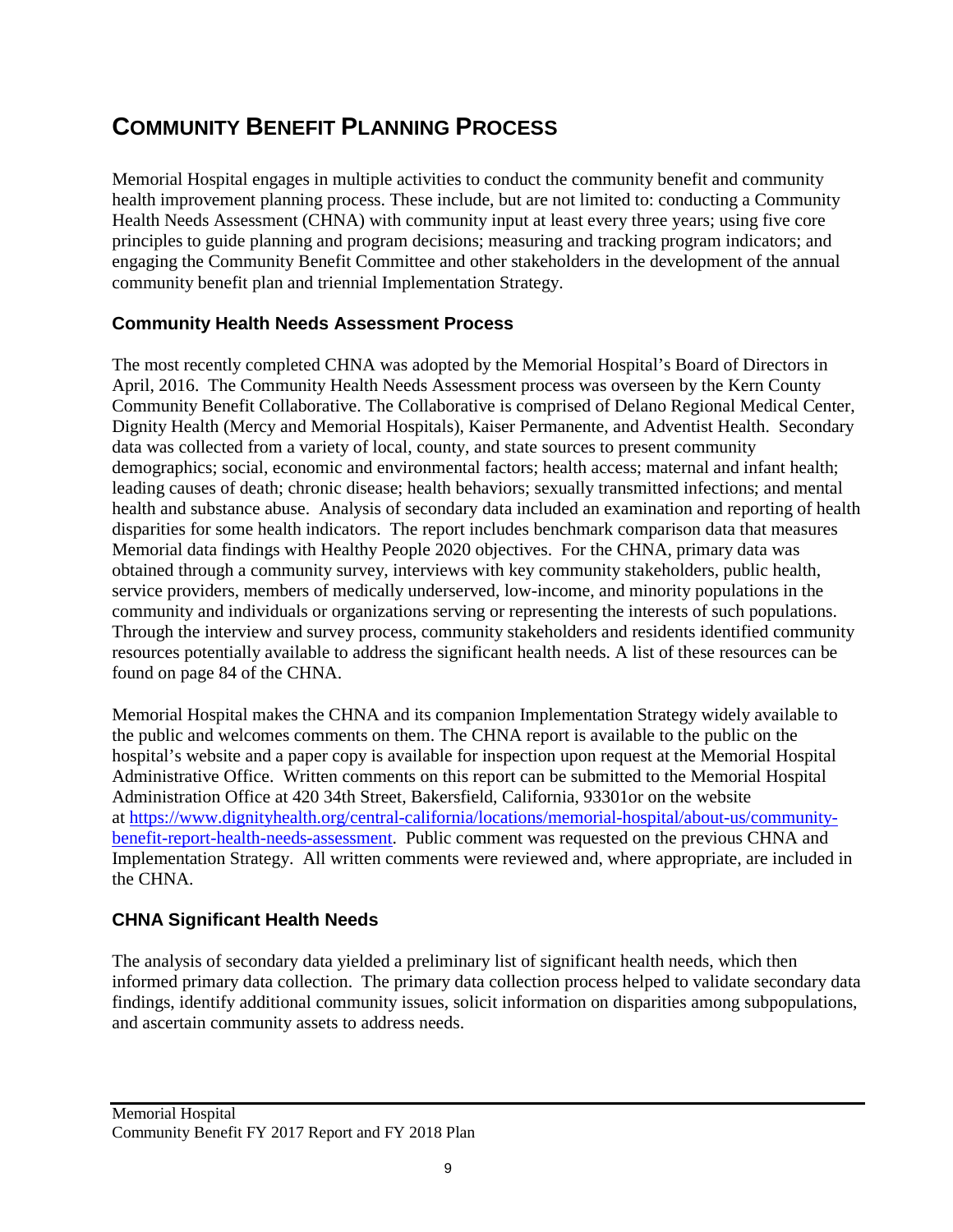The following criteria were used to identify significant health needs:

- 1. The size of the problem (relative portion of population affected by the problem)
- 2. The seriousness of the problem (impact at individual, family, and community levels)

To determine size and seriousness of the problem, health indicators identified in the secondary data were measured against benchmark data, specifically California rates and Healthy People 2020 objectives, where available. Health indicators that performed poorly against one or more of these benchmarks were considered to have met the size or seriousness criteria. Additionally, primary data sources (interview and survey participants) were asked to identify and validate community and health issues; information gathered from these sources helped determine significant health needs.

#### **All Significant Health Needs**

The following significant health needs were determined:

- Access to care Health insurance coverage is considered a key component to accessing health care including regular primary care, specialty care and other health services that contributes to one's health status. In Kern County, 89.4% of residents are insured; however, there remain many barriers to accessing care. (*Source: California Health Interview Survey, 2017.)*
- Asthma In Kern County 13.2% of adults and 13.3% of children have been diagnosed with asthma. (*Source: California Health Interview Survey, 2014.)* Asthma is a chronic disease and without proper disease management those that suffer with asthma have higher hospitalization and ER usage.
- Cancer death rates for respiratory cancer are significantly higher in Kern County than in the state. (*Source: California Cancer Registry, Cancer Surveillance Section, California Department of Public Health, 2013-2015.)*
- Cardiovascular disease Conditions may include heart disease, stroke, high blood cholesterol and high blood pressure. For adults in Kern County, 7% have been diagnosed with heart disease and 31.7% of adults have been diagnosed with high blood pressure. (*Source: California Health Interview Survey, 2014.)*
- Dental health Lack of access to dental health care can contribute to poor health status. 29.8% of children in Kern County have not had a dental visit within the past year. (*Source: California Health Interview Survey, 2014.)*
- Diabetes Diabetes is a costly chronic condition that can lead to disability, loss of productivity and premature death. In Kern County, 10% of adults have been diagnosed with diabetes. Adults in Kern County have high rates of hospitalization for complications of diabetes. (*Source: California Health Interview Survey, 2017.)*
- Environmental health (air quality and water safety) The county experiences high amounts of air and water pollution from agricultural activities. (*Source: U.S. Environmental Protection Agency, Toxics Release Inventory Program, 2014.)* Coccidioidmycosis or Valley Fever is an illness caused by a fungus found in the soil. Kern County has high rates of Valley Fever. (*Source: California Department of Public Health, Center for Infectious Disease, Yearly Summaries of Selected General Communicable Diseases in California, 2011 – 2014.)*
- Lung disease Chronic Lower Respiratory Disease is the third highest cause of death in Kern County and exceeds the state death rate. (*Source: California Department of Public Health, 2013.)* One contributing factor to lung disease is smoking. In the county, 10.1% of adults and 12.5% of teens smoke cigarettes. (*Source: California Health Interview Survey, 2014.)*
- Maternal and infant health Kern County has high rates of teen births (40.7 per 1,000 live births) and infant deaths (6.4 per 1,000 live births). (*Source: California Department of Public Health, 2015.)*
- Mental health In Kern County, 14.5% of adults experienced serious psychological distress in the past year. Community stakeholders identified an ongoing stigma associated with having mental health issues. (*Source: California Health Interview Survey, 2014.)*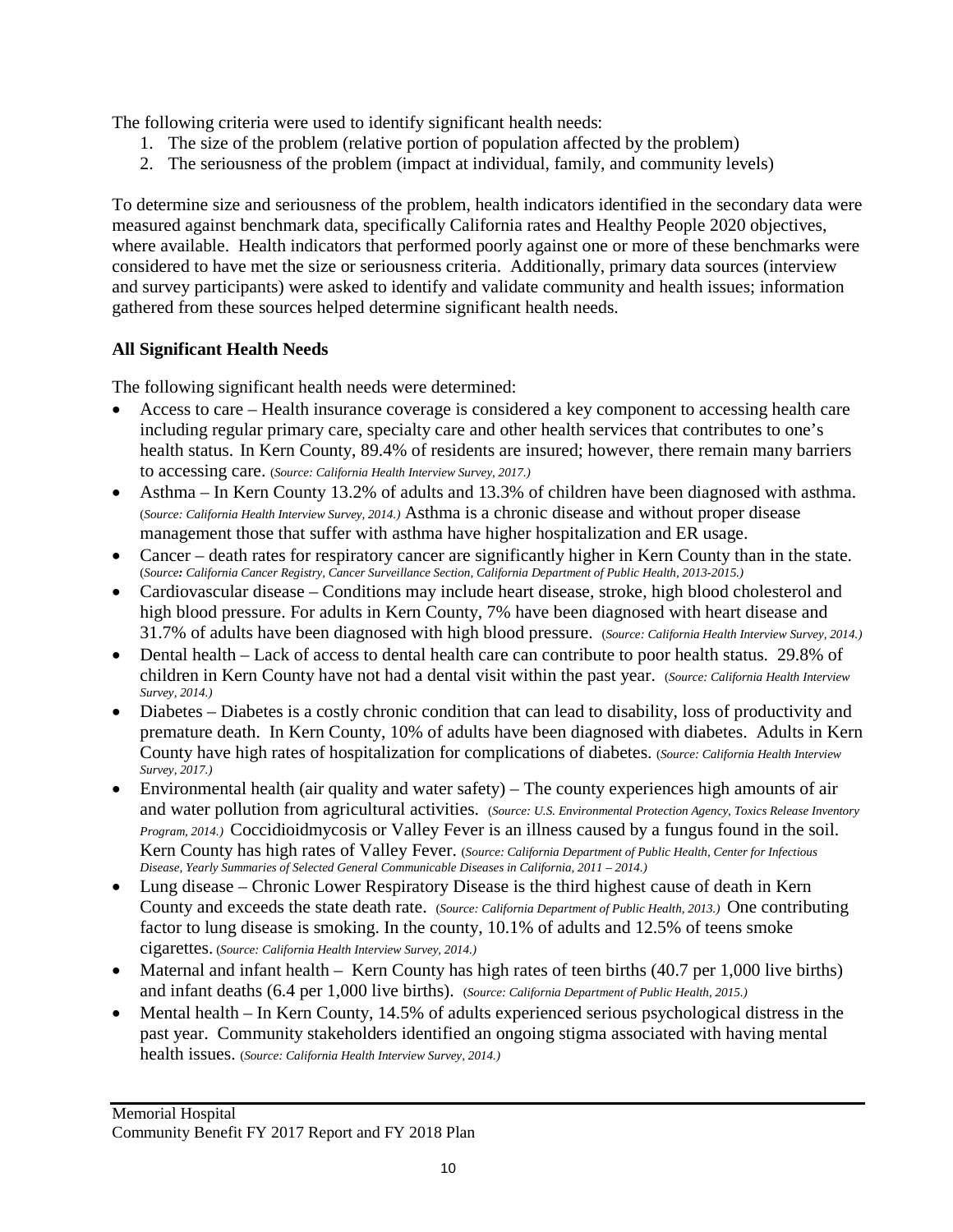- Overweight and obesity Being overweight is a precursor to many chronic diseases. In Kern County, 76.4% of the adult population reported being overweight or obese, higher than the state (62.6%). (*Source: California Health Interview Survey, 2017.)*
- Sexually Transmitted Infections Rates of chlamydia and gonorrhea are higher in the county than found in the state. (*Source: California Department of Public Health, 2015.)*
- Substance abuse (alcohol, drug, tobacco use) Binge drinking among adults and teens in Kern County exceed the state rate. 13.7% of adults smoke cigarettes. (*Source: California Health Interview Survey, 2015.)*

#### **Significant Health Needs the Hospital will Address**

The Kern County Community Benefit Collaborative hosted a community forum on January 19, 2016 in Bakersfield to prioritize the significant health needs. The forum engaged 38 community leaders in public health, government agencies, schools, and nonprofit organizations that serve the medically underserved, low-income, and minority populations in the community. A review of the significant health needs was presented at the community forum.

The forum attendees were engaged in a process to prioritize the health needs using the Relative Worth method. The Relative Worth method is a ranking strategy where each participant received a fixed number of points they assigned to health needs based on the size of the problem (relative portion of population afflicted by the problem); or seriousness of the problem (impact at individual, family, and community levels).

The community input yielded this prioritized list of significant health needs:

- 1. Overweight and obesity
- 2. Mental health
- 3. Access to care
- 4. Diabetes
- 5. Cardiovascular disease
- 6. Substance abuse
- 7. Asthma
- 8. Maternal and infant health
- 9. Cancer
- 10. HIV/AIDS/STD
- 11. Oral health
- 12. Environmental health

After the community forum prioritized the health needs, the Director of the Department of Special Needs and Community Outreach convened a half-day meeting with the Department's program leaders. The staff used the following criteria to determine the significant health needs that Memorial Hospital will address in the Implementation Strategy:

- Organizational Capacity: Is there capacity to address the issue?
- Existing Infrastructure: Are there programs, systems, staff and support resources in place to address the issue?
- Established Relationships: Are there established relationships with community partners to address the issue?
- Ongoing Investment: Are there existing resources that are committed to the issue? Staff time and financial resources for this issue are counted as part of our community benefit effort.
- Focus Area: Have competencies and expertise been acknowledged to address the issue? Does the issue fit with the organizational mission?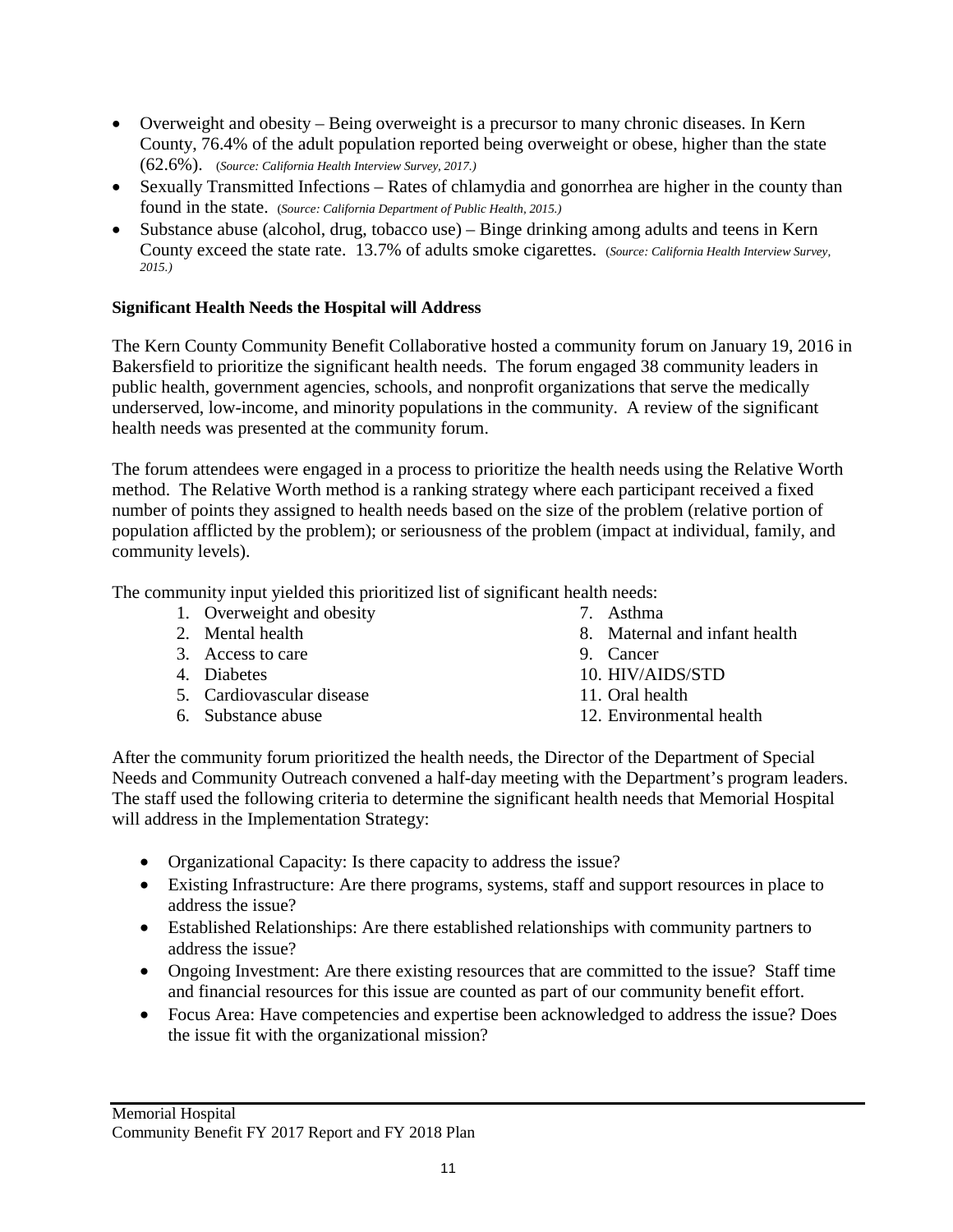After a thorough process that applied these criteria to the identified significant health needs, Memorial Hospital selected the following needs to address:

- Overweight and obesity
- Access to health care
- Chronic diseases
	- o Asthma/lung disease
	- o Cancer
	- o Cardiovascular disease
	- o Diabetes
- Basic needs services

#### **Significant Health Needs the Hospital will Not Address**

Taking existing hospital and community resources into consideration, Memorial Hospital will not directly address the remaining health needs identified in the CHNA including: dental health, environmental health, maternal and infant health, mental health, sexually transmitted infections and substance abuse. Memorial Hospital cannot address all the health needs present in the community; therefore, it will concentrate on those health needs that can most effectively be addressed given the organization's areas of focus and expertise.

#### **Creating the Community Benefit Plan**

As a matter of Dignity Health policy, the hospital's community health and community benefit programs are guided by five core principles. All of our initiatives relate to one or more of these principles:

- Focus on Disproportionate Unmet Health-Related Needs
- Emphasize Prevention
- Contribute to a Seamless Continuum of Care
- Build Community Capacity
- Demonstrate Collaboration

A general approach was taken when planning and developing initiatives to address priority health issues. The 2016 CHNA guided Memorial Hospital's community benefit initiatives for FY17. The 2016 CHNA will be used between now and the 2019 CHNA to actively plan programs. Department of Special Needs and Community Outreach leadership staff engaged the Community Benefit Committee to help shape initiatives and provide internal perspective on issues. Programs will be evaluated throughout the year utilizing input from our Community Benefit Committee, partners, newly published data and our own program outcome data. This approach will allow us to respond to identified needs by revising program strategies and adding enhancements on a regular basis.

The CHNA and relationships with community service organizations help us identify vulnerable populations with disproportionate unmet health needs (DUHN) that have a high prevalence or severity for a particular health concern that we can address with a program or activity.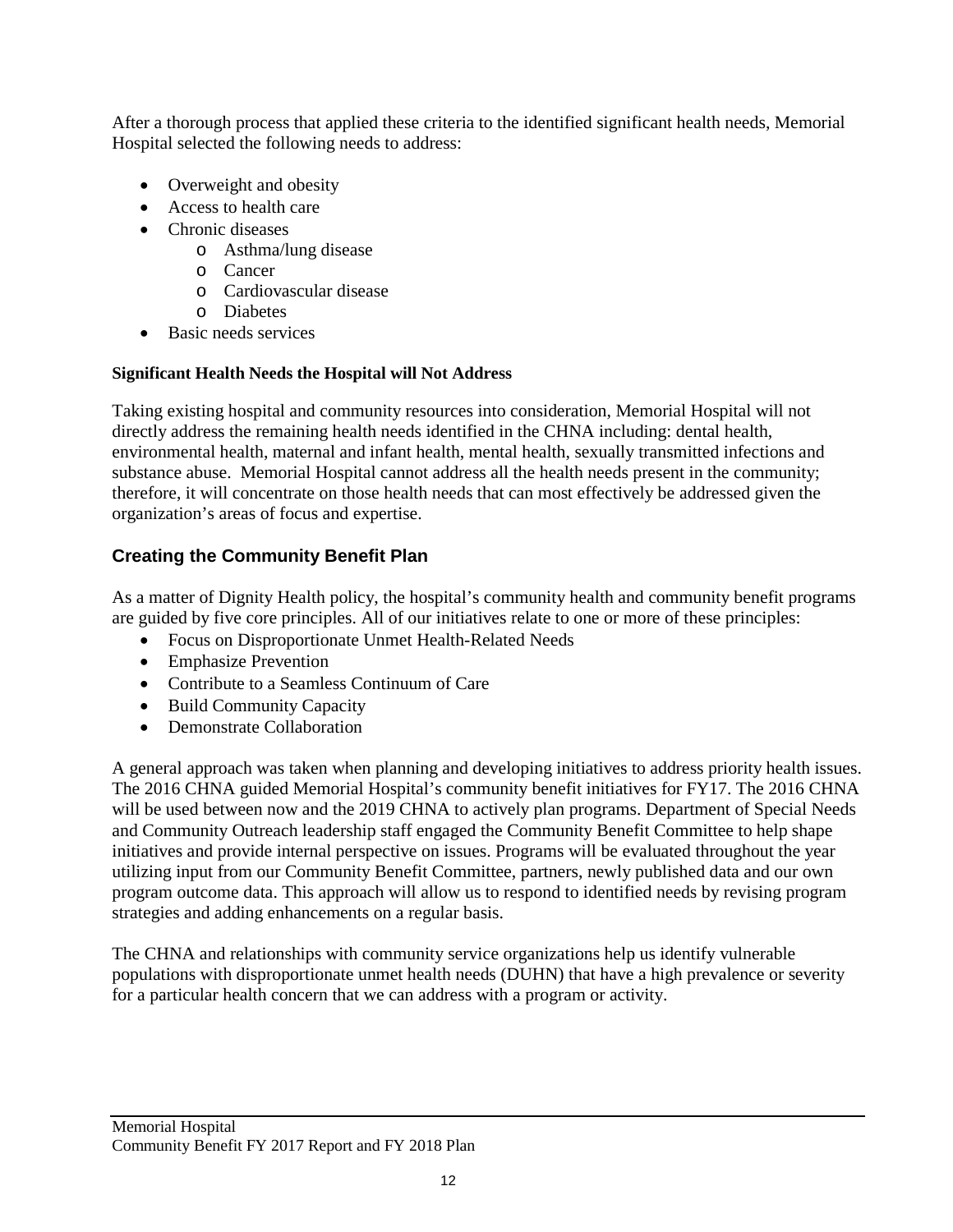### **2017 REPORT AND 2018 PLAN**

This section presents strategies, programs and initiatives that Memorial Hospital delivers, funds or collaborates with others to address significant community health needs. It includes both a report on actions taken in FY17 and planned activities for FY18, with statements on anticipated impacts, planned collaboration, and patient financial assistance to address access. Program Digests provide detail on select program goals, measurable objectives, expenses and other information.

The strategy and plan specifies planned activities consistent with the hospital's mission and capabilities. The hospital may amend the plan as circumstances warrant. For instance, changes in significant community health needs or in community assets and resources directed to those needs may merit refocusing the hospital's limited resources to best serve the community.

#### **Strategy and Program Plan Summary**

The following programs and initiatives address the significant health needs that Memorial Hospital has chosen to address.

| <b>Health Need: Access to Health Care</b>                                                                 |                                                                   |                              |                               |
|-----------------------------------------------------------------------------------------------------------|-------------------------------------------------------------------|------------------------------|-------------------------------|
| <b>Strategy or Activity</b>                                                                               | <b>Summary Description</b>                                        | <b>Active</b><br><b>FY17</b> | <b>Planned</b><br><b>FY18</b> |
| <b>Community Health</b>                                                                                   | Increases access to health insurance and health care              | $\boxtimes$                  | $\boxtimes$                   |
| Initiative                                                                                                | for hard to reach individuals in Kern County.                     |                              |                               |
|                                                                                                           | Provides training for application assistance, and<br>$\bullet$    |                              |                               |
|                                                                                                           | educates families on the importance of preventive                 |                              |                               |
|                                                                                                           | care.                                                             |                              |                               |
| Homemaker Care                                                                                            | Provides needed access to care for frail elderly and<br>$\bullet$ | $\boxtimes$                  | $\boxtimes$                   |
| Program                                                                                                   | disabled adults by helping them live independently                |                              |                               |
|                                                                                                           | for as long as possible.                                          |                              |                               |
|                                                                                                           | Provides in home services, linkages to health care<br>٠           |                              |                               |
|                                                                                                           | resources and social services that improve the quality            |                              |                               |
|                                                                                                           | of life for vulnerable clients.                                   |                              |                               |
| Prescription                                                                                              | Purchases necessary medications in emergency<br>$\bullet$         | $\boxtimes$                  | ⊠                             |
| Purchases for                                                                                             | situations for people who must have the medicines for             |                              |                               |
| Indigents                                                                                                 | their health but have no money to buy them.                       |                              |                               |
| <b>Financial Assistance</b>                                                                               | Provides financial assistance through both free and<br>$\bullet$  | $\boxtimes$                  | $\boxtimes$                   |
|                                                                                                           | discounted care for health care services, consistent              |                              |                               |
|                                                                                                           | with the hospital's financial assistance policy.                  |                              |                               |
| Anticipated Impact: The initiatives addressing access to care are anticipated to result in: early         |                                                                   |                              |                               |
| identification and treatment of health issues, gains in public or private health care coverage, increased |                                                                   |                              |                               |
| knowledge about how to access and navigate the health care system, and linkages to health care            |                                                                   |                              |                               |
| resources and social services that improve the quality of life for vulnerable clients.                    |                                                                   |                              |                               |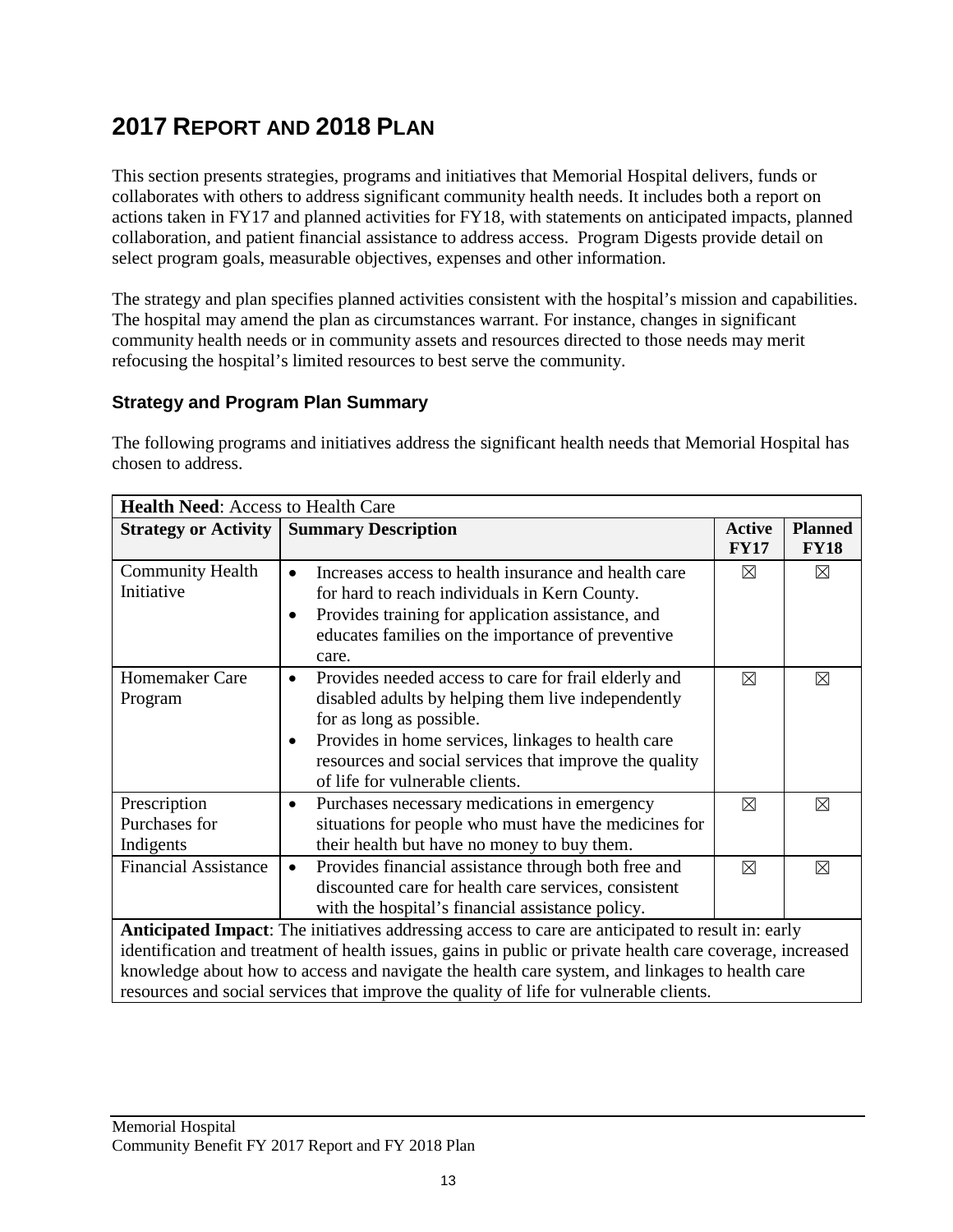| <b>Health Need: Chronic Diseases</b>                                                                |                                                                      |                              |                               |
|-----------------------------------------------------------------------------------------------------|----------------------------------------------------------------------|------------------------------|-------------------------------|
| <b>Strategy or Activity</b>                                                                         | <b>Summary Description</b>                                           | <b>Active</b><br><b>FY17</b> | <b>Planned</b><br><b>FY18</b> |
| Community                                                                                           | Provides community health education and in-home<br>$\bullet$         | ⊠                            | $\boxtimes$                   |
| <b>Wellness Program</b>                                                                             | health education on a variety of prevention and<br>treatment topics. |                              |                               |
|                                                                                                     | Health screenings for cholesterol, blood pressure,<br>٠              |                              |                               |
|                                                                                                     | blood sugar, and skin cancer are provided at                         |                              |                               |
|                                                                                                     | community sites, health fairs and community events.                  |                              |                               |
| Chronic                                                                                             | Provides patients who have chronic diseases with the<br>$\bullet$    | $\boxtimes$                  | $\boxtimes$                   |
| Disease/Diabetes                                                                                    | knowledge, tools and motivation needed to become                     |                              |                               |
| Self-Management                                                                                     | proactive in their health.                                           |                              |                               |
| Program                                                                                             | Each program seminar consists of six weekly classes<br>$\bullet$     |                              |                               |
|                                                                                                     | covering a variety of topics including nutrition,                    |                              |                               |
|                                                                                                     | exercise, use of medications, and evaluating new                     |                              |                               |
|                                                                                                     | treatments.                                                          |                              |                               |
| <b>Smoking Cessation</b>                                                                            | Facilitates Freedom From Smoking®, an eight<br>٠                     | $\boxtimes$                  | $\boxtimes$                   |
| Program                                                                                             | session seminar, to help encourage participants to                   |                              |                               |
|                                                                                                     | work on the process and problems of quitting, both                   |                              |                               |
|                                                                                                     | individually and as part of a group.                                 |                              |                               |
| Anticipated Impact: The initiatives addressing chronic diseases are anticipated to result in: early |                                                                      |                              |                               |
| identification of chronic health issues, avoiding hospital admissions for two of the most prevalent |                                                                      |                              |                               |
| ambulatory care sensitive conditions in our community (Diabetes and Congestive Heart Failure), and  |                                                                      |                              |                               |
| motivating individuals to quit smoking and improve the length and quality of their life.            |                                                                      |                              |                               |

| <b>Health Need:</b> Overweight and Obesity                                                                   |                                                                                                                                                                                                                                                                     |                              |                               |
|--------------------------------------------------------------------------------------------------------------|---------------------------------------------------------------------------------------------------------------------------------------------------------------------------------------------------------------------------------------------------------------------|------------------------------|-------------------------------|
| <b>Strategy or Activity</b>                                                                                  | <b>Summary Description</b>                                                                                                                                                                                                                                          | <b>Active</b><br><b>FY17</b> | <b>Planned</b><br><b>FY18</b> |
| In-Home Health<br>Education                                                                                  | Provides personalized in-home health education and<br>$\bullet$<br>monitoring on topics including nutrition, diabetes and<br>hypertension.                                                                                                                          | ⊠                            | $\boxtimes$                   |
| <b>Health Education</b><br>and Screenings                                                                    | Provides health education on a variety of prevention<br>$\bullet$<br>and treatment topics. Health screenings for blood<br>pressure, blood sugar, and BMI are provided at a<br>number of community sites, health fairs and<br>community events.                      | ⊠                            | ⊠                             |
| Healthy Kids in<br><b>Healthy Homes</b>                                                                      | Addresses the issue of childhood obesity through 8<br>$\bullet$<br>seminar sessions for children. The program provides<br>information on the topics of nutrition, exercise, and<br>lifestyle. The program takes place at various schools<br>throughout Kern County. | ⊠                            | ⊠                             |
| Anticipated Impact: The initiatives addressing overweight and obesity are anticipated to result in:          |                                                                                                                                                                                                                                                                     |                              |                               |
| early identification of health issues related to obesity, increased knowledge on the factors that contribute |                                                                                                                                                                                                                                                                     |                              |                               |
| to obesity and the health risks associated with obesity, increased knowledge on how to prevent obesity       |                                                                                                                                                                                                                                                                     |                              |                               |
| through nutrition and physical fitness.                                                                      |                                                                                                                                                                                                                                                                     |                              |                               |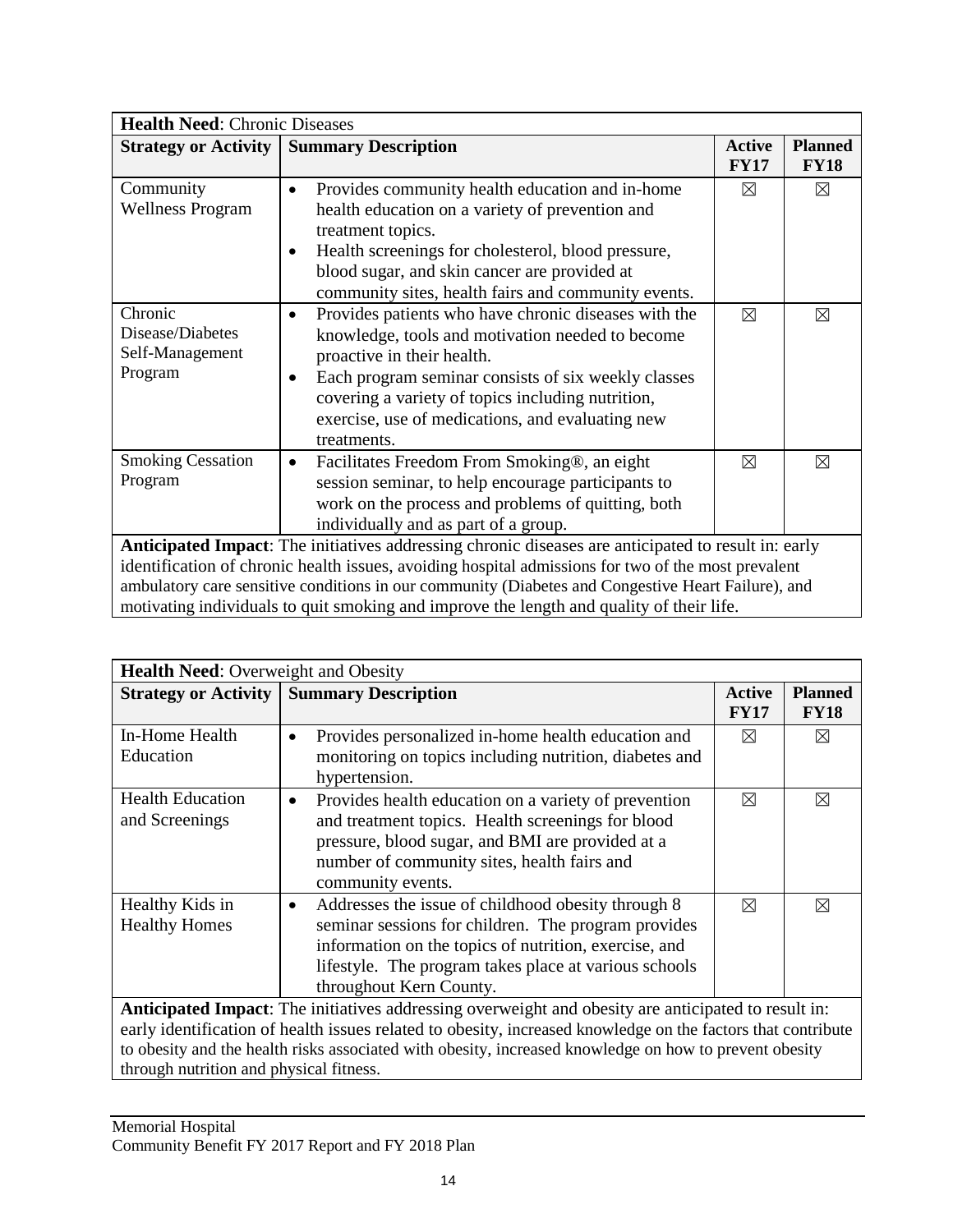| <b>Health Need: Basic Needs Services</b>       |                                                                                                                                                                                                                                                                                                                                                                                                                                                                          |                       |                               |
|------------------------------------------------|--------------------------------------------------------------------------------------------------------------------------------------------------------------------------------------------------------------------------------------------------------------------------------------------------------------------------------------------------------------------------------------------------------------------------------------------------------------------------|-----------------------|-------------------------------|
|                                                | <b>Strategy or Activity   Summary Description</b>                                                                                                                                                                                                                                                                                                                                                                                                                        | Active<br><b>FY17</b> | <b>Planned</b><br><b>FY18</b> |
| <b>Learning and</b><br><b>Outreach Centers</b> | Provides basic need services to residents living in<br>$\bullet$<br>economically depressed neighborhoods of southeast<br>Bakersfield.<br>In collaboration with other community service<br>٠<br>agencies, the centers provide referral services, food,<br>clothing, and education to the most vulnerable and<br>needy residents of the community.<br>After school programs at the centers provide tutoring<br>$\bullet$<br>support five days a week to underserved youth. | $\boxtimes$           | $\boxtimes$                   |
| Art and<br><b>Spirituality Center</b>          | Provides opportunities for artistic expression,<br>$\bullet$<br>meditation, relaxation, and creativity to promote<br>health and well-being, aiding in physical, mental, and<br>emotional recovery, including relieving anxiety and<br>decreasing the perception of pain.                                                                                                                                                                                                 | ⊠                     | ⊠                             |
| live a better quality of life.                 | Anticipated Impact: The initiatives addressing basic needs services are anticipated to result in:<br>increased access to health and social services to help residents of Kern County stay healthy and begin to                                                                                                                                                                                                                                                           |                       |                               |

#### **Anticipated Impact**

The anticipated impacts of Memorial Hospital's activities on significant health needs are summarized above, and for select program initiatives are stated in the Program Digests on the following pages. Overall, the hospital anticipates that actions taken to address significant health needs will: improve health knowledge, behaviors, and status; increase access to needed and beneficial care; and help create conditions that support good health. The hospital is committed to measuring and evaluating key initiatives. The local Community Benefit Committee, hospital executive leadership, Board of Directors, as well as Dignity Health System Office receive and review program updates. The hospital creates and makes public an annual Community Benefit Report and Plan, and evaluates impact and sets priorities for its community health program in triennial Community Health Needs Assessments.

#### **Planned Collaboration**

The Department of Special Needs and Community Outreach regularly collaborates with more than 100 community organizations and agencies to address the health needs of the community. Working collaboratively with community partners, the hospital provides leadership, advocacy, stewardship of resources, assistance with local capacity building, and participation in community-wide health planning. Employees of the Department of Special Needs and Community Outreach are members of a variety of collaborative committees throughout Kern County including the Kern County Promotoras Network, Kern Comprehensive Cancer Awareness Partnership and Kern County Needs Assessment Committee. Our participation as a collaborative partner provides an opportunity to share information, resources and ideas, solve problems, identify options, and evaluate the success of our efforts.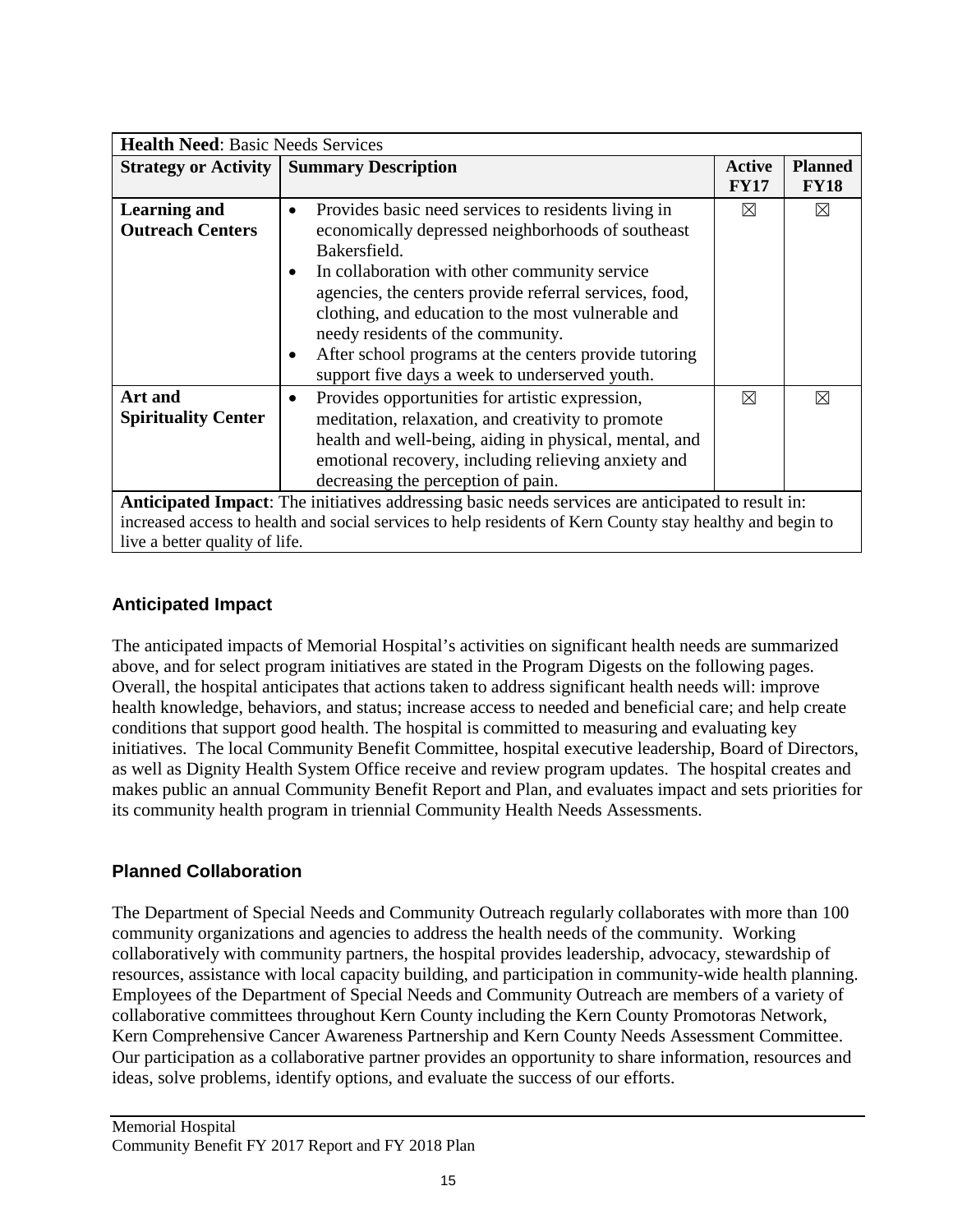#### **Financial Assistance for Medically Necessary Care**

Memorial Hospital delivers compassionate, high quality, affordable health care and advocates for members of our community who are poor and disenfranchised. In furtherance of this mission, the hospital provides financial assistance to eligible patients who do not have the capacity to pay for medically necessary health care services, and who otherwise may not be able to receive these services. A plain language summary of the hospital's Financial Assistance Policy is in Appendix C. The amount of financial assistance provided in FY17 is listed in the Economic Value of Community Benefit section of this report on page 30.

The hospital notifies and informs patients and members of the community about the Financial Assistance Policy in ways reasonably calculated to reach people who are most likely to require patient financial assistance. These include:

- providing a paper copy of the plain language summary of the Policy to patients as part of the intake or discharge process;
- providing patients a conspicuous written notice about the Policy at the time of billing;
- posting notices and providing brochures about the financial assistance program in hospital locations visible to the public, including the emergency department and urgent care areas, admissions office and patient financial services office;
- making the Financial Assistance Policy, Financial Assistance Application, and plain language summary of the Policy widely available on the hospital's web site;
- making paper copies of these documents available upon request and without charge, both by mail and in public locations of the hospital; and
- providing these written and online materials in appropriate languages.

Individuals with financial capacity to purchase health insurance shall be encouraged to do so as a means of assuring access to health care services. Additionally, through grants from First 5 Kern, California Coverage Health Initiatives, Kern County Public Health Services Department and The California Endowment, Mercy and Memorial Hospitals coordinate the County's Community Health Initiative. It uses monthly meetings, websites, a strong network of partner agencies, and other methods to enroll and renew adults and children in health insurance through the Affordable Care Act. They minimize or eliminate barriers to enrollment. The Community Health Initiative of Kern County conducts outreach to inform and enroll hard to reach individuals into health insurance, and to build awareness and support in the community at large. The Community Health Initiative also works to develop new ways that residents might access health care outside of an insurance program so that all Kern County residents might have a medical home.

#### **Program Digests**

The following pages include program digests describing key programs and initiatives that address one or more significant health needs in the most recent CHNA report. The digests include program descriptions, intervention actions, health needs that are being addressed, planned collaboration, and program goals with measurable objectives.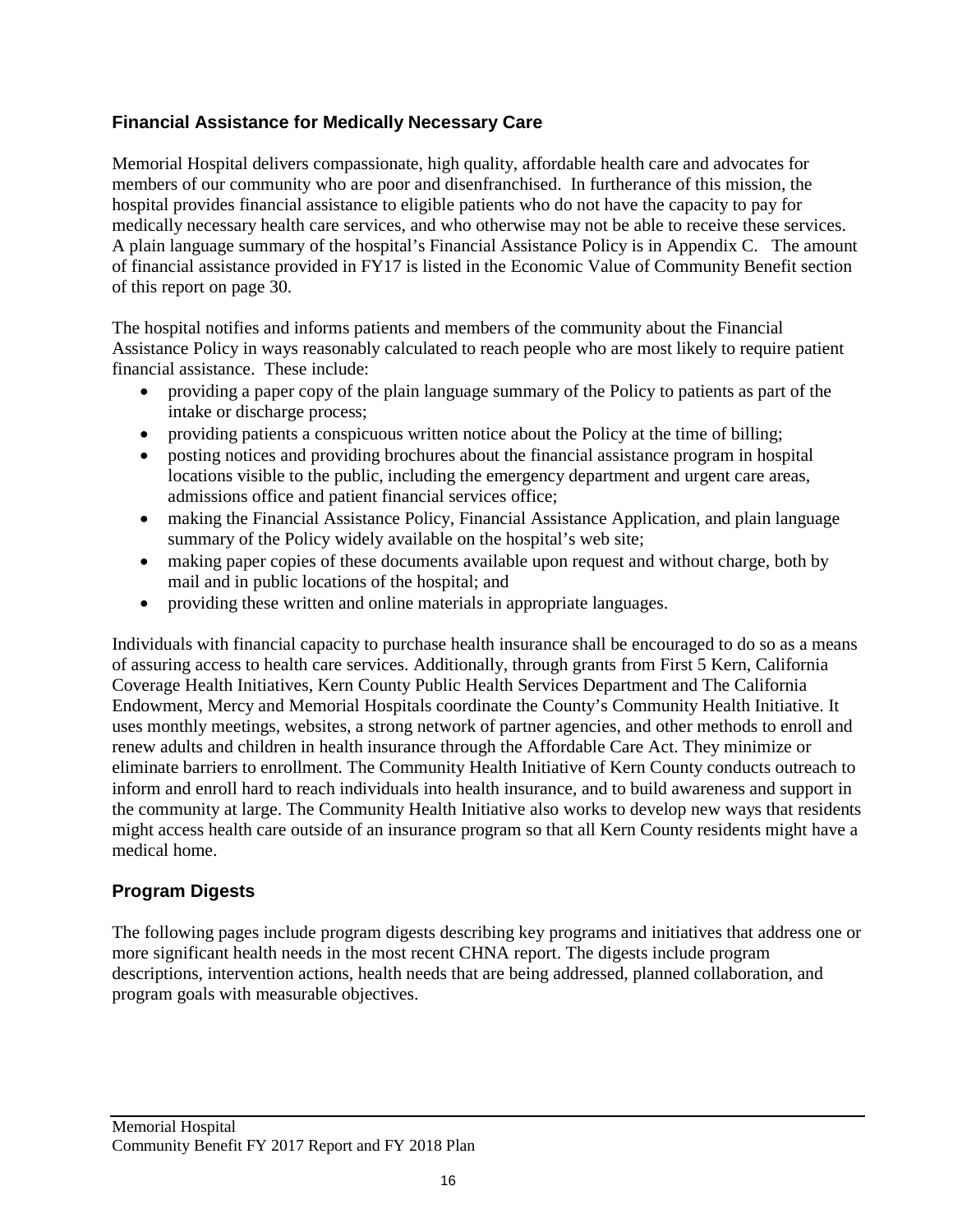|                                 | <b>Community Wellness Program</b>                                                          |
|---------------------------------|--------------------------------------------------------------------------------------------|
| <b>Significant Health Needs</b> | Overweight and Obesity<br>✓                                                                |
| <b>Addressed</b>                | Access to Care<br>✓                                                                        |
|                                 | <b>Diabetes</b><br>✓                                                                       |
|                                 | Cardiovascular Disease<br>✓                                                                |
|                                 | Asthma<br>✓                                                                                |
|                                 | Cancer<br>✓                                                                                |
|                                 | <b>Basic Needs Services</b><br>$\Box$                                                      |
| <b>Program Emphasis</b>         | Focus on Disproportionate Unmet Health-Related Needs<br>✓                                  |
|                                 | <b>Emphasize Prevention</b><br>✓                                                           |
|                                 | Contribute to a Seamless Continuum of Care<br>✓                                            |
|                                 | <b>Build Community Capacity</b><br>✓                                                       |
|                                 | Demonstrate Collaboration<br>✓                                                             |
| <b>Program Description</b>      | The Community Wellness Program is focused on preventive health care by                     |
|                                 | providing on-site screenings and health and wellness education classes on                  |
|                                 | relevant topics for residents throughout Kern County. The Community                        |
|                                 | Wellness Program encompasses programs that address prevention, screening for               |
|                                 | cancer, cardiovascular disease, asthma, diabetes, overweight and obesity, and              |
|                                 | smoking cessation.                                                                         |
| <b>Community Benefit</b>        | A1-a Community Health Education - Lectures/Workshops                                       |
| Category                        | A1-c Community Health Education - Individual health education for                          |
|                                 | uninsured/under insured                                                                    |
|                                 | A2-d Community Based Clinical Services - Immunizations/Screenings                          |
|                                 | FY 2017 Report                                                                             |
| Program Goal /                  | The Community Wellness Program will increase access to preventive health                   |
| <b>Anticipated Impact</b>       | screenings and education for residents of Kern County.                                     |
| <b>Measurable Objective(s)</b>  | The objectives for FY 2017 were:                                                           |
| with Indicator(s)               | Provide 33,000 blood pressure, cholesterol, glucose, and BMI screenings                    |
|                                 | throughout Kern County. Eighty percent of clients who attend seven or                      |
|                                 | more screenings will see improved health screening results.                                |
|                                 | Provide 900 flu immunizations for residents of Kern County.<br>$\bullet$                   |
|                                 | Provide 10,500 clients with health education through in-home visits and<br>$\bullet$       |
|                                 | classes/seminars including Healthy Living-Chronic Disease and Diabetes<br>Self-Management. |
|                                 | A representative random sample of clients educated will be selected, to                    |
|                                 | determine effectiveness of in-home and classroom health education. Ninety-                 |
|                                 | five percent will report increased knowledge on the importance of living a                 |
|                                 | healthy lifestyle.                                                                         |
|                                 | Eighty-five percent of children who attend six of the eight classes in<br>$\bullet$        |
|                                 | Healthy Kids in Healthy Homes will demonstrate improved physical fitness.                  |
|                                 | Enroll 20 clients in the Asthma Program pilot project. Seventy percent of<br>٠             |
|                                 | the clients will demonstrate a reduction in rescue inhaler usages.                         |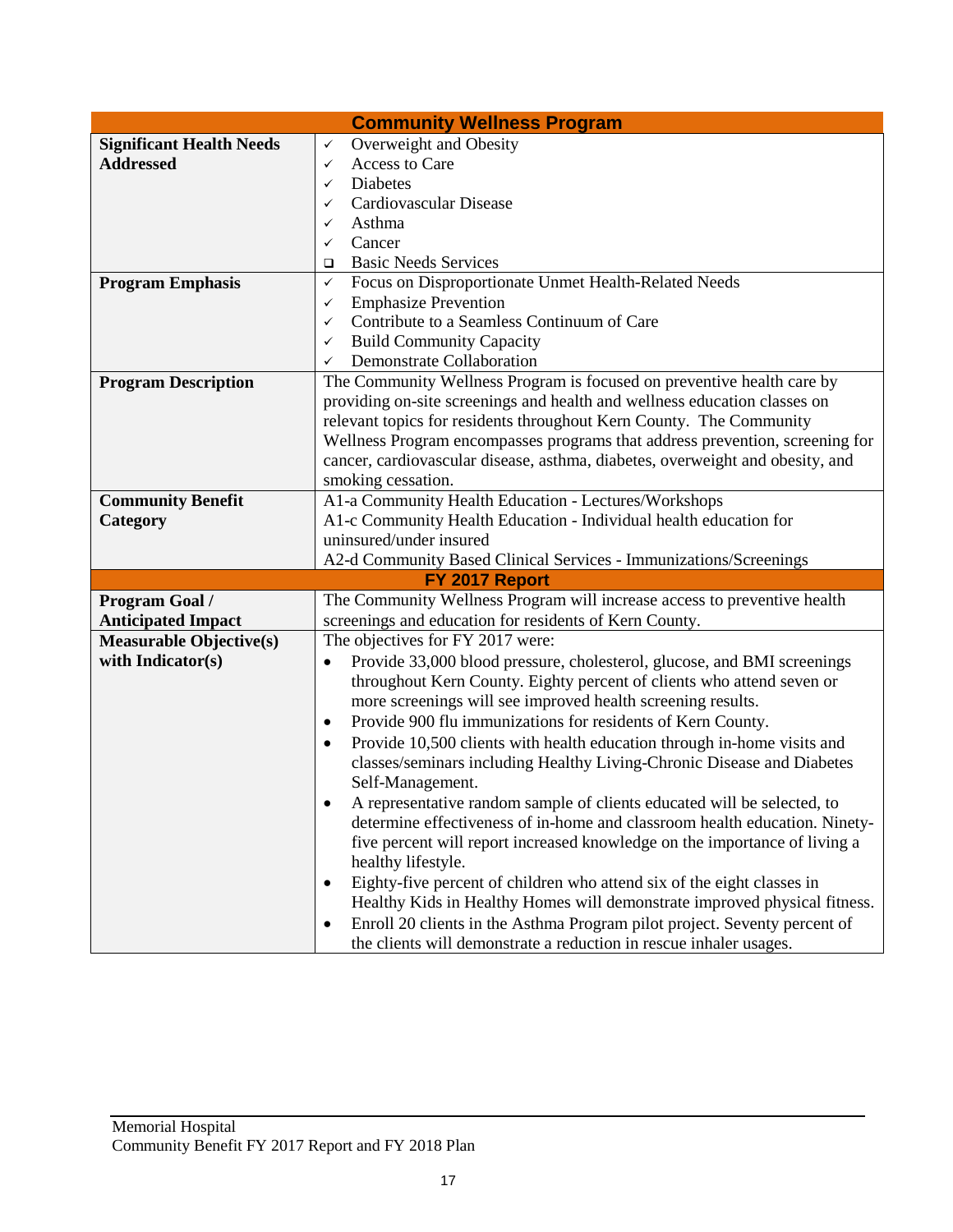| <b>Intervention Actions</b>                                | Intervention actions:                                                                                                                         |
|------------------------------------------------------------|-----------------------------------------------------------------------------------------------------------------------------------------------|
| for Achieving Goal                                         | Provide 175 Community Health Education classes that focus on the<br>$\bullet$                                                                 |
|                                                            | following community priorities - Obesity, Diabetes, Asthma, and                                                                               |
|                                                            | Cardiovascular Disease.                                                                                                                       |
|                                                            | Add 5 new locations for Community Health Education classes.<br>٠                                                                              |
|                                                            | Further develop collaborative relationships with community based providers<br>$\bullet$                                                       |
|                                                            | to provide health education throughout Kern County.                                                                                           |
|                                                            | Identify and implement health education opportunities for specialty<br>$\bullet$                                                              |
|                                                            | populations.                                                                                                                                  |
|                                                            | Provide 26 cooking classes through the Kitchen Classroom.                                                                                     |
|                                                            | Provide nutrition education to participants in the National Youth Sports                                                                      |
|                                                            | Program.                                                                                                                                      |
|                                                            | In coordination with community partners, host events at the Community<br>$\bullet$                                                            |
| <b>Planned Collaboration</b>                               | Wellness Center.<br>Our program will continue to collaborate with several local community                                                     |
|                                                            | organizations to achieve its goals, including community health centers and                                                                    |
|                                                            | other private and public stakeholders. Some of the program's major partners                                                                   |
|                                                            | include: churches, school districts, health care providers, health plans, and                                                                 |
|                                                            | family resource centers.                                                                                                                      |
| <b>Program Performance /</b>                               | During FY 17, the Community Wellness Program accomplished the following:                                                                      |
| <b>Outcome</b>                                             | Provided 34,052 blood pressure, cholesterol, glucose, and BMI screenings<br>$\bullet$                                                         |
|                                                            | throughout Kern County. Eighty-two percent of clients who attend seven or                                                                     |
|                                                            | more screenings saw improved health screening results.                                                                                        |
|                                                            | Provided 1,300 flu immunizations for residents of Kern County.<br>$\bullet$                                                                   |
|                                                            | Provided 2,293 clients with health education through in-home visits and<br>$\bullet$                                                          |
|                                                            | classes/seminars including Healthy Living-Chronic Disease and Diabetes                                                                        |
|                                                            | Self-Management.                                                                                                                              |
|                                                            | A representative random sample of clients educated was selected to<br>$\bullet$                                                               |
|                                                            | determine effectiveness of in-home and classroom health education. Eighty-                                                                    |
|                                                            | seven percent reported increased knowledge on the importance of living a                                                                      |
|                                                            | healthy lifestyle.                                                                                                                            |
|                                                            | Seventy-one percent of children who attended six of the eight classes in<br>$\bullet$                                                         |
|                                                            | Healthy Kids in Healthy Homes demonstrated improved physical fitness.                                                                         |
|                                                            | Enrolled 20 clients in the Asthma Program pilot project. Seventy-six<br>$\bullet$                                                             |
|                                                            | percent of the clients demonstrated a reduction in rescue inhaler usages.<br>The total FY 2017 expense for the Community Wellness Program was |
| <b>Hospital's Contribution /</b><br><b>Program Expense</b> | \$900,935. Of this amount, \$97,259 was grant dollars, \$42,787 was fee-for-                                                                  |
|                                                            | service and \$760,889 was contributed by Mercy and Memorial Hospitals. Other                                                                  |
|                                                            | hospital contributions include program supervision, facility expenses, strategic                                                              |
|                                                            | planning, evaluation, fundraising support, educational materials, liability                                                                   |
|                                                            | insurance for the program and program's clinic van, bookkeeping, and human                                                                    |
|                                                            | resource support for the program.                                                                                                             |
|                                                            | <b>FY 2018 Plan</b>                                                                                                                           |
| <b>Program Goal /</b>                                      | The Community Wellness Program will increase access to preventive health                                                                      |
| <b>Anticipated Impact</b>                                  | screenings and education for residents of Kern County.                                                                                        |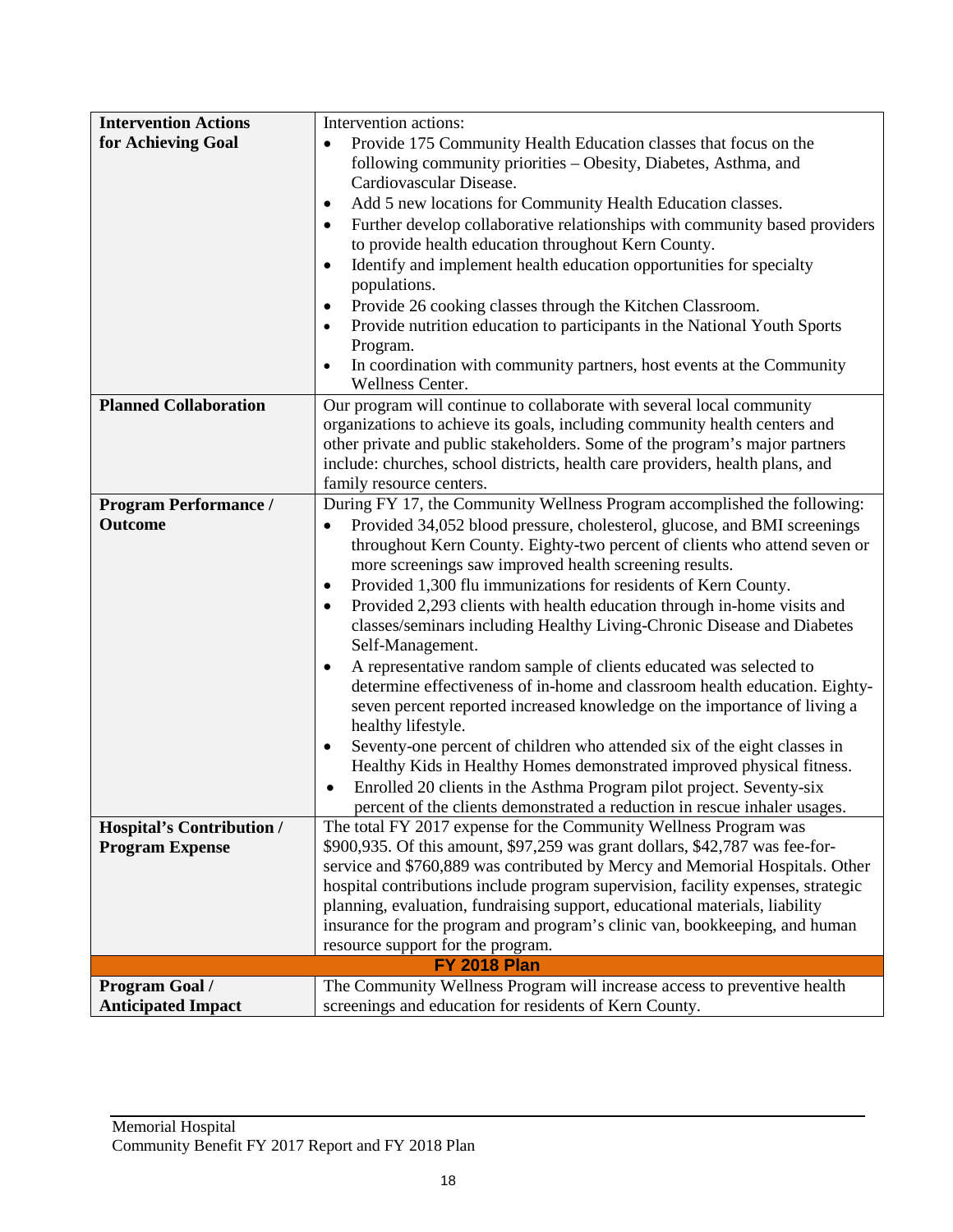| <b>Measurable Objective(s)</b><br>with Indicator(s) | Provide 35,000 blood pressure, cholesterol, glucose, and BMI screenings<br>$\bullet$<br>throughout Kern County. Seventy-five percent of clients who attend seven<br>or more screenings will see improved health screening results.<br>Provide 1,000 flu immunizations for residents of Kern County.<br>$\bullet$<br>Add two monthly Community Screening Clinics in a new rural county<br>$\bullet$<br>location.<br>Seventy-five percent of children who attend six of the eight classes in<br>Healthy Kids in Healthy Homes will demonstrate improved physical fitness.<br>Eighty percent of participants will have a better understanding of how to<br>$\bullet$<br>live a healthy lifestyle after attending a health education class, workshop or<br>program.<br>Offer 4 Freedom From Smoking <sup>®</sup> Clinics.<br>٠ |
|-----------------------------------------------------|----------------------------------------------------------------------------------------------------------------------------------------------------------------------------------------------------------------------------------------------------------------------------------------------------------------------------------------------------------------------------------------------------------------------------------------------------------------------------------------------------------------------------------------------------------------------------------------------------------------------------------------------------------------------------------------------------------------------------------------------------------------------------------------------------------------------------|
|                                                     | Plan one Cancer Education and Screening event.<br>$\bullet$                                                                                                                                                                                                                                                                                                                                                                                                                                                                                                                                                                                                                                                                                                                                                                |
| <b>Intervention Actions</b>                         | Intervention actions:                                                                                                                                                                                                                                                                                                                                                                                                                                                                                                                                                                                                                                                                                                                                                                                                      |
| for Achieving Goal                                  | Ongoing collection of health screening results in a database.<br>$\bullet$                                                                                                                                                                                                                                                                                                                                                                                                                                                                                                                                                                                                                                                                                                                                                 |
|                                                     | Provide 150 Community Health Education classes that focus on the<br>$\bullet$<br>following priorities - Obesity, Diabetes, Asthma, and Cardiovascular<br>Disease.                                                                                                                                                                                                                                                                                                                                                                                                                                                                                                                                                                                                                                                          |
|                                                     | Provide community health education classes at 5 new locations.<br>$\bullet$                                                                                                                                                                                                                                                                                                                                                                                                                                                                                                                                                                                                                                                                                                                                                |
|                                                     | Provide 15 cooking classes through the kitchen classroom.<br>$\bullet$                                                                                                                                                                                                                                                                                                                                                                                                                                                                                                                                                                                                                                                                                                                                                     |
|                                                     | Further develop collaborative relationships with community-based<br>$\bullet$                                                                                                                                                                                                                                                                                                                                                                                                                                                                                                                                                                                                                                                                                                                                              |
|                                                     | organizations to provide health education throughout Kern County.<br>Develop educational opportunities at the Community Wellness Center in the<br>$\bullet$<br>form of classes and events.                                                                                                                                                                                                                                                                                                                                                                                                                                                                                                                                                                                                                                 |
| <b>Planned Collaboration</b>                        | Our program will continue to collaborate with several local community                                                                                                                                                                                                                                                                                                                                                                                                                                                                                                                                                                                                                                                                                                                                                      |
|                                                     | organizations to achieve its goals, including community health centers and                                                                                                                                                                                                                                                                                                                                                                                                                                                                                                                                                                                                                                                                                                                                                 |
|                                                     | other private and public stakeholders. Some of the program's major partners                                                                                                                                                                                                                                                                                                                                                                                                                                                                                                                                                                                                                                                                                                                                                |
|                                                     | include: churches, school districts, health care providers, health plans, and                                                                                                                                                                                                                                                                                                                                                                                                                                                                                                                                                                                                                                                                                                                                              |
|                                                     | family resource centers.                                                                                                                                                                                                                                                                                                                                                                                                                                                                                                                                                                                                                                                                                                                                                                                                   |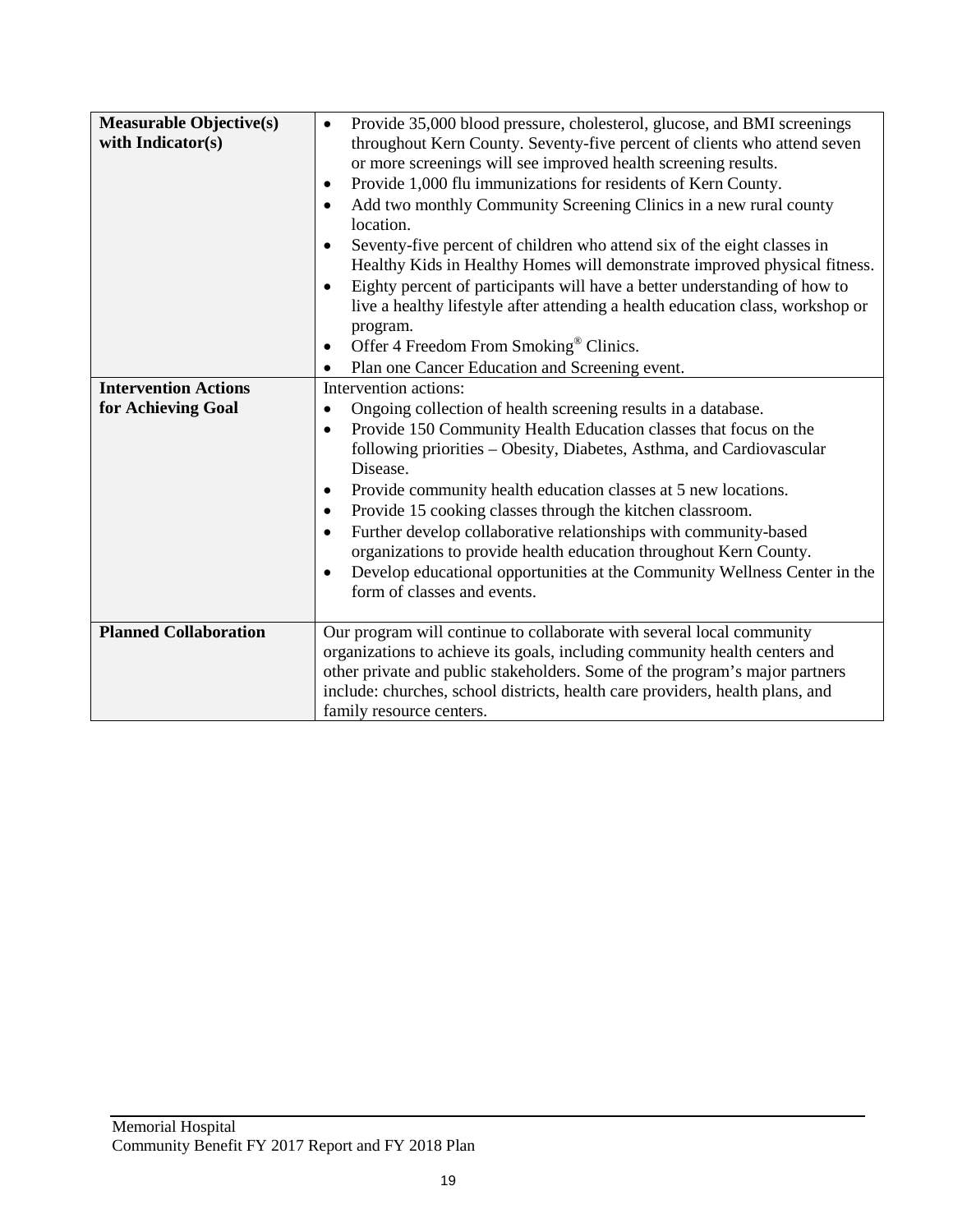|                                 | <b>Chronic Disease/Diabetes Self-Management Programs</b>                                   |
|---------------------------------|--------------------------------------------------------------------------------------------|
| <b>Significant Health Needs</b> | Overweight and Obesity<br>$\checkmark$                                                     |
| <b>Addressed</b>                | Access to Care<br>✓                                                                        |
|                                 | <b>Diabetes</b><br>✓                                                                       |
|                                 | Cardiovascular Disease<br>✓                                                                |
|                                 | Asthma<br>✓                                                                                |
|                                 | Cancer<br>✓                                                                                |
|                                 | <b>Basic Needs Services</b><br>❏                                                           |
| <b>Program Emphasis</b>         | Focus on Disproportionate Unmet Health-Related Needs<br>✓                                  |
|                                 | <b>Emphasize Prevention</b><br>✓                                                           |
|                                 | Contribute to a Seamless Continuum of Care<br>✓                                            |
|                                 | <b>Build Community Capacity</b><br>✓                                                       |
|                                 | Demonstrate Collaboration<br>✓                                                             |
| <b>Program Description</b>      | The Healthy Living Self-Management Programs (Chronic Disease and                           |
|                                 | Diabetes) are designed for persons who have diabetes and other chronic                     |
|                                 | illnesses, providing them with the knowledge, tools and motivation needed to               |
|                                 | become proactive in their health. Each program seminar consists of six weekly              |
|                                 | classes covering a variety of topics including nutrition, exercise, use of                 |
|                                 | medications, communication with doctors, stress management, and evaluating                 |
|                                 | new treatments.                                                                            |
| <b>Community Benefit</b>        | A1-a Community Health Education - Lectures/Workshops                                       |
| Category                        |                                                                                            |
|                                 | FY 2017 Report                                                                             |
| Program Goal /                  | By offering evidence-based chronic disease self-management (CDSM)                          |
| <b>Anticipated Impact</b>       | programs, Mercy and Memorial Hospitals will be effective in avoiding hospital              |
|                                 | admissions for two of the most prevalent ambulatory care sensitive conditions              |
|                                 | in our community (Diabetes and Congestive Heart Failure).                                  |
| <b>Measurable Objective(s)</b>  | The objectives for FY 2017 were:                                                           |
| with Indicator(s)               | Provide 25 Healthy Living-Chronic Disease and Healthy Living-Diabetes<br>$\bullet$         |
|                                 | seminars in those areas of Kern County with a Community Need Index                         |
|                                 | (CNI) score of 3 or higher to ensure that underserved persons throughout                   |
|                                 | the county have access to the seminars.                                                    |
|                                 | 85% of all participants with chronic diseases who complete Healthy Living-<br>٠            |
|                                 | Chronic Disease and Healthy Living-Diabetes seminars will decrease                         |
|                                 | admissions to the hospital or emergency department for the three months                    |
|                                 | following their participation in the program.                                              |
|                                 | Provide 5 new locations in Kern County for Healthy Living-Chronic<br>$\bullet$             |
|                                 | Disease and Healthy Living-Diabetes Seminars in order to expand our                        |
|                                 | services.                                                                                  |
| <b>Intervention Actions</b>     | Intervention actions were:                                                                 |
| for Achieving Goal              | Offer seminars that are six weeks in length that target persons with diabetes<br>$\bullet$ |
|                                 | and other chronic diseases.                                                                |
|                                 | Focus seminars on the uninsured and populations who qualify for publicly<br>٠              |
|                                 | funded health care plans.                                                                  |
|                                 | Engage clinical health professionals and health plan providers to guide<br>$\bullet$       |
|                                 | program improvement.                                                                       |
|                                 | Encourage and support continuing education for leader development to<br>$\bullet$          |
|                                 | ensure the Healthy Living Self-Management Programs provide quality                         |
|                                 | service.                                                                                   |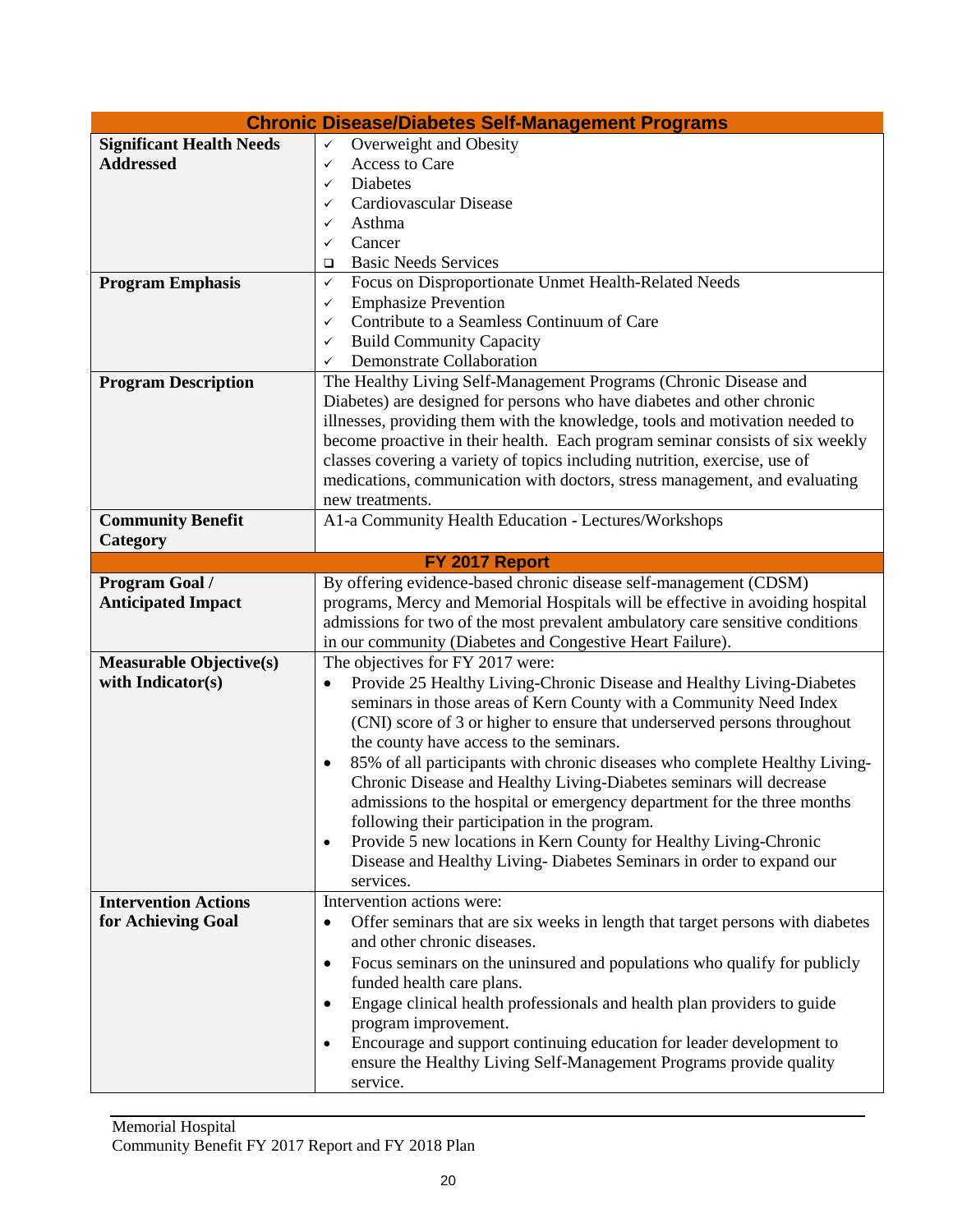| <b>Planned Collaboration</b><br><b>Program Performance /</b><br><b>Outcome</b> | Our program will continue to collaborate with several local community<br>organizations to achieve its goals, including community health centers and<br>other private and public stakeholders. Some of the program's major partners<br>include: churches, school districts, health care providers, health plans, senior<br>centers, and family resource centers.<br>During FY 17, the Community Wellness Program accomplished the following:<br>Provided 28 Healthy Living-Chronic Disease and Healthy Living-Diabetes<br>$\bullet$<br>seminars in those areas of Kern County with a Community Need Index<br>(CNI) score of 3 or higher to ensure that underserved persons throughout<br>the county had access to the seminars.                                                                             |
|--------------------------------------------------------------------------------|------------------------------------------------------------------------------------------------------------------------------------------------------------------------------------------------------------------------------------------------------------------------------------------------------------------------------------------------------------------------------------------------------------------------------------------------------------------------------------------------------------------------------------------------------------------------------------------------------------------------------------------------------------------------------------------------------------------------------------------------------------------------------------------------------------|
|                                                                                | 98% of all participants with chronic diseases who completed Healthy<br>$\bullet$<br>Living-Chronic Disease and Healthy Living-Diabetes seminars decreased<br>admissions to the hospital or emergency department for the three months<br>following their participation in the program.<br>Provided 11 new locations in Kern County for Healthy Living-Chronic<br>$\bullet$<br>Disease and Healthy Living-Diabetes Seminars in order to expand our<br>services.                                                                                                                                                                                                                                                                                                                                              |
| <b>Hospital's Contribution /</b><br><b>Program Expense</b>                     | The total FY 2017 expense for the Healthy Living Self-Management Program<br>(Chronic Disease and Diabetes) was \$54,852. Of this amount, \$2,500 was fee-<br>for-service and \$52,352 was contributed by Mercy and Memorial Hospitals.<br>Other hospital contributions include program supervision, facility expenses,<br>strategic planning, evaluation, fundraising support, educational materials,<br>liability insurance, bookkeeping, and human resource support for the program.                                                                                                                                                                                                                                                                                                                     |
|                                                                                | <b>FY 2018 Plan</b>                                                                                                                                                                                                                                                                                                                                                                                                                                                                                                                                                                                                                                                                                                                                                                                        |
| Program Goal /<br><b>Anticipated Impact</b>                                    | By offering evidence-based chronic disease self-management (CDSM)<br>programs, Mercy and Memorial Hospitals will be effective in avoiding hospital<br>admissions for two of the most prevalent ambulatory care sensitive conditions<br>in our community (Diabetes and Congestive Heart Failure).                                                                                                                                                                                                                                                                                                                                                                                                                                                                                                           |
| <b>Measurable Objective(s)</b><br>with Indicator(s)                            | Provide 25 Healthy Living-Chronic Disease and Healthy Living-Diabetes<br>$\bullet$<br>seminars in Kern County areas with a Community Needs Index (CNI) score<br>of 3 or above to ensure that underserved persons throughout the county will<br>have access to the Seminars.<br>85% of all participants with chronic diseases who complete Healthy Living-<br>$\bullet$<br>Chronic Disease and Healthy Living-Diabetes seminars will remain<br>healthier after their seminars, as measured by those who avoid admissions<br>to the hospital or emergency department for three months following their<br>participation in the program.<br>Provide 5 new locations in Kern County for Healthy Living-Chronic<br>$\bullet$<br>Disease and Healthy Living-Diabetes Seminars in order to expand our<br>services. |
| <b>Intervention Actions</b><br>for Achieving Goal                              | Offer seminars that are six weeks in length that target persons with diabetes<br>$\bullet$<br>and other chronic diseases.<br>Focus seminars on the uninsured and populations who qualify for publicly<br>$\bullet$<br>funded health care plans.<br>Engage clinical health professionals and health plan providers to guide<br>$\bullet$<br>program improvement.<br>Encourage and support continuing education for leader development to<br>$\bullet$<br>ensure the Healthy Living Self-Management Programs provide quality<br>service.                                                                                                                                                                                                                                                                     |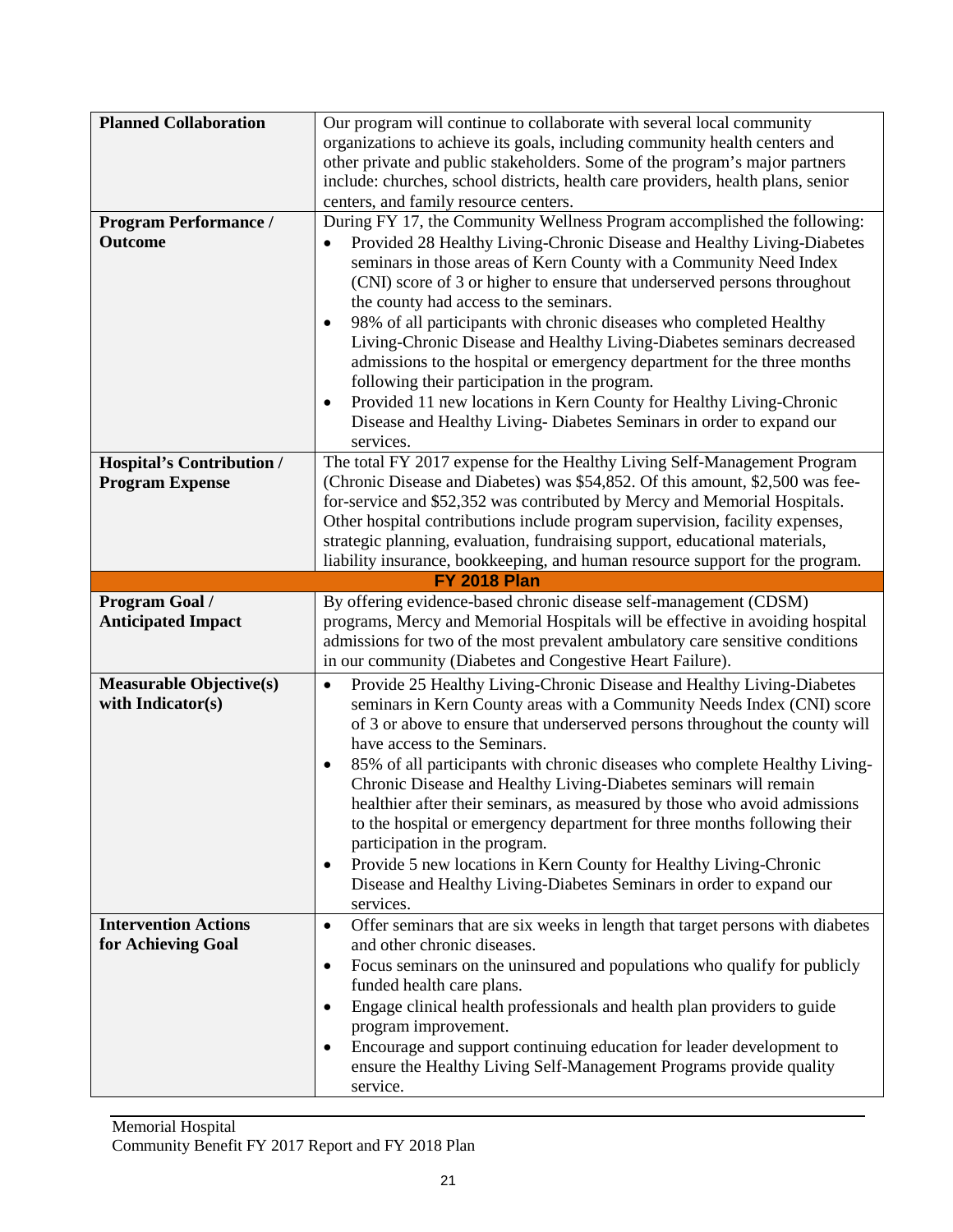| <b>Planned Collaboration</b> | Our program will continue to collaborate with several local community            |
|------------------------------|----------------------------------------------------------------------------------|
|                              | organizations to achieve its goals, including community health centers and       |
|                              | other private and public stakeholders. Some of the program's major partners      |
|                              | include: churches, school districts, health care providers, health plans, senior |
|                              | centers, and family resource centers.                                            |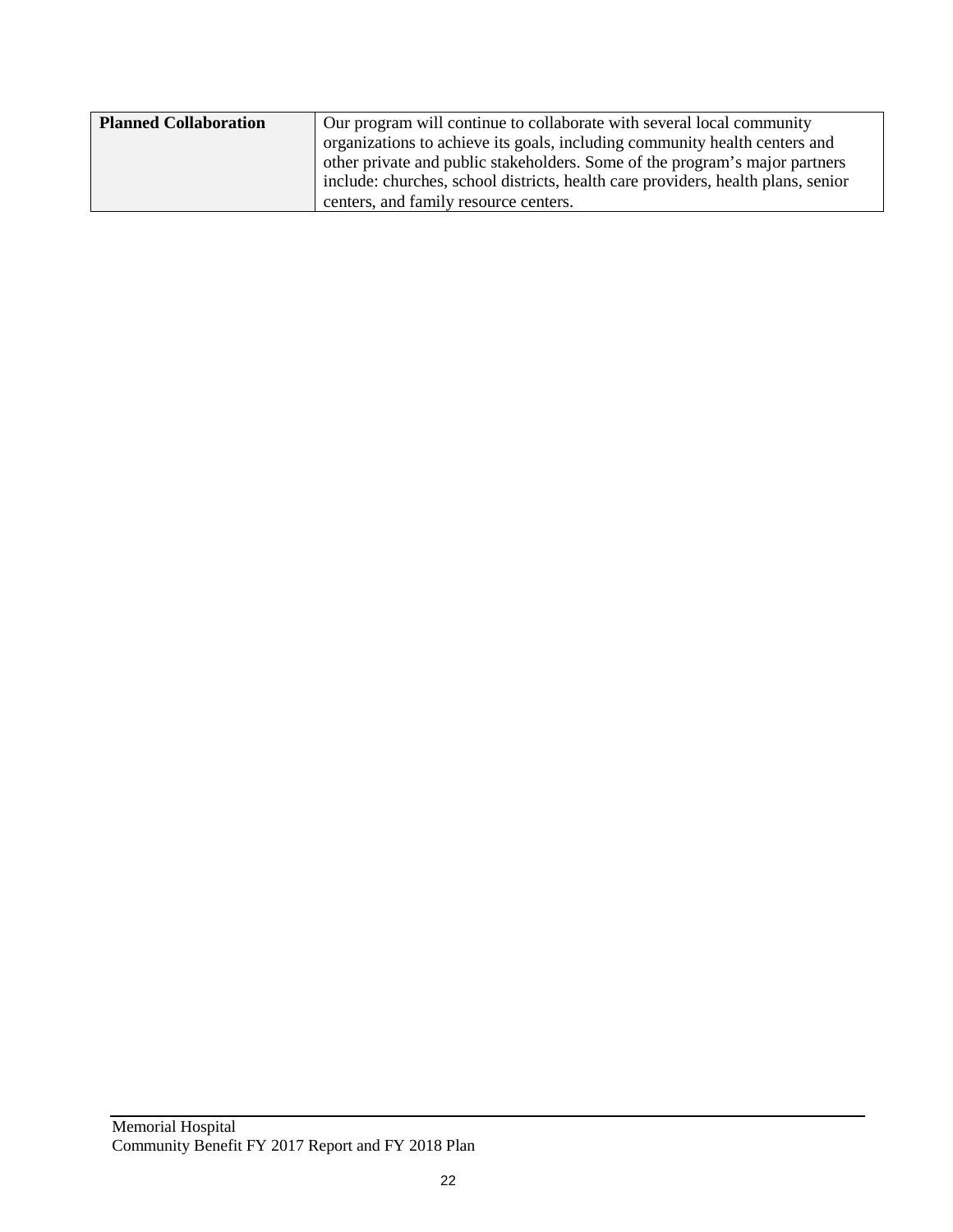|                                 | <b>Community Health Initiative</b>                                                                                                                                |
|---------------------------------|-------------------------------------------------------------------------------------------------------------------------------------------------------------------|
| <b>Significant Health Needs</b> | Overweight and Obesity<br>$\Box$                                                                                                                                  |
| <b>Addressed</b>                | Access to Care<br>✓                                                                                                                                               |
|                                 | Diabetes<br>$\Box$                                                                                                                                                |
|                                 | Cardiovascular Disease<br>□                                                                                                                                       |
|                                 | Asthma<br>$\Box$                                                                                                                                                  |
|                                 | Cancer<br>▫                                                                                                                                                       |
| <b>Program Emphasis</b>         | Focus on Disproportionate Unmet Health-Related Needs<br>✓                                                                                                         |
|                                 | <b>Emphasize Prevention</b><br>✓                                                                                                                                  |
|                                 | Contribute to a Seamless Continuum of Care<br>✓                                                                                                                   |
|                                 | <b>Build Community Capacity</b><br>✓                                                                                                                              |
|                                 | Demonstrate Collaboration<br>✓                                                                                                                                    |
| <b>Program Description</b>      | The Community Health Initiative of Kern County works with more than                                                                                               |
|                                 | 50 public, private and non-profit organizations to enroll individuals in health                                                                                   |
|                                 | insurance programs. The Community Health Initiative works to provide access                                                                                       |
|                                 | to health care for those for whom no insurance program is available. The                                                                                          |
|                                 | Community Health Initiative provides training for Certified Enrollment                                                                                            |
|                                 | Counselors (CECs) and referrals to partner agencies, and works at the local and<br>state levels to help streamline the sometimes burdensome process of navigating |
|                                 | through the public health system.                                                                                                                                 |
| <b>Community Benefit</b>        | A3-d Health Care Support Services - Enrollment Assistance                                                                                                         |
| Category                        |                                                                                                                                                                   |
|                                 | FY 2017 Report                                                                                                                                                    |
| Program Goal /                  | With a coalition of Kern County organizations, educate and enroll uninsured                                                                                       |
| <b>Anticipated Impact</b>       | adults and children into a health insurance plan through innovative approaches.                                                                                   |
| <b>Measurable Objective(s)</b>  | The objectives for FY 2017 were:                                                                                                                                  |
| with Indicator(s)               | 6,500 individuals will learn about available health insurance coverage<br>$\bullet$                                                                               |
|                                 | options.                                                                                                                                                          |
|                                 | 1,500 individuals will receive education about health insurance coverage<br>$\bullet$                                                                             |
|                                 | and the importance of preventive care.                                                                                                                            |
|                                 | 600 individuals will be enrolled in Medi-Cal or Covered California.<br>$\bullet$                                                                                  |
|                                 | 100% of clients assisted with health insurance enrollment will receive<br>$\bullet$                                                                               |
|                                 | information to increase their understanding of their coverage and how to                                                                                          |
|                                 | access care.                                                                                                                                                      |
|                                 | 85% of individuals served will receive assistance in choosing a health plan.                                                                                      |
|                                 | 50% of clients enrolled in a health insurance plan will schedule a primary<br>$\bullet$                                                                           |
|                                 | care visit within the first 6 months of enrollment.                                                                                                               |
|                                 | Provide 10 trainings to Certified Application Assisters (CACs) to maintain<br>٠                                                                                   |
|                                 | a strong county-wide network of assisters.                                                                                                                        |
|                                 | Participate in 120 health outreach activities throughout Kern County.<br>$\bullet$                                                                                |
|                                 | Offer 30 health education events/workshops in partnership with school<br>$\bullet$                                                                                |
|                                 | districts, community-based organizations and Promotoras.                                                                                                          |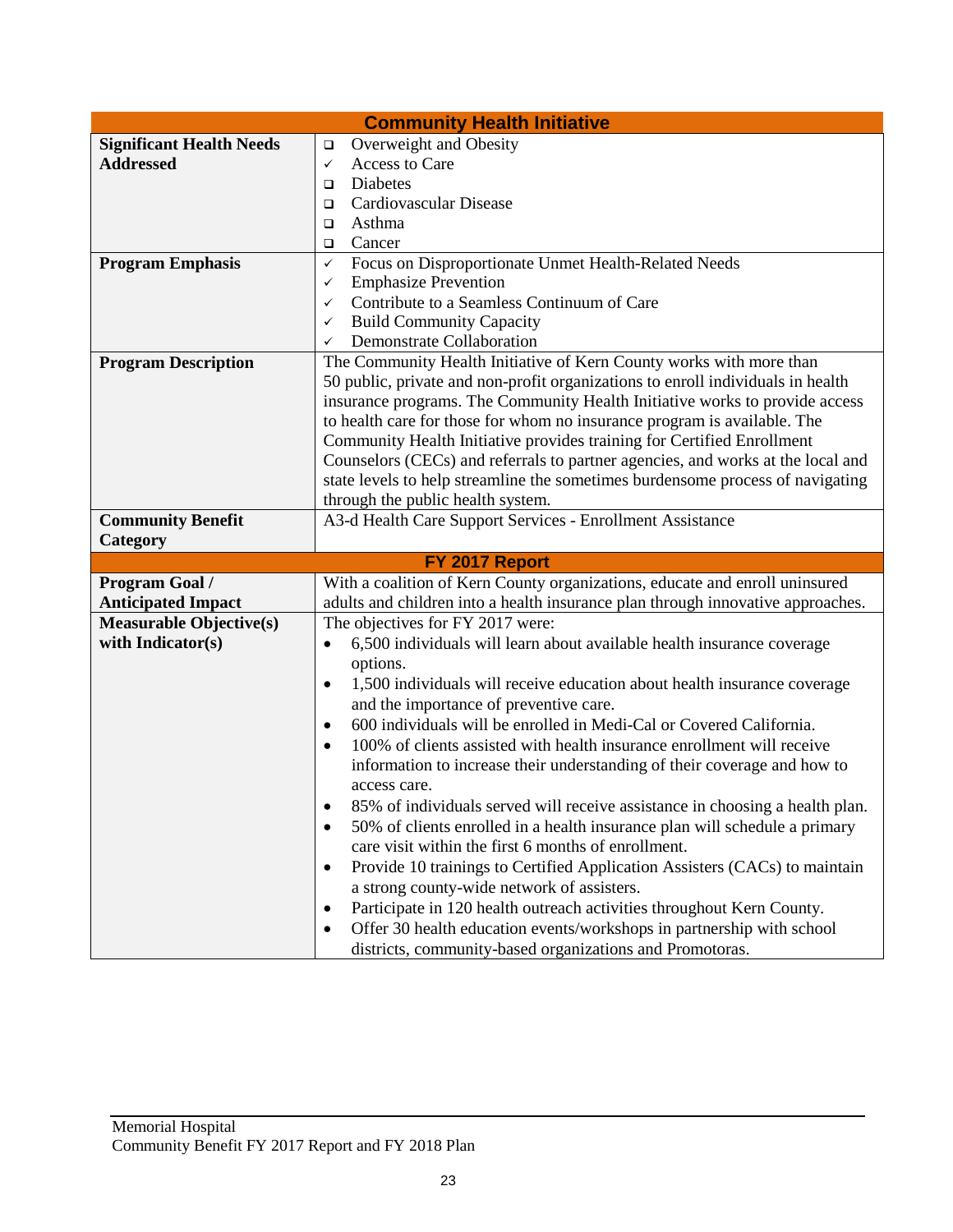| <b>Intervention Actions</b>      | Intervention actions were:                                                                                                    |  |  |  |  |  |  |
|----------------------------------|-------------------------------------------------------------------------------------------------------------------------------|--|--|--|--|--|--|
| for Achieving Goal               | Partner with school districts and community-based organizations to<br>$\bullet$                                               |  |  |  |  |  |  |
|                                  | encourage client referrals for health insurance enrollment assistance and                                                     |  |  |  |  |  |  |
|                                  | advocacy.                                                                                                                     |  |  |  |  |  |  |
|                                  | Hold health insurance enrollment events in outlying areas of Kern County.<br>$\bullet$                                        |  |  |  |  |  |  |
|                                  | Meet monthly with agency representatives to coordinate county-wide<br>$\bullet$                                               |  |  |  |  |  |  |
|                                  | outreach, enrollment and education efforts.                                                                                   |  |  |  |  |  |  |
|                                  | Review "Path to Good Health" booklet with every client who receives<br>$\bullet$                                              |  |  |  |  |  |  |
|                                  | application assistance to help them understand programs and coverage.                                                         |  |  |  |  |  |  |
|                                  | Make follow-up utilization calls to those individuals who are assisted with<br>$\bullet$<br>health insurance enrollment.      |  |  |  |  |  |  |
|                                  | Coordinate the Outreach, Enrollment, Retention and Utilization Committee<br>$\bullet$                                         |  |  |  |  |  |  |
|                                  | (OERUC).                                                                                                                      |  |  |  |  |  |  |
|                                  | Coordinate quarterly Certified Application Counselor (CAC) network<br>$\bullet$<br>meetings.                                  |  |  |  |  |  |  |
|                                  | Survey CACs for training needs and develop appropriate trainings.<br>$\bullet$                                                |  |  |  |  |  |  |
|                                  |                                                                                                                               |  |  |  |  |  |  |
| <b>Planned Collaboration</b>     | Our program works with several local organizations to reach the different                                                     |  |  |  |  |  |  |
|                                  | populations residing in Kern County. Partners include: community health                                                       |  |  |  |  |  |  |
|                                  | centers, public health, social services, school districts, community-based                                                    |  |  |  |  |  |  |
|                                  | organizations and other private and public stakeholders.                                                                      |  |  |  |  |  |  |
| <b>Program Performance /</b>     | During FY 17, the Community Health Initiative Program accomplished the                                                        |  |  |  |  |  |  |
| <b>Outcome</b>                   | following:                                                                                                                    |  |  |  |  |  |  |
|                                  | 12,966 individuals learned about available health insurance coverage<br>$\bullet$                                             |  |  |  |  |  |  |
|                                  | options.                                                                                                                      |  |  |  |  |  |  |
|                                  | 3,045 individuals received education about health insurance coverage and<br>$\bullet$<br>the importance of preventive care.   |  |  |  |  |  |  |
|                                  | 923 individuals were enrolled in Medi-Cal or Covered California.<br>$\bullet$                                                 |  |  |  |  |  |  |
|                                  | 100% of clients assisted with health insurance enrollment received<br>$\bullet$                                               |  |  |  |  |  |  |
|                                  | information to increase their understanding of their coverage and how to                                                      |  |  |  |  |  |  |
|                                  | access care.                                                                                                                  |  |  |  |  |  |  |
|                                  | 69% of individuals served received assistance in choosing a health plan.                                                      |  |  |  |  |  |  |
|                                  | 29% of clients enrolled in a health insurance plan scheduled a primary care                                                   |  |  |  |  |  |  |
|                                  | visit within the first 6 months of enrollment.                                                                                |  |  |  |  |  |  |
|                                  | Provided 11 trainings to Certified Application Assisters (CACs) to maintain                                                   |  |  |  |  |  |  |
|                                  | a strong county-wide network of assisters.                                                                                    |  |  |  |  |  |  |
|                                  | Participated in 224 health outreach activities throughout Kern County.<br>$\bullet$                                           |  |  |  |  |  |  |
|                                  | Offered 200 health education events/workshops in partnership with school<br>$\bullet$                                         |  |  |  |  |  |  |
| <b>Hospital's Contribution /</b> | districts, community-based organizations and Promotoras.<br>The total FY 2017 expense for the Community Health Initiative was |  |  |  |  |  |  |
|                                  | \$327,685.00. Of this amount, \$324,646.00 was grant dollars and \$3,039.00 was                                               |  |  |  |  |  |  |
| <b>Program Expense</b>           | contributed by Mercy and Memorial Hospitals. Other hospital contributions                                                     |  |  |  |  |  |  |
|                                  | include program supervision, strategic planning, evaluation, fundraising                                                      |  |  |  |  |  |  |
|                                  | support, educational materials, liability insurance for the program, bookkeeping,                                             |  |  |  |  |  |  |
|                                  | and human resource support for the program.                                                                                   |  |  |  |  |  |  |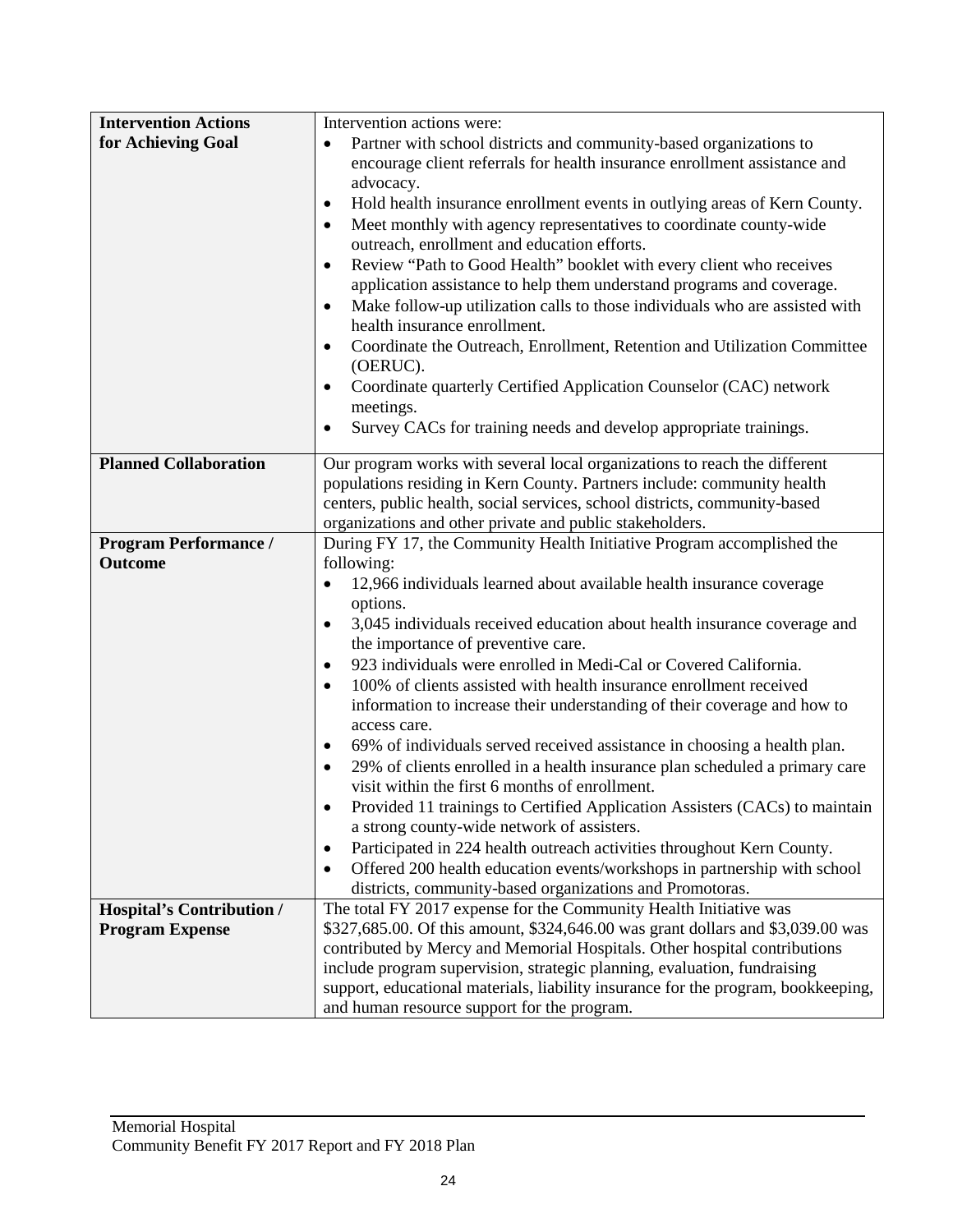| <b>FY 2018 Plan</b>            |                                                                                                                                |  |  |  |  |  |  |
|--------------------------------|--------------------------------------------------------------------------------------------------------------------------------|--|--|--|--|--|--|
| Program Goal /                 | Kern County residents will have access to health care, will be able to navigate                                                |  |  |  |  |  |  |
| <b>Anticipated Impact</b>      | health insurance coverage to access care, and will utilize preventive care.                                                    |  |  |  |  |  |  |
| <b>Measurable Objective(s)</b> | The objectives for FY 2018 are:                                                                                                |  |  |  |  |  |  |
| with Indicator(s)              | 700 individuals will be enrolled or renewed in Medi-Cal or Covered<br>$\bullet$                                                |  |  |  |  |  |  |
|                                | California and receive information to increase their understanding of their                                                    |  |  |  |  |  |  |
|                                | coverage and how to access care.                                                                                               |  |  |  |  |  |  |
|                                | 85% of individuals served will receive assistance in choosing a health plan.<br>$\bullet$                                      |  |  |  |  |  |  |
|                                | 50% of clients enrolled in a health insurance plan will schedule a primary<br>$\bullet$                                        |  |  |  |  |  |  |
|                                | care visit within the first 6 months of enrollment.<br>$\bullet$                                                               |  |  |  |  |  |  |
|                                | Provide 10 trainings to Certified Application Assisters (CACs) to maintain                                                     |  |  |  |  |  |  |
|                                | a strong county-wide network of assisters.                                                                                     |  |  |  |  |  |  |
| <b>Intervention Actions</b>    | Intervention actions will be:                                                                                                  |  |  |  |  |  |  |
| for Achieving Goal             | Partner with school districts and community-based organizations to<br>$\bullet$                                                |  |  |  |  |  |  |
|                                | encourage client referrals for health insurance enrollment assistance and                                                      |  |  |  |  |  |  |
|                                | advocacy.                                                                                                                      |  |  |  |  |  |  |
|                                | Work with Promotoras to provide outreach and education.<br>٠                                                                   |  |  |  |  |  |  |
|                                | Hold health insurance enrollment events in outlying areas of Kern County.<br>$\bullet$                                         |  |  |  |  |  |  |
|                                | Meet monthly with agency representatives to coordinate county-wide<br>$\bullet$<br>outreach, enrollment and education efforts. |  |  |  |  |  |  |
|                                | Review "Path to Good Health" booklet with every client who receives<br>$\bullet$                                               |  |  |  |  |  |  |
|                                | application assistance to help them understand programs and coverage.                                                          |  |  |  |  |  |  |
|                                | Make follow-up utilization calls to those individuals who are assisted with<br>$\bullet$                                       |  |  |  |  |  |  |
|                                | health insurance enrollment.                                                                                                   |  |  |  |  |  |  |
|                                | Coordinate the Outreach, Enrollment, Retention and Utilization Committee<br>$\bullet$                                          |  |  |  |  |  |  |
|                                | (OERUC).                                                                                                                       |  |  |  |  |  |  |
|                                | Coordinate quarterly Certified Application Counselor (CAC) network<br>$\bullet$                                                |  |  |  |  |  |  |
|                                | meetings.                                                                                                                      |  |  |  |  |  |  |
|                                | Survey CACs for training needs and develop appropriate trainings.                                                              |  |  |  |  |  |  |
| <b>Planned Collaboration</b>   | Our program will continue to work with several of local organizations to reach                                                 |  |  |  |  |  |  |
|                                | the different populations residing in Kern County. Partners will include:                                                      |  |  |  |  |  |  |
|                                | community health centers, public health, social services, school districts,                                                    |  |  |  |  |  |  |
|                                | community-based organizations, churches, Promotoras and other private and                                                      |  |  |  |  |  |  |
|                                | public stakeholders.                                                                                                           |  |  |  |  |  |  |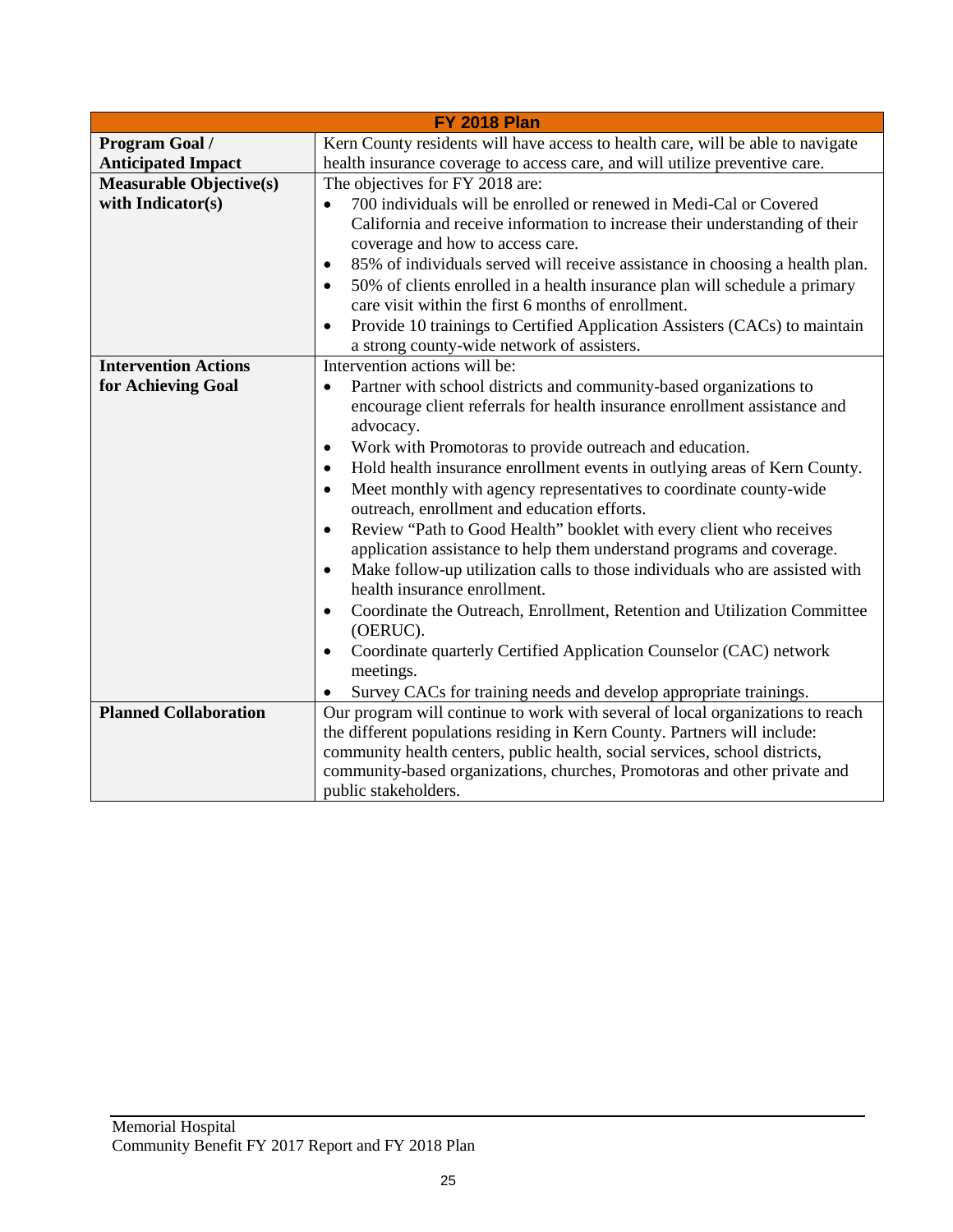| <b>Homemaker Care Program</b>   |                                                                                     |  |  |  |  |  |
|---------------------------------|-------------------------------------------------------------------------------------|--|--|--|--|--|
| <b>Significant Health Needs</b> | Overweight and Obesity<br>$\Box$                                                    |  |  |  |  |  |
| <b>Addressed</b>                | Access to Care<br>$\checkmark$                                                      |  |  |  |  |  |
|                                 | Diabetes<br>$\Box$                                                                  |  |  |  |  |  |
|                                 | Cardiovascular Disease<br>$\Box$                                                    |  |  |  |  |  |
|                                 | Asthma<br>$\Box$                                                                    |  |  |  |  |  |
|                                 | Cancer<br>$\Box$                                                                    |  |  |  |  |  |
|                                 | <b>Basic Needs Services</b><br>$\Box$                                               |  |  |  |  |  |
| <b>Program Emphasis</b>         | Focus on Disproportionate Unmet Health-Related Needs<br>$\checkmark$                |  |  |  |  |  |
|                                 | <b>Emphasize Prevention</b><br>✓                                                    |  |  |  |  |  |
|                                 | Contribute to a Seamless Continuum of Care<br>✓                                     |  |  |  |  |  |
|                                 | <b>Build Community Capacity</b><br>✓                                                |  |  |  |  |  |
|                                 | <b>Demonstrate Collaboration</b><br>✓                                               |  |  |  |  |  |
| <b>Program Description</b>      | The Homemaker Care Program provides a three-week comprehensive                      |  |  |  |  |  |
|                                 | employment readiness skills training focusing on individuals transitioning from     |  |  |  |  |  |
|                                 | unemployment into the workforce. Participants are trained to offer competent        |  |  |  |  |  |
|                                 | and reliable services to the ever growing senior population.                        |  |  |  |  |  |
|                                 |                                                                                     |  |  |  |  |  |
|                                 | The Homemaker Care Program provides in-home supportive services to seniors          |  |  |  |  |  |
|                                 | ages 65 and older, as well as adults with disabilities. Case management of the      |  |  |  |  |  |
|                                 | seniors is conducted in the form of wellness checks and home visits to assess       |  |  |  |  |  |
|                                 | client safety, nutrition, and program satisfaction.                                 |  |  |  |  |  |
| <b>Community Benefit</b>        | E3-d In-kind Assistance - Basic services for individuals                            |  |  |  |  |  |
| Category                        | F5-c Leadership Dev/Training for Community Members - Career development             |  |  |  |  |  |
| FY 2017 Report                  |                                                                                     |  |  |  |  |  |
| Program Goal /                  | Provide employment readiness training for individuals transitioning from            |  |  |  |  |  |
| <b>Anticipated Impact</b>       | unemployment into the workforce, and provide in-home support services to            |  |  |  |  |  |
|                                 | low-income seniors and disabled adults allowing them to remain in their homes.      |  |  |  |  |  |
| <b>Measurable Objective(s)</b>  | Improve the quality of life for 100% of clients.                                    |  |  |  |  |  |
| with Indicator(s)               | Maintain or increase client satisfaction rates to 90% for excellence in             |  |  |  |  |  |
|                                 | dignity and quality of service received.                                            |  |  |  |  |  |
|                                 | Conduct four, two-week training sessions with a target of 32 graduates.<br>٠        |  |  |  |  |  |
|                                 | Assist 100% of graduates to create a professional, useful and impactful             |  |  |  |  |  |
|                                 | resume.                                                                             |  |  |  |  |  |
|                                 | Improve skill, knowledge and confidence levels for 100% of graduates.<br>$\bullet$  |  |  |  |  |  |
| <b>Intervention Actions</b>     | Collaborate with senior-related and health care related companies,<br>$\bullet$     |  |  |  |  |  |
| for Achieving Goal              | organizations and public agencies to increase our ability to advocate for           |  |  |  |  |  |
|                                 | our clients and help all seniors advocate for themselves.                           |  |  |  |  |  |
|                                 | Provide services to increase access to care for vulnerable seniors and<br>$\bullet$ |  |  |  |  |  |
|                                 | disabled clients.                                                                   |  |  |  |  |  |
|                                 | Link underserved clients to needed health care and social service                   |  |  |  |  |  |
|                                 | $\bullet$                                                                           |  |  |  |  |  |
|                                 | resources.                                                                          |  |  |  |  |  |
|                                 | Pursue grant funds for a Virtual Dementia Tour training package to                  |  |  |  |  |  |
|                                 | enhance both our training program and client experience.                            |  |  |  |  |  |
|                                 | Collaborate with other organizations to identify candidates for the                 |  |  |  |  |  |
|                                 | program.                                                                            |  |  |  |  |  |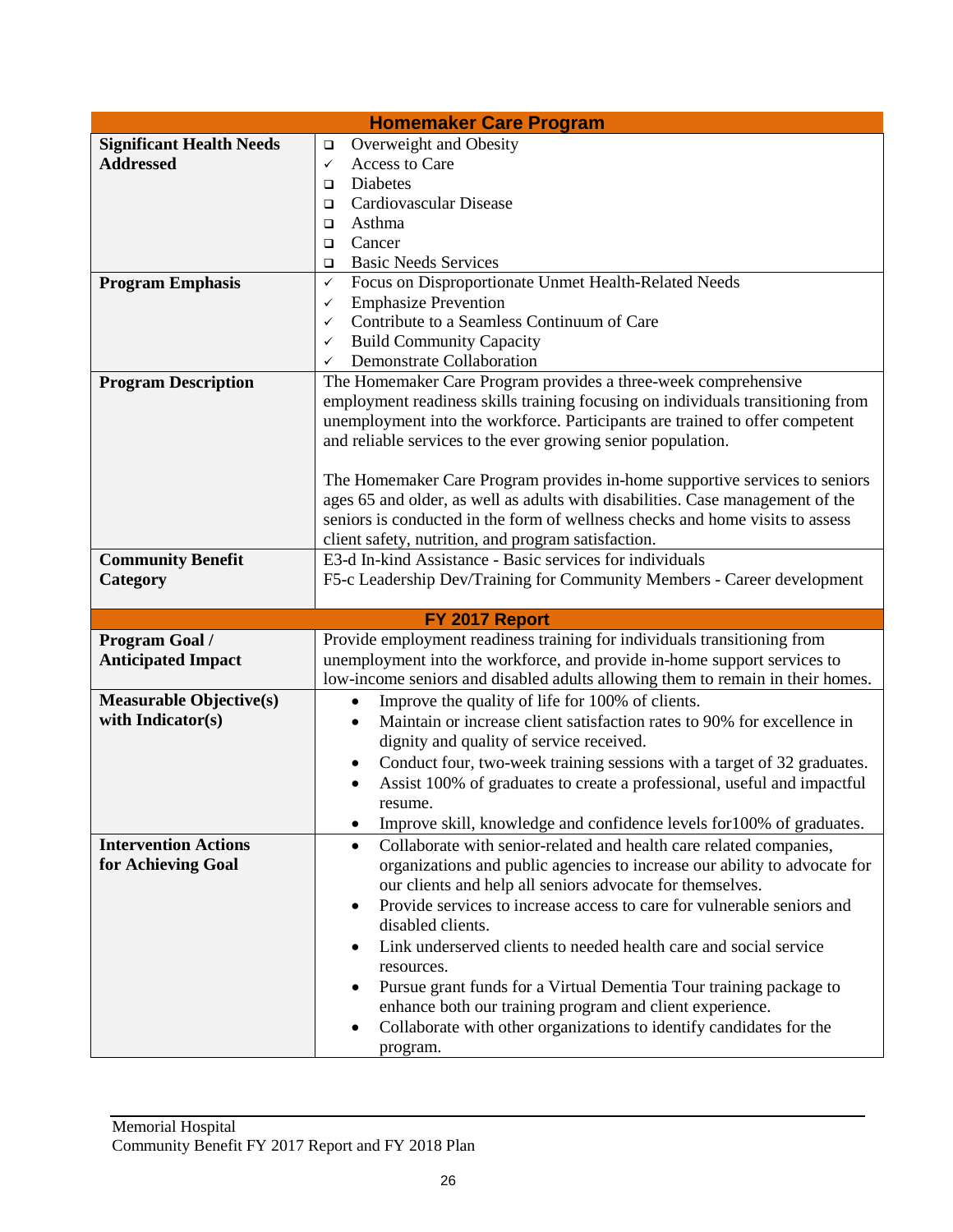| <b>Planned Collaboration</b>     | Collaboration with many community-based organizations is essential to our                                                                           |  |  |  |  |  |
|----------------------------------|-----------------------------------------------------------------------------------------------------------------------------------------------------|--|--|--|--|--|
|                                  | ultimate success. Our programs will continue to work with: Alzheimer's                                                                              |  |  |  |  |  |
|                                  | Disease Association of Kern County, Garden Pathways, Kern Senior Network,                                                                           |  |  |  |  |  |
|                                  | UC Cal Fresh, and Centre for Neuro Skills.                                                                                                          |  |  |  |  |  |
| <b>Program Performance /</b>     | During FY 17, the Homemaker Care Program accomplished the following:                                                                                |  |  |  |  |  |
| <b>Outcome</b>                   | <b>SENIOR CARE:</b>                                                                                                                                 |  |  |  |  |  |
|                                  | Improved the quality of life for 100% of our clients.                                                                                               |  |  |  |  |  |
|                                  |                                                                                                                                                     |  |  |  |  |  |
|                                  | Increased client satisfaction rates for excellence in dignity and quality<br>$\bullet$                                                              |  |  |  |  |  |
|                                  | of service from 89.8% to 92.6% at mid-year and further increased them                                                                               |  |  |  |  |  |
|                                  | to 96.6% by Fiscal year-end.                                                                                                                        |  |  |  |  |  |
|                                  | <b>TRAINING:</b>                                                                                                                                    |  |  |  |  |  |
|                                  | Conducted four 2-week training sessions                                                                                                             |  |  |  |  |  |
|                                  | Graduated a total of 35 participants                                                                                                                |  |  |  |  |  |
|                                  | Assisted all students to create a professional, useful and impactful<br>$\bullet$                                                                   |  |  |  |  |  |
|                                  | resume.                                                                                                                                             |  |  |  |  |  |
|                                  | Improved the skill, knowledge and confidence levels of all graduates.                                                                               |  |  |  |  |  |
| <b>Hospital's Contribution /</b> | During FY 2017, expenses for the Homemaker Care Program were \$456,400.                                                                             |  |  |  |  |  |
| <b>Program Expense</b>           | Of this amount, \$43,313.50 was grant dollars, \$224,612.50 was fee for service,                                                                    |  |  |  |  |  |
|                                  | and \$188,474 was contributed by Mercy and Memorial Hospitals. Other                                                                                |  |  |  |  |  |
|                                  | hospital contributions include program supervision, human resource support,                                                                         |  |  |  |  |  |
|                                  | office space, fundraising support, bookkeeping, strategic planning, and                                                                             |  |  |  |  |  |
|                                  | evaluation support for the program.                                                                                                                 |  |  |  |  |  |
| <b>FY 2018 Plan</b>              |                                                                                                                                                     |  |  |  |  |  |
| Program Goal /                   | Provide employment readiness training for individuals transitioning from                                                                            |  |  |  |  |  |
| <b>Anticipated Impact</b>        | unemployment into the workforce, and provide in-home support services to                                                                            |  |  |  |  |  |
|                                  | low-income seniors and disabled adults allowing them to remain in their homes.                                                                      |  |  |  |  |  |
| <b>Measurable Objective(s)</b>   | Improve the quality of life for 100% of clients.<br>$\bullet$                                                                                       |  |  |  |  |  |
| with Indicator(s)                | Maintain or increase client satisfaction rates at 90% for excellence in<br>$\bullet$                                                                |  |  |  |  |  |
|                                  | dignity and quality of service received.                                                                                                            |  |  |  |  |  |
|                                  | Conduct four, three-week training sessions with a target of 32                                                                                      |  |  |  |  |  |
|                                  | graduates.                                                                                                                                          |  |  |  |  |  |
|                                  | Assist 100% of graduates to create a professional, useful and impactful<br>٠                                                                        |  |  |  |  |  |
|                                  | resume.                                                                                                                                             |  |  |  |  |  |
|                                  | Improve skill, knowledge and confidence levels for 100% of graduates.                                                                               |  |  |  |  |  |
| <b>Intervention Actions</b>      | Collaborate with senior-related and health care related companies,                                                                                  |  |  |  |  |  |
| for Achieving Goal               | organizations and public agencies to increase our ability to advocate for                                                                           |  |  |  |  |  |
|                                  | our clients and help all seniors advocate for themselves.                                                                                           |  |  |  |  |  |
|                                  | Provide services to increase access to care for vulnerable seniors and<br>$\bullet$                                                                 |  |  |  |  |  |
|                                  | disabled clients.                                                                                                                                   |  |  |  |  |  |
|                                  | Link underserved clients to needed health care and social service                                                                                   |  |  |  |  |  |
|                                  | resources.                                                                                                                                          |  |  |  |  |  |
|                                  | Collaborate with other organizations to identify candidates for the                                                                                 |  |  |  |  |  |
|                                  | program.                                                                                                                                            |  |  |  |  |  |
|                                  |                                                                                                                                                     |  |  |  |  |  |
|                                  |                                                                                                                                                     |  |  |  |  |  |
| <b>Planned Collaboration</b>     | Collaboration with many community-based organizations is essential to our                                                                           |  |  |  |  |  |
|                                  | ultimate success. Our programs will continue to work with: Alzheimer's<br>Disease Association of Kern County, Garden Pathways, Kern Senior Network, |  |  |  |  |  |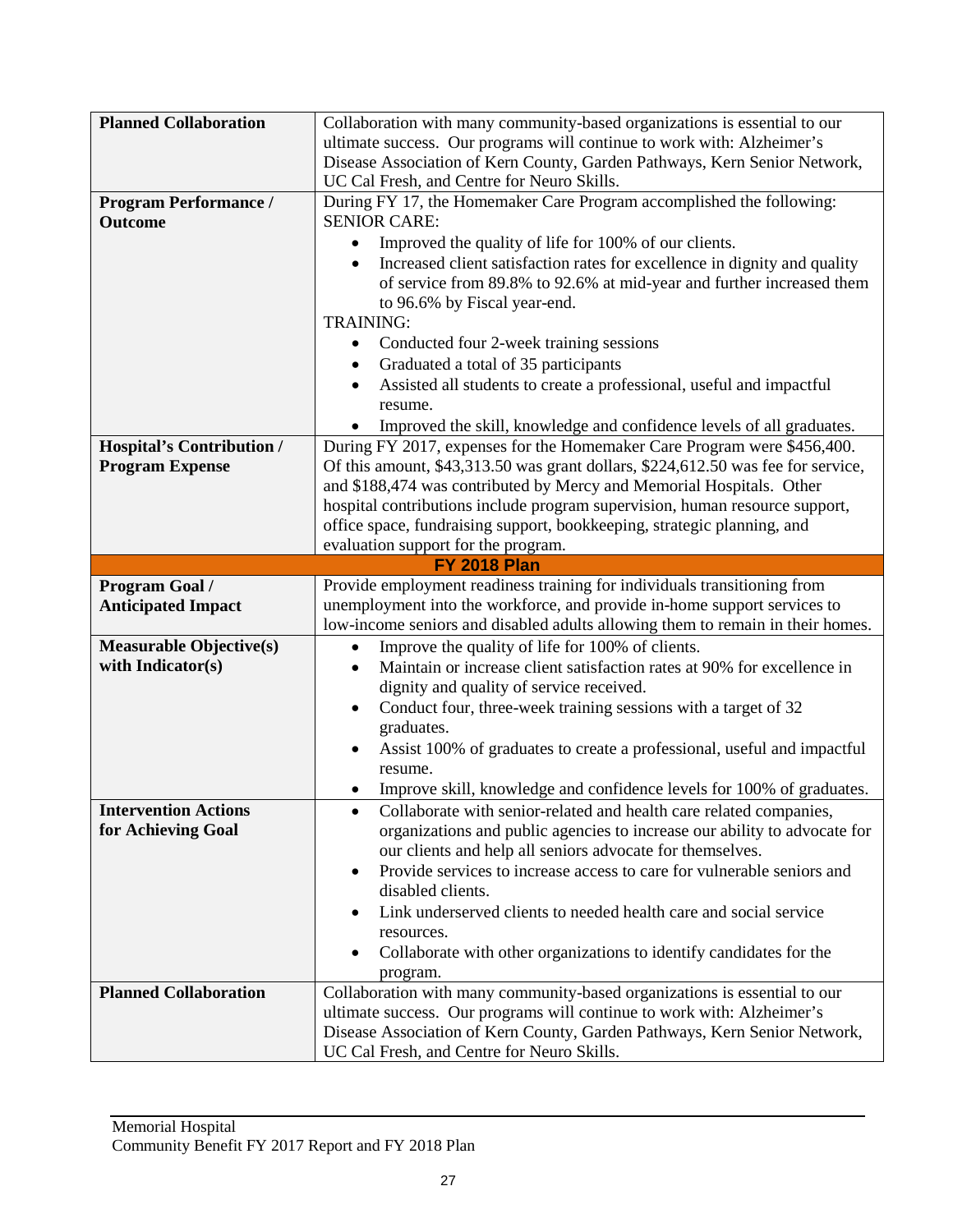| <b>Basic Needs Services</b>                         |                                                                                        |  |  |  |  |  |  |  |
|-----------------------------------------------------|----------------------------------------------------------------------------------------|--|--|--|--|--|--|--|
| <b>Significant Health Needs</b>                     | Overweight and Obesity<br>$\Box$                                                       |  |  |  |  |  |  |  |
| <b>Addressed</b>                                    | Access to Care<br>$\Box$                                                               |  |  |  |  |  |  |  |
|                                                     | Diabetes<br>$\Box$                                                                     |  |  |  |  |  |  |  |
|                                                     | Cardiovascular Disease<br>$\Box$                                                       |  |  |  |  |  |  |  |
|                                                     | Asthma<br>$\Box$                                                                       |  |  |  |  |  |  |  |
|                                                     | Cancer<br>▫                                                                            |  |  |  |  |  |  |  |
|                                                     | <b>Basic Needs Services</b><br>✓                                                       |  |  |  |  |  |  |  |
| <b>Program Emphasis</b>                             | Focus on Disproportionate Unmet Health-Related Needs<br>✓                              |  |  |  |  |  |  |  |
|                                                     | <b>Emphasize Prevention</b><br>✓                                                       |  |  |  |  |  |  |  |
|                                                     | Contribute to a Seamless Continuum of Care<br>✓                                        |  |  |  |  |  |  |  |
|                                                     | <b>Build Community Capacity</b><br>✓                                                   |  |  |  |  |  |  |  |
|                                                     | Demonstrate Collaboration<br>$\checkmark$                                              |  |  |  |  |  |  |  |
| <b>Program Description</b>                          | The Learning and Outreach Centers are located in economically depressed                |  |  |  |  |  |  |  |
|                                                     | neighborhoods of southeast Bakersfield. These centers serve as strategic hubs of       |  |  |  |  |  |  |  |
|                                                     | our community outreach efforts. In collaboration with other community service          |  |  |  |  |  |  |  |
|                                                     | agencies, the centers provide referral services, food, clothing, shelter, education,   |  |  |  |  |  |  |  |
|                                                     | and health screenings to the most vulnerable and needy residents of the                |  |  |  |  |  |  |  |
|                                                     | community. The after school program provides tutoring support five days a              |  |  |  |  |  |  |  |
|                                                     | week to underserved youth.                                                             |  |  |  |  |  |  |  |
|                                                     |                                                                                        |  |  |  |  |  |  |  |
|                                                     | The Art and Spirituality Center provides opportunities for artistic expression,        |  |  |  |  |  |  |  |
|                                                     | meditation, relaxation, and creativity to improve quality of life and reduce           |  |  |  |  |  |  |  |
|                                                     | stress.                                                                                |  |  |  |  |  |  |  |
|                                                     |                                                                                        |  |  |  |  |  |  |  |
| <b>Community Benefit</b>                            | A1-a Community Health Education - Lectures/Workshops                                   |  |  |  |  |  |  |  |
| Category                                            | E3-a In-kind Donations - Food                                                          |  |  |  |  |  |  |  |
|                                                     | E3-c In-kind Donations - Clothing/gifts                                                |  |  |  |  |  |  |  |
|                                                     | E3-d In-kind Assistance - Basic services for individuals                               |  |  |  |  |  |  |  |
|                                                     | FY 2017 Report                                                                         |  |  |  |  |  |  |  |
| Program Goal /                                      | Increase access to health and social services to help residents of Kern County         |  |  |  |  |  |  |  |
| <b>Anticipated Impact</b>                           | stay healthy.                                                                          |  |  |  |  |  |  |  |
| <b>Measurable Objective(s)</b><br>with Indicator(s) | The objectives for FY 2017 were:                                                       |  |  |  |  |  |  |  |
|                                                     | 30,000 individuals will be assisted with basic living necessities at the<br>$\bullet$  |  |  |  |  |  |  |  |
|                                                     | Learning and Outreach Centers.                                                         |  |  |  |  |  |  |  |
|                                                     | 75% of the students who participate in the Homework Club and After                     |  |  |  |  |  |  |  |
|                                                     | School Club will achieve a grade point average of 2.5 or above.                        |  |  |  |  |  |  |  |
|                                                     | 4,000 participants will take part in programs at the Art and Spirituality<br>$\bullet$ |  |  |  |  |  |  |  |
|                                                     | Center.                                                                                |  |  |  |  |  |  |  |
|                                                     | 90% of Art and Spirituality Center participants will:<br>$\bullet$                     |  |  |  |  |  |  |  |
|                                                     | o Experience a release of stress and anxiety after completing a                        |  |  |  |  |  |  |  |
|                                                     | workshop.                                                                              |  |  |  |  |  |  |  |
|                                                     | Feel that the environment of the Center is comfortable and allows<br>O                 |  |  |  |  |  |  |  |
|                                                     | them to relax.                                                                         |  |  |  |  |  |  |  |
| <b>Intervention Actions</b>                         | Intervention actions were:                                                             |  |  |  |  |  |  |  |
| for Achieving Goal                                  | The Learning and Outreach Centers will provide basic need services to<br>$\bullet$     |  |  |  |  |  |  |  |
|                                                     | vulnerable residents living in underserved neighborhoods of southeast                  |  |  |  |  |  |  |  |
|                                                     | Bakersfield. In collaboration with other community service agencies, the               |  |  |  |  |  |  |  |
|                                                     | centers will provide: referral services, food, clothing, shelter, and education.       |  |  |  |  |  |  |  |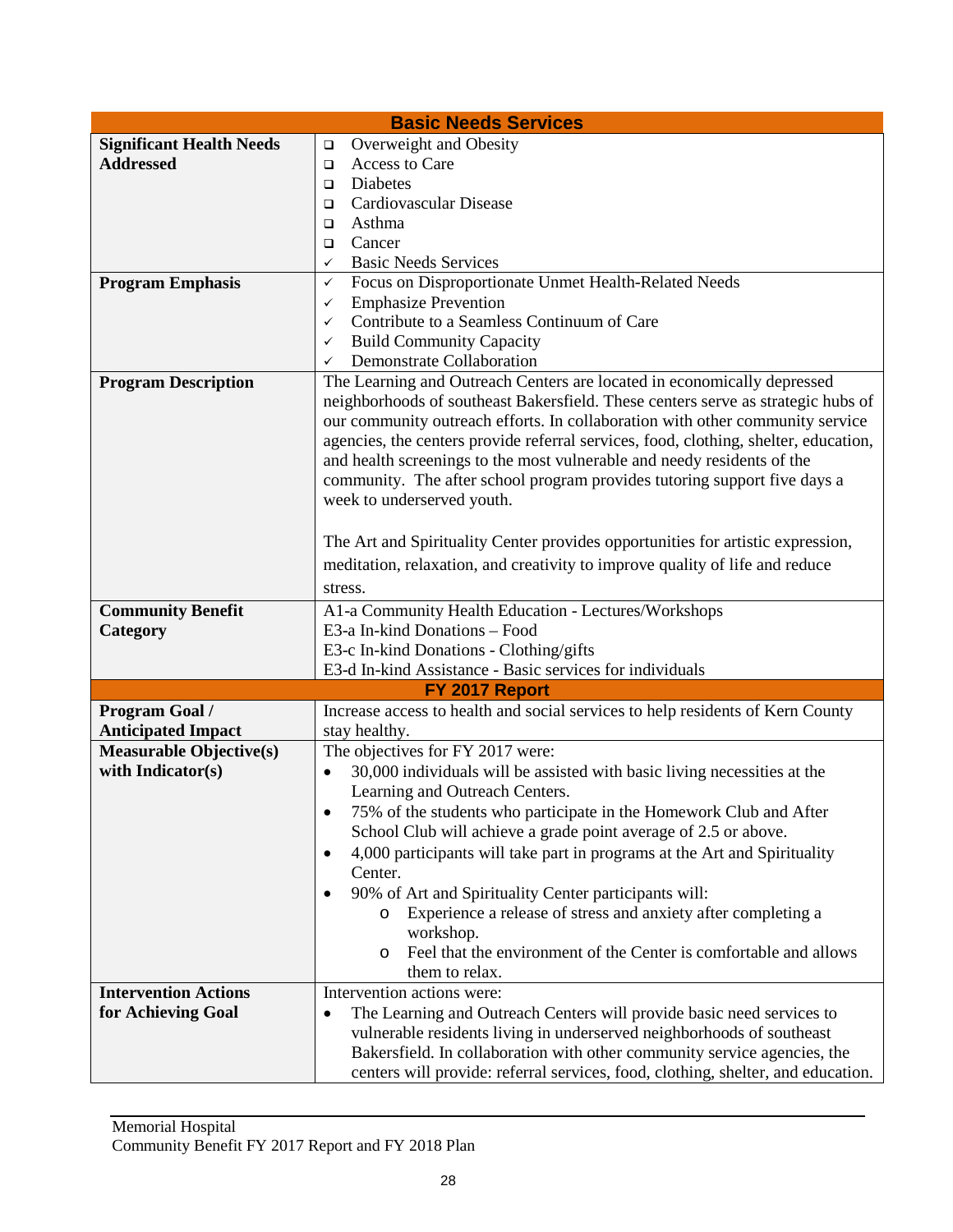|                                  | The Learning and Outreach Centers will offer after school programs that<br>$\bullet$                              |  |  |  |  |  |  |
|----------------------------------|-------------------------------------------------------------------------------------------------------------------|--|--|--|--|--|--|
|                                  | provide tutoring support to underserved youth. Services are provided in                                           |  |  |  |  |  |  |
|                                  | English and Spanish.                                                                                              |  |  |  |  |  |  |
|                                  | The Art and Spirituality Center will offer programs in the following<br>٠                                         |  |  |  |  |  |  |
|                                  | classifications:                                                                                                  |  |  |  |  |  |  |
|                                  | Contemplative and reflective<br>O                                                                                 |  |  |  |  |  |  |
|                                  | Drawing and painting<br>O                                                                                         |  |  |  |  |  |  |
|                                  | Handmade creations<br>O                                                                                           |  |  |  |  |  |  |
|                                  | Music and movement<br>$\circ$                                                                                     |  |  |  |  |  |  |
|                                  | Writing and poetry<br>O                                                                                           |  |  |  |  |  |  |
| <b>Planned Collaboration</b>     | Collaboration with many community-based organizations is essential to our                                         |  |  |  |  |  |  |
|                                  | ultimate success. Among the major collaborators, are: Clinica Sierra Vista,                                       |  |  |  |  |  |  |
|                                  | Tevis Jr. High School, Bakersfield City School District, Golden Empire                                            |  |  |  |  |  |  |
|                                  | Gleaners, St. Philip Apostle Church, Greenfield Family Resource Center,                                           |  |  |  |  |  |  |
|                                  | Community Action Partnership of Kern, Flood Ministries, Love Inc., The Hope                                       |  |  |  |  |  |  |
|                                  | Center, Bethany Homeless Shelter, Bakersfield Rescue Mission, Hoffman                                             |  |  |  |  |  |  |
|                                  | Hospice, Valley Achievement Center, Bakersfield Association for Retarded                                          |  |  |  |  |  |  |
|                                  |                                                                                                                   |  |  |  |  |  |  |
|                                  | Citizens, Recovery Innovations Freise Hope House, Action Family Counseling,                                       |  |  |  |  |  |  |
|                                  | Housing Authority of Kern County.<br>During FY 17, the Learning and Outreach Centers and the Art and Spirituality |  |  |  |  |  |  |
| <b>Program Performance /</b>     |                                                                                                                   |  |  |  |  |  |  |
| <b>Outcome</b>                   | Center accomplished the following:                                                                                |  |  |  |  |  |  |
|                                  | 44,339 individuals were assisted with basic living necessities at the<br>$\bullet$                                |  |  |  |  |  |  |
|                                  | Learning and Outreach Centers.                                                                                    |  |  |  |  |  |  |
|                                  | 76% of the students who participated in the Homework Club and After<br>$\bullet$                                  |  |  |  |  |  |  |
|                                  | School Club achieved a grade point average of 2.5 or above.                                                       |  |  |  |  |  |  |
|                                  | 4,689 participants took part in programs at the Art and Spirituality Center.                                      |  |  |  |  |  |  |
|                                  | 99 % of Art and Spirituality Center participants:                                                                 |  |  |  |  |  |  |
|                                  | Experienced a release of stress and anxiety after completing a<br>O                                               |  |  |  |  |  |  |
|                                  | workshop.                                                                                                         |  |  |  |  |  |  |
|                                  | Felt that the environment of the Center was comfortable and<br>$\circ$                                            |  |  |  |  |  |  |
|                                  | allowed them to relax.                                                                                            |  |  |  |  |  |  |
| <b>Hospital's Contribution /</b> | The total FY 2017 expense for the Learning and Outreach Centers and the Art                                       |  |  |  |  |  |  |
| <b>Program Expense</b>           | and Spirituality Center was \$455,613. Of this amount, \$73,760 was grant                                         |  |  |  |  |  |  |
|                                  | dollars, \$3,230 was fee for service, and \$378,623 was contributed by Mercy and                                  |  |  |  |  |  |  |
|                                  | Memorial Hospitals. Other hospital contributions include program supervision,                                     |  |  |  |  |  |  |
|                                  | strategic planning, evaluation, fundraising support, educational materials,                                       |  |  |  |  |  |  |
|                                  | liability insurance for the program and program's clinic van, bookkeeping, and                                    |  |  |  |  |  |  |
|                                  | human resource support for the program.                                                                           |  |  |  |  |  |  |
|                                  | <b>FY 2018 Plan</b>                                                                                               |  |  |  |  |  |  |
| Program Goal /                   | Increase access to health and social services to help residents of Kern County                                    |  |  |  |  |  |  |
| <b>Anticipated Impact</b>        | stay healthy.                                                                                                     |  |  |  |  |  |  |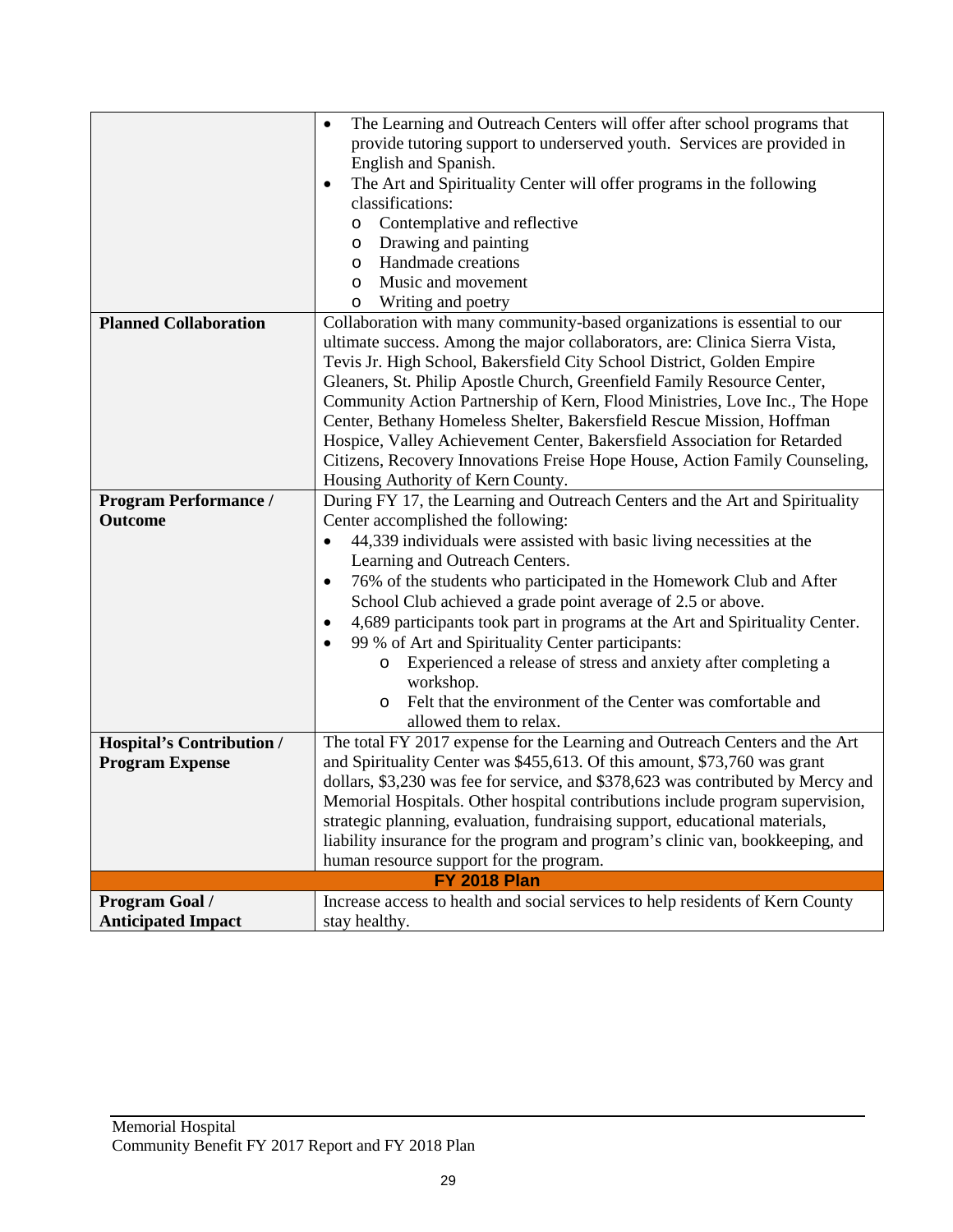| <b>Measurable Objective(s)</b> | The objectives for FY 2018 are:<br>$\bullet$                                          |  |  |  |  |  |  |  |
|--------------------------------|---------------------------------------------------------------------------------------|--|--|--|--|--|--|--|
| with Indicator(s)              | 40,000 individuals will be assisted with basic living necessities at the<br>$\bullet$ |  |  |  |  |  |  |  |
|                                | Learning and Outreach Centers.                                                        |  |  |  |  |  |  |  |
|                                | 76% of the students who participate in the Homework Club and After<br>$\bullet$       |  |  |  |  |  |  |  |
|                                | School Club will achieve a grade point average of 2.0 or above.                       |  |  |  |  |  |  |  |
|                                | 4,500 participants will take part in programs at the Art and Spirituality             |  |  |  |  |  |  |  |
|                                | $\bullet$<br>Center.                                                                  |  |  |  |  |  |  |  |
|                                | 92% of Art and Spirituality Center participants will:<br>$\bullet$                    |  |  |  |  |  |  |  |
|                                | o Experience a release of stress and anxiety after completing a workshop.             |  |  |  |  |  |  |  |
|                                | o Feel that the environment was comfortable and allowed them to relax.                |  |  |  |  |  |  |  |
| <b>Intervention Actions</b>    | The Learning and Outreach Centers will provide basic need services to<br>$\bullet$    |  |  |  |  |  |  |  |
| for Achieving Goal             | vulnerable residents living in underserved neighborhoods of southeast                 |  |  |  |  |  |  |  |
|                                | Bakersfield. In collaboration with other community service agencies, the              |  |  |  |  |  |  |  |
|                                | centers will provide: referral services, food, clothing, shelter, and education.      |  |  |  |  |  |  |  |
|                                | The Learning and Outreach Centers will offer after school programs that<br>$\bullet$  |  |  |  |  |  |  |  |
|                                | provide tutoring support to underserved youth. Services are provided in               |  |  |  |  |  |  |  |
|                                | English and Spanish.                                                                  |  |  |  |  |  |  |  |
|                                | The Art and Spirituality Center will offer programs in the following<br>$\bullet$     |  |  |  |  |  |  |  |
|                                | classifications:                                                                      |  |  |  |  |  |  |  |
|                                | Contemplative and reflective<br>$\circ$                                               |  |  |  |  |  |  |  |
|                                | Drawing and painting<br>$\circ$                                                       |  |  |  |  |  |  |  |
|                                | Handmade creations<br>$\circ$                                                         |  |  |  |  |  |  |  |
|                                | Music and movement<br>$\circ$                                                         |  |  |  |  |  |  |  |
|                                | Writing and poetry<br>O                                                               |  |  |  |  |  |  |  |
| <b>Planned Collaboration</b>   | Collaboration with many community-based organizations is essential to our             |  |  |  |  |  |  |  |
|                                | ultimate success. Among the major collaborators, are: Clinica Sierra Vista,           |  |  |  |  |  |  |  |
|                                | Tevis Jr. High School, Bakersfield City School District, Golden Empire                |  |  |  |  |  |  |  |
|                                | Gleaners, St. Philip Apostle Church, Greenfield Family Resource Center,               |  |  |  |  |  |  |  |
|                                | Community Action Partnership of Kern, Flood Ministries, Love Inc., The Hope           |  |  |  |  |  |  |  |
|                                | Center, Bethany Homeless Shelter, Bakersfield Rescue Mission, Hoffman                 |  |  |  |  |  |  |  |
|                                | Hospice, Valley Achievement Center, Bakersfield Association for Retarded              |  |  |  |  |  |  |  |
|                                | Citizens, Recovery Innovations Freise Hope House, Action Family Counseling,           |  |  |  |  |  |  |  |
|                                | Housing Authority of Kern County, Center for Blind and Visually Impaired.             |  |  |  |  |  |  |  |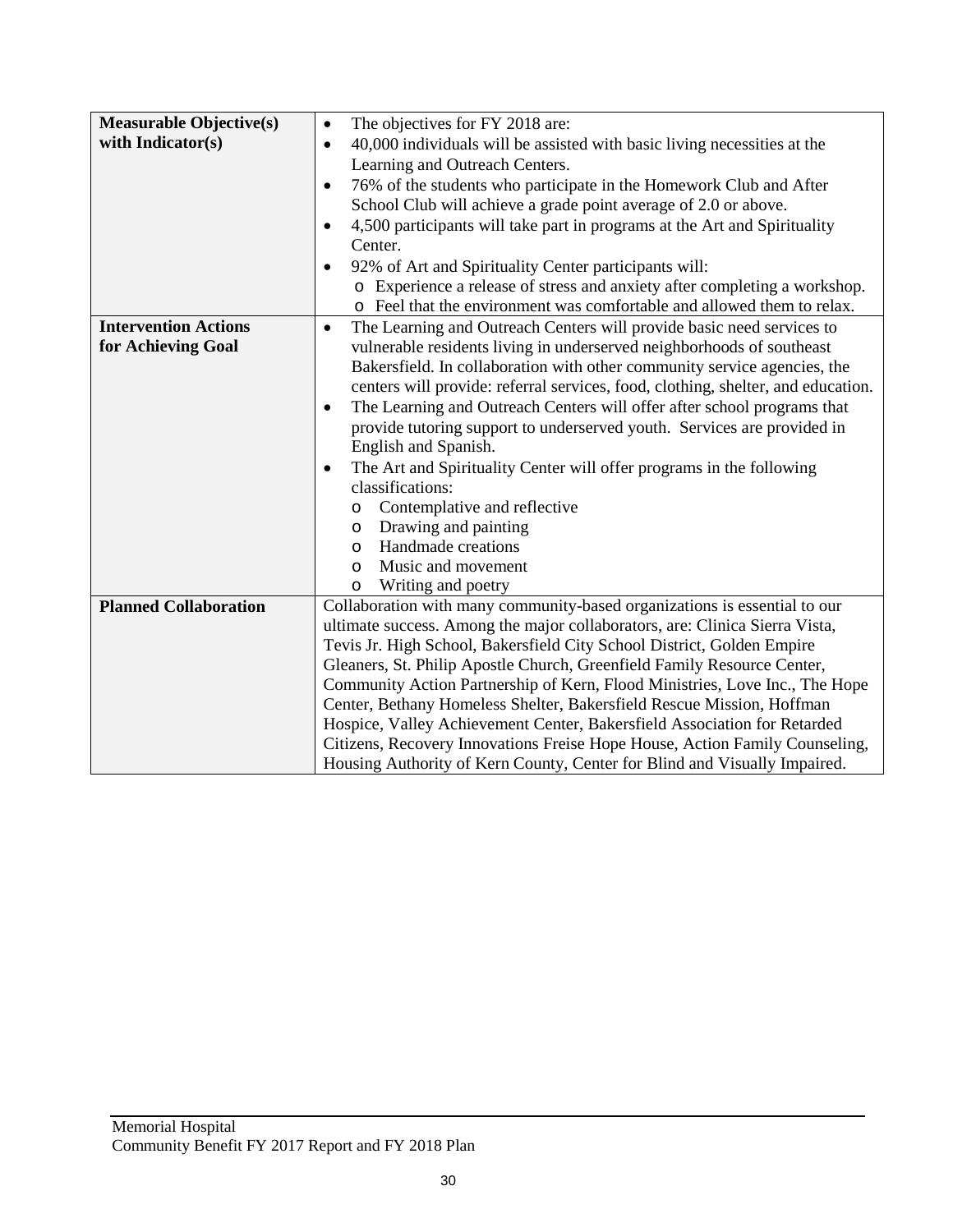### **ECONOMIC VALUE OF COMMUNITY BENEFIT**

#### **9/28/2017**

**324 Bakersfield Memorial Hospital**

**Complete Summary - Classified Including Non Community Benefit (Medicare)**

**For period from 7/1/2016 through 6/30/2017**

|                                           |                |                |             |                | $%$ of          |
|-------------------------------------------|----------------|----------------|-------------|----------------|-----------------|
|                                           |                | Total          | Offsetting  | Net            | Organization    |
|                                           | Persons        | <b>Expense</b> | Revenue     | <b>Benefit</b> | <b>Expenses</b> |
| <b>Benefits for Living in Poverty</b>     |                |                |             |                |                 |
| <b>Financial Assistance</b>               | 1,890          | 1,365,550      | 0           | 1,365,550      | 0.3             |
| Medicaid                                  | 67,794         | 169,032,740    | 124,489,318 | 44,543,422     | 10.9            |
| <b>Community Services</b>                 |                |                |             |                |                 |
| A - Community Health Improvement Services | 18,334         | 744,581        | 203,567     | 541,014        | 0.1             |
| E - Cash and In-Kind Contributions        | 20,480         | 1,303,368      | 28,096      | 1,275,272      | 0.3             |
| F - Community Building Activities         | 232            | 104,697        | 45,556      | 59,141         | 0.0             |
| G - Community Benefit Operations          | $\theta$       | 917,426        | 30,949      | 886,477        | 0.2             |
| <b>Totals for Community Services</b>      | 39,046         | 3,070,072      | 308,168     | 2,761,904      | 0.7             |
| <b>Totals for Living in Poverty</b>       | 108,730        | 173,468,362    | 124,797,486 | 48,670,876     | 11.9            |
| <b>Benefits for Broader Community</b>     |                |                |             |                |                 |
| <b>Community Services</b>                 |                |                |             |                |                 |
| A - Community Health Improvement Services | 6,626          | 152,595        | 6,208       | 146,387        | 0.0             |
| <b>B</b> - Health Professions Education   | 23             | 16,817         | 0           | 16,817         | 0.0             |
| E - Cash and In-Kind Contributions        | $\overline{0}$ | 161,597        | 0           | 161,597        | 0.0             |
| F - Community Building Activities         | 359            | 36,691         | $\theta$    | 36,691         | 0.0             |
| <b>Totals for Community Services</b>      | 7,008          | 367,700        | 6,208       | 361,492        | 0.1             |
| <b>Totals for Broader Community</b>       | 7,008          | 367,700        | 6,208       | 361,492        | 0.1             |
| <b>Totals - Community Benefit</b>         | 115,738        | 173,836,062    | 124,803,694 | 49,032,368     | 12.0            |
| Medicare                                  | 24,874         | 133,178,345    | 116,910,148 | 16,268,197     | 4.0             |
| <b>Totals with Medicare</b>               | 140,612        | 307,014,407    | 241,713,842 | 65,300,565     | 15.9            |

The economic value of community benefit for patient financial assistance is calculated using a cost-tocharge ratio, and for Medicaid and other categories of community benefit using a cost accounting methodology.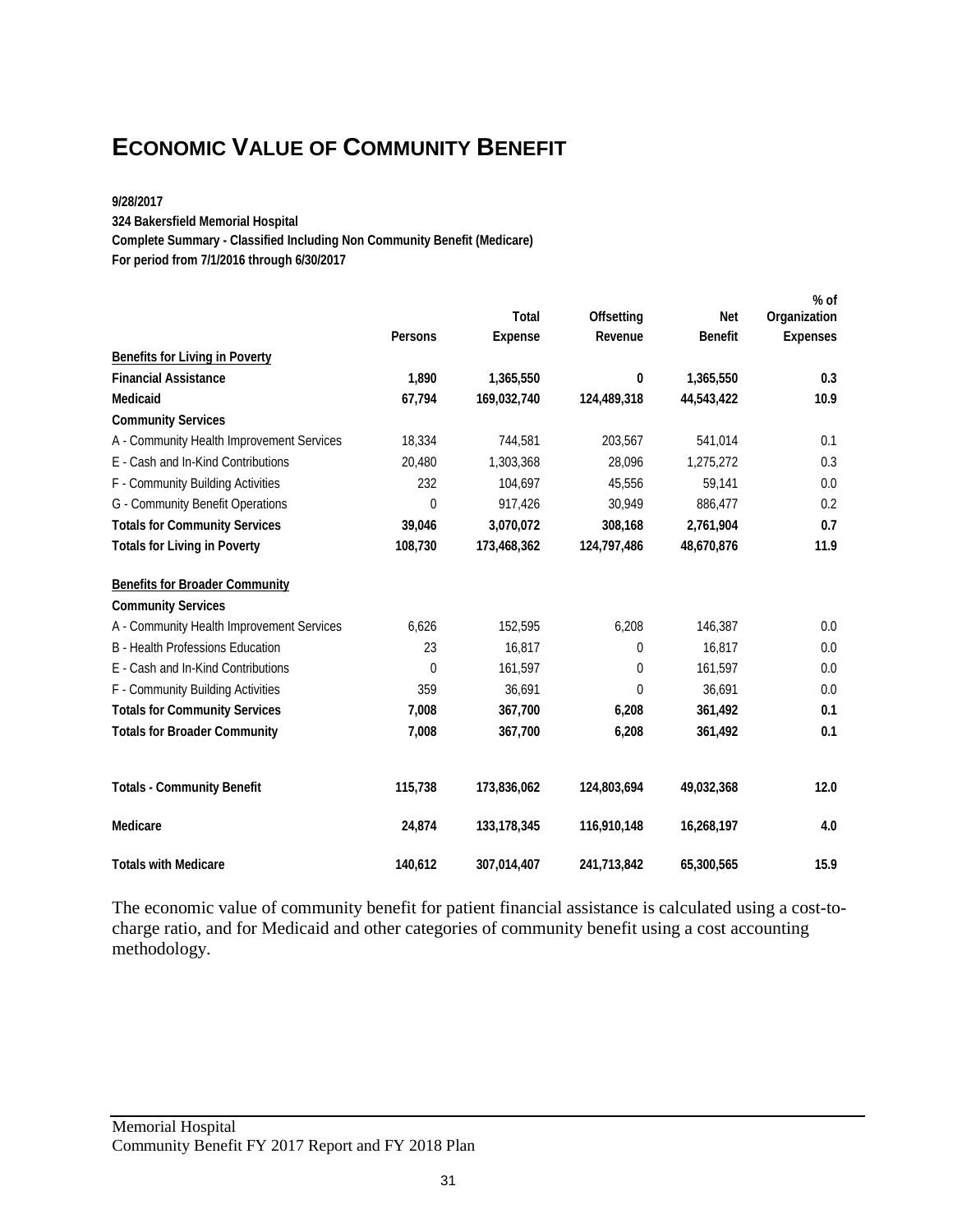### **APPENDIX A: BOARD OF DIRECTORS AND COMMITTEE ROSTERS**

#### **Dignity Health – Bakersfield Memorial Hospital Board of Directors 2017**

- 1. Robert Noriega, *Chair*
- 2. Brad Hannink, *Vice Chair*
- 3. Stephen T. Clifford*, Secretary/Treasurer*
- 4. Jon Van Boening, *BMH President and CEO*
- 5. Jared Salvo, DO
- 6. John R. Findley, MD
- 7. Donald McMurtrey
- 8. Morgan Clayton
- 9. Bruce Peters, President Mercy Hospitals of Bakersfield
- 10. Javier Miro, MD
- 11. Sandra Serrano
- 12. Susie Small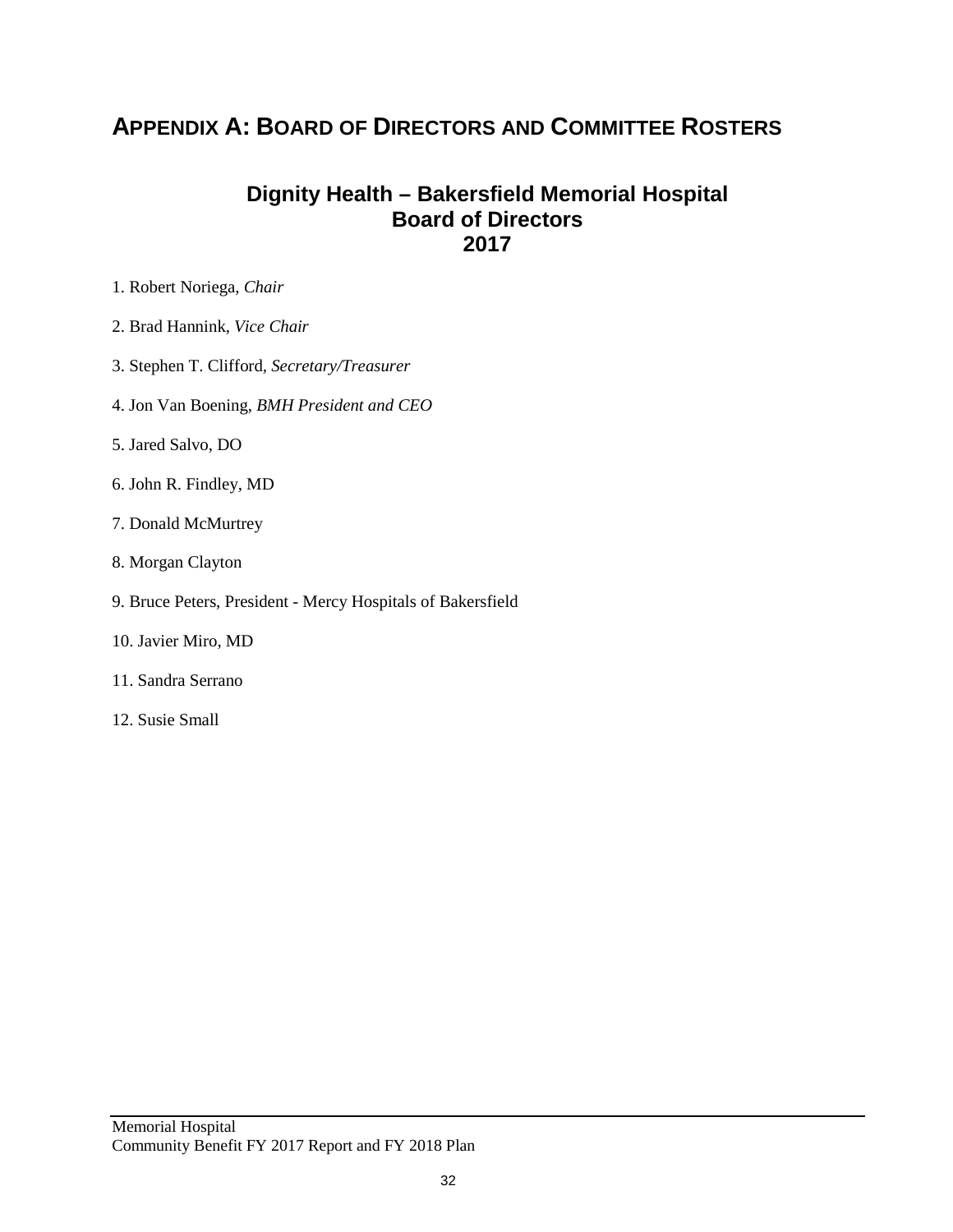### **Mercy and Memorial Hospitals Department of Special Needs and Community Outreach**

### **Community Benefit Committee Membership**

**Georgina Bicknell,** Nursing Director, Pediatrics & Grossman Burn Center, Bakersfield Memorial Hospital **Justin Cave, Executive Director, Advanced Center for Eyecare Morgan Clayton**, President, Tel-Tec Security **Felicia Corona,** Community Benefit CBISA Coordinator, Mercy & Memorial Hospitals **Tom Corson**, Executive Director, Kern County Network for Children **Rita Flory**, Community Benefit Coordinator, Mercy & Memorial Hospitals **Mikie Hay**, Director of Community Affairs, Jim Burke Ford **Della Hodson**, President, United Way Kern County **Pam Holiwell,** Assistant Director, Kern County Department of Human Services **Debbie Hull**, Regional Director, Special Needs and Community Outreach, Mercy & Memorial Hospitals **Louie Iturriria**, Director, Marketing and Public Relations, Kern Health Systems **Gloria Morales**, Services Coordinator, Mercy Services Corp. **Sr. Judy Morasci**, Vice President, Mission Integration, Mercy Hospitals of Bakersfield **Genie Navarro**, Property Manager, Mercy Services Corp. **Michelle Pearl-Krizo**, Coordinator, Kern County Public Health Services Department **Norma Rojas-Mora**, Executive Director, Housing and Opportunity Foundation **Leonardo Ruiz,** Vice President, Univision Communications Inc. **Sandra Serrano**, Community Member **Michele Shain**, Senior Director, Neuro and Cariac Services, Bakersfield Memorial Hospital **Joan Van Alstyne**, Director, Patient Experience, Mercy Hospitals of Bakersfield **Stephanie Weber**, Vice President, Philanthropy, Mercy Hospitals of Bakersfield **Jonathan Webster**, Community Member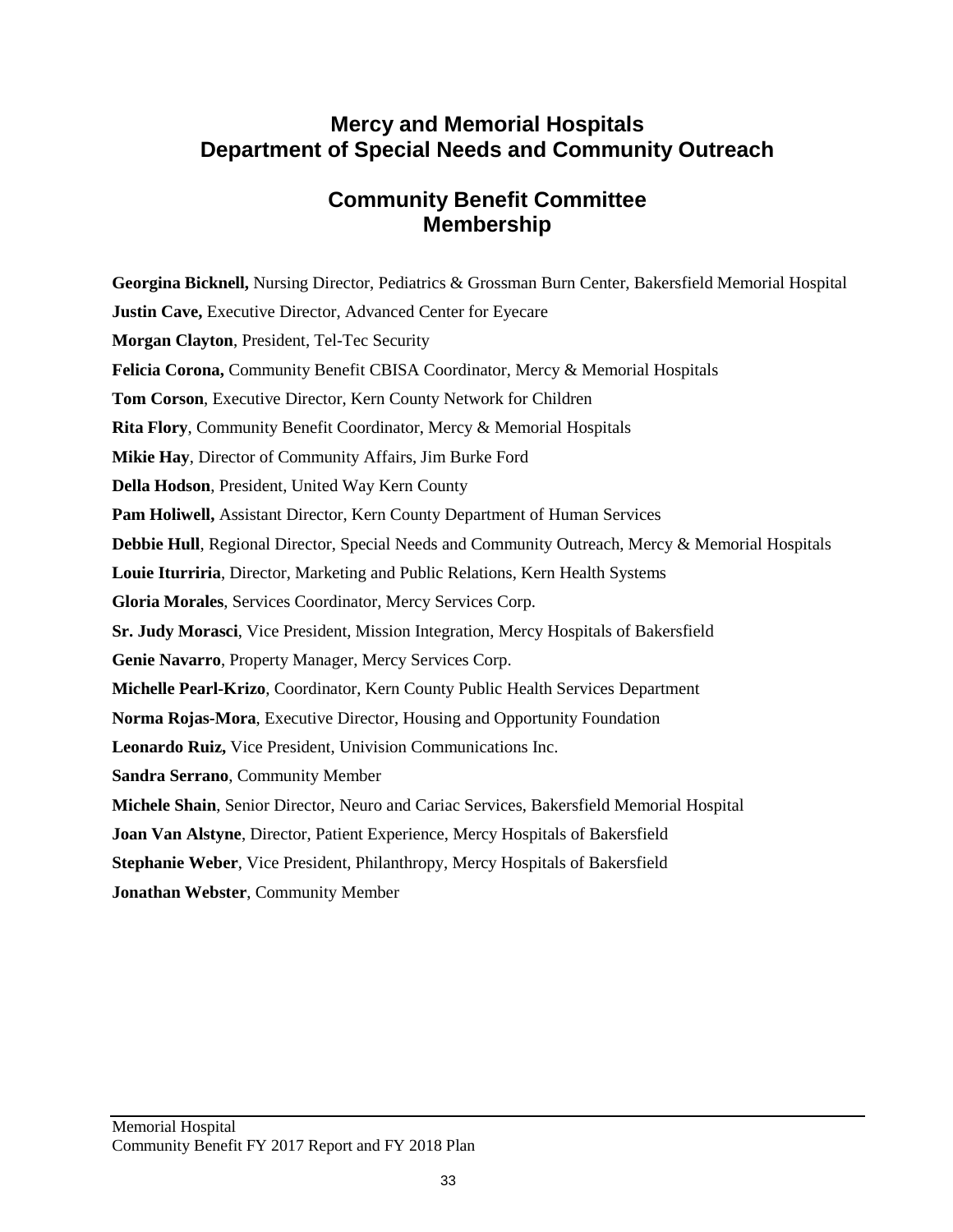### **APPENDIX B: OTHER PROGRAMS AND NON-QUANTIFIABLE BENEFITS**

The hospital delivers a number of community programs and non-quantifiable benefits in addition to those described elsewhere in this report. Like those programs and initiatives, the ones below are a reflection of the hospital's mission and its commitment to improving community health and well-being.

Partnering with others who share our vision and values is necessary to bring about real and lasting improvements in the health care system and the health of those we serve. Dignity Health's Community Grants Program is one way we are working collaboratively to increase access to quality care and improve the social determinants of health. Dignity Health grant funds are to be used to deliver services and improve the health and well-being of underserved populations in Kern County (e.g., economically poor, women and children, mentally or physically disabled, at-risk minority, or other disenfranchised populations).

In FY 2017, Mercy and Memorial Hospitals contributed more than \$319,343 in grant funds to community organizations that worked to increase access to health care, improve chronic disease management, and provide services for the poor.

Examples of programs receiving grant funds include:

- Westside Resource Center increased access to health care and family sustainability by providing prescription medications, transportation to medical services, lice treatment kits, car seats and safety supplies for infants, basic needs, and health and safety information for underserved children, and disenfranchised adults living in rural communities on the West Side of Kern County.
- Advanced Center for Eyecare provided eye exams and glasses for children in Kern County. Eye exams were provided in partnership with the Bakersfield City School District and the OneSight Vision Van. Children identified as needing follow up or more comprehensive exams were referred to the ACE facilities and provided specialized screening by the Ophthalmologists. Family members who were at risk of losing their vision or need preventive care were referred for counseling and services.
- Global Family's Daughter Project Girls Home provided crisis and intervention care for female youth who are homeless, runaway or in need of short-term shelter and care. The home served children who had been commercially sexually exploited, providing them with intensive traumainformed services.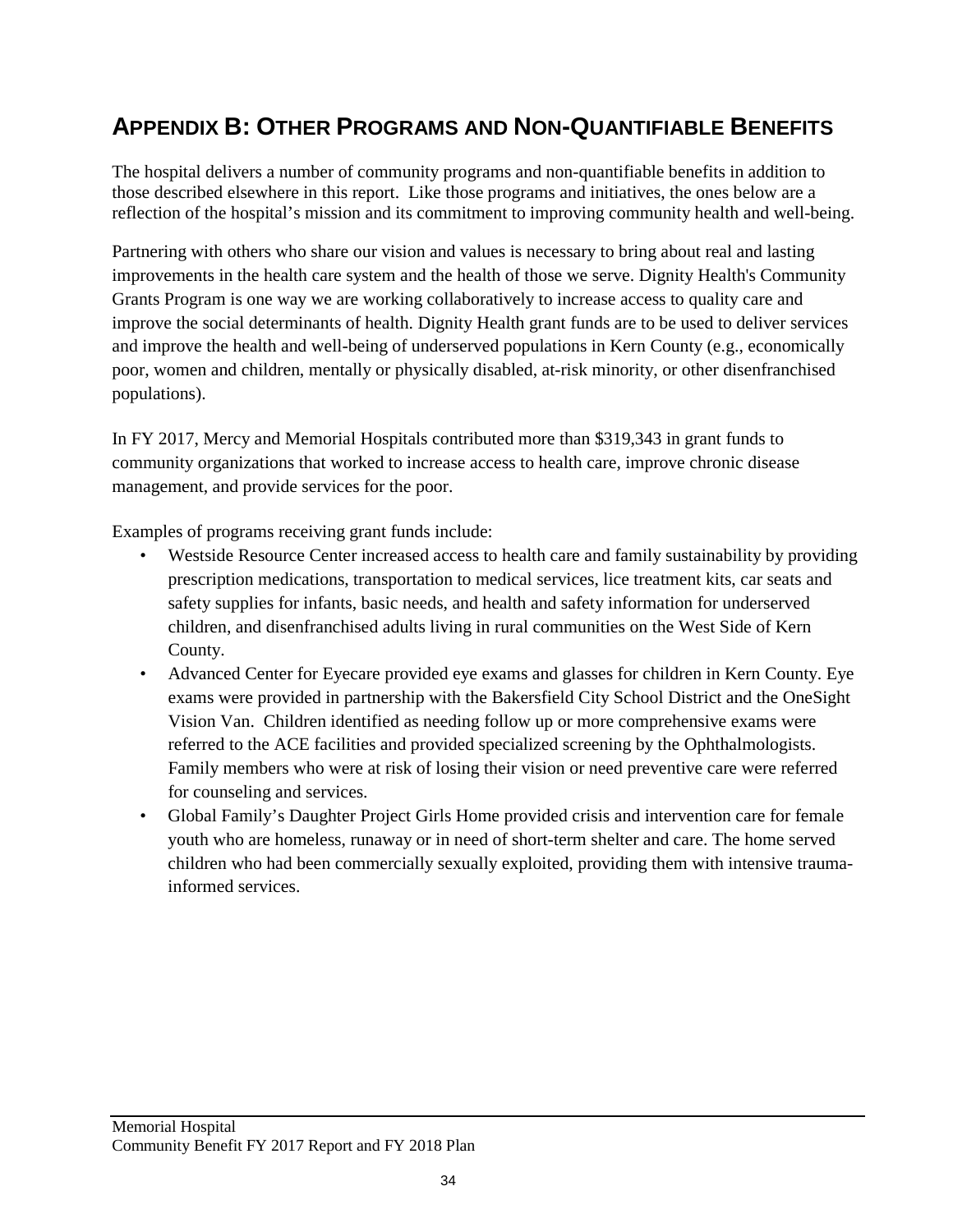#### **Making a Difference**

The community programs offered by Mercy and Memorial Hospitals have a very real impact on vulnerable community residents of Kern County. These examples illustrate our support for the community and the positive impact of our community benefit initiatives.

- **Art and Spirituality Center:** Jennifer Nolen tells us that her physical mobility has suffered greatly during the recent years and it has become more and more painful to complete normal, everyday tasks. She has been a long time participant of the Art and Spirituality Center and loves to share her wonderful experience "in this sacred space." She looks forward to workshops at the Art and Spirituality Center, as they help reduce her pain, which means she can reduce her prescribed medicines. Jennifer is thankful for the creative opportunities offered at the Art and Spirituality Center because participating improves her quality of life.
- **Chronic Disease Self-Management Program/Diabetes Self-Management Program:** A group of participants, ranging in ages from 18 to 89 showed great interest in learning the information that was shared during each session of our Chronic Disease Self-Management Seminar. In particular, the 89 year old woman was excited to discover the different exercises that she can complete at home to improve her strength and flexibility. On graduation day she exclaimed, "I learned more about nutrition and exercise during these six weeks than in my 89 years." She was very grateful to Dignity Health for offering this life changing program!
- **Community Wellness Program**: *Freedom From Smoking* uses proven activities and tools to help smokers understand their relationship with tobacco and how to say good-bye to smoking for good. A married couple who had been smokers for over 20 years enrolled in the spring clinic. They decided to quit smoking as a couple and were determined to finish the clinic together. It was important for them to improve their sense of taste and smell as well as have better-smelling breath and clothes. They followed and accepted the advice given and quit smoking on March 28, 2017. To celebrate their life as non-smokers, they decided to take a cross country trip in a Recreational Vehicle. They are scheduled to present at our fall clinic as exsmoker panelists, where they will share their experience in the program and their journey to a lifestyle free of smoking.
- **Community Health Initiative of Kern County (CHI):** Jesus has not worried about health coverage in the past since it was always a benefit provided by his employer. Unfortunately, he lost his job a few months ago along with health coverage for himself and his family. His wife has a chronic illness and depends on medications to manage her health. Jesus has only been able to purchase some of the needed medications since they are very expensive and he cannot afford all of them. He was listening to the radio one day when he heard about the Community Health Initiative Program. He contacted the program the very next day. He had no idea that his entire family could once again have health coverage through the Medi-Cal program. He can stop worrying about his family's well-being and health knowing that they are now covered.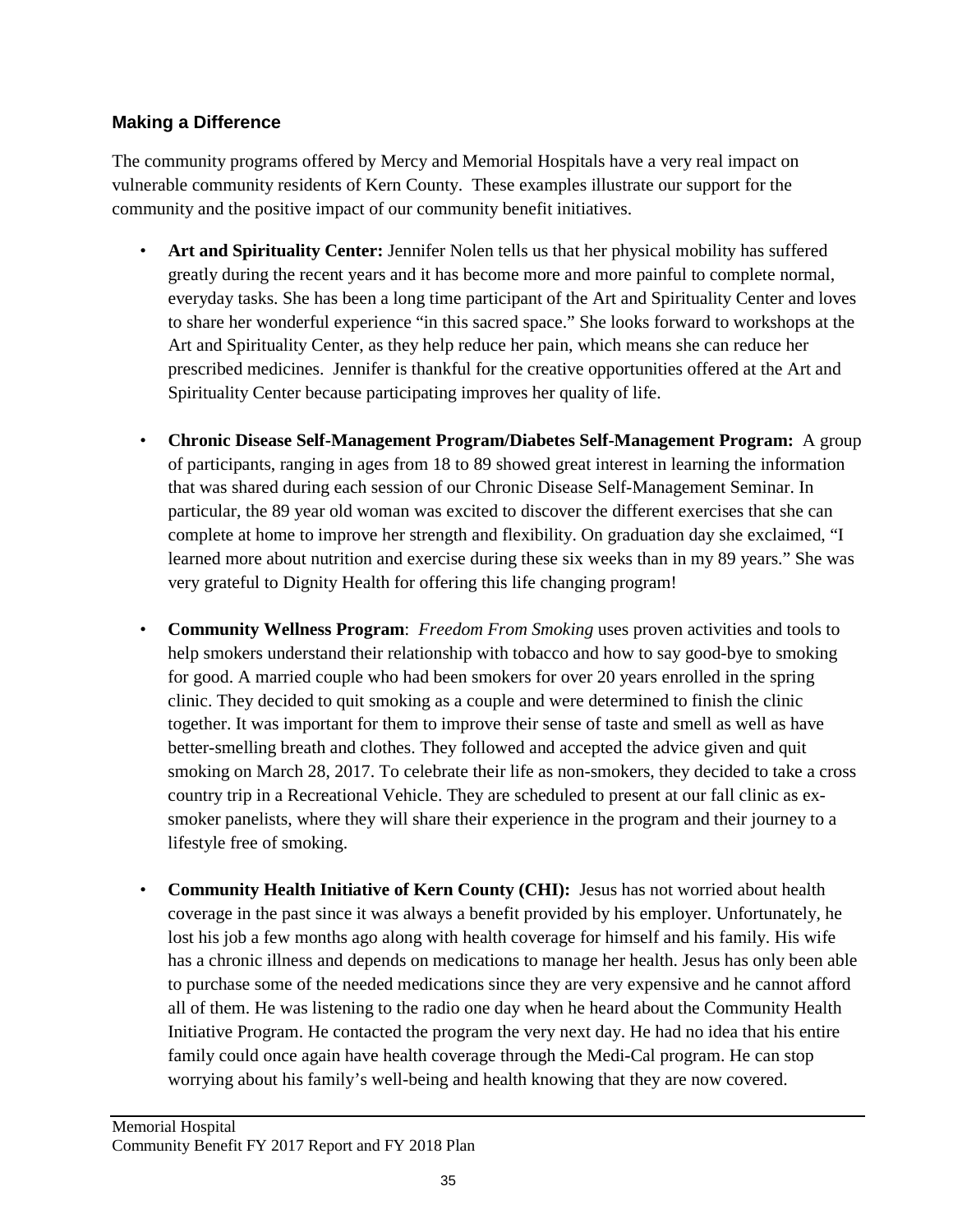- **Homemaker Care Program:** Dan was diagnosed with Parkinson's disease a few years back. As the disease progressed, it became more and more difficult for his wife, Linda, to care for him by herself. She contacted the Homemaker Care Program for assistance. Dan and Linda have been clients since January 2016 and they quickly chose their favorite attendant, Mildred Velez. Dan was quite a cook in years past; a favorite thing they both miss. However, "thanks to the Homemaker Care Program", Linda now gets to spend more quality time with Dan, instead of caring for him around-the-clock. Linda frequently praises her attendants and the Homemaker Care Program for helping her family.
- **Learning and Outreach Centers:** Homework Club 2<sup>nd</sup> grade student Kudrat Powar received four academic awards for her hard work and dedication at school. Kudrat is most proud of her math and English awards. At the beginning of the school year, Kudrat was having difficulties with both subjects. Fortunately, with the assistance of the Homework Club tutors and Kudrat's hard work and dedication, she has been able to overcome these academic obstacles. It is truly inspirational to watch the hard work of our students bring such positive results.